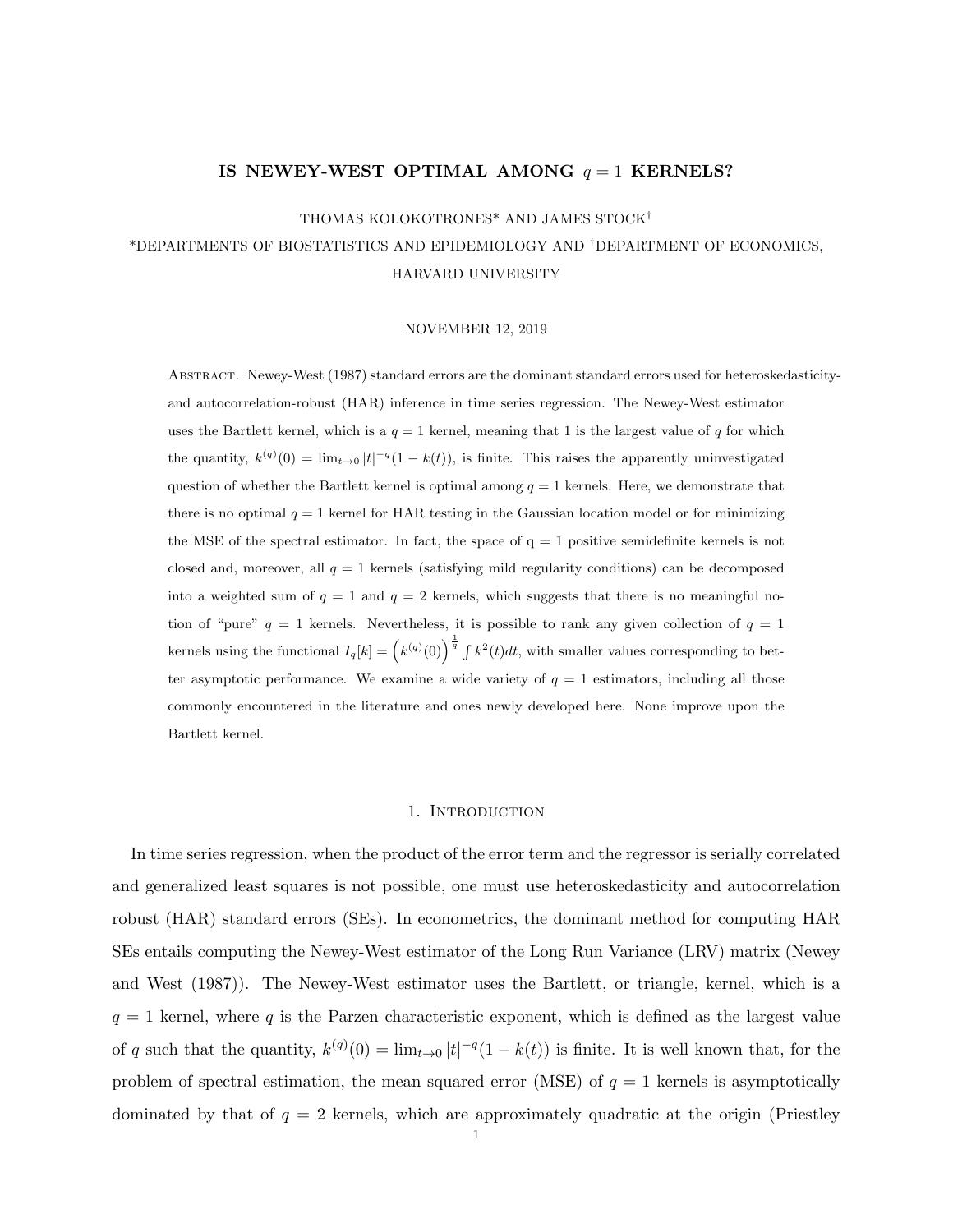(1981)). In the HAR testing problem for the Gaussian location model (the model for which the HAR Edgeworth literature is most developed), a similar asymptotic dominance of  $q = 2$  kernels has been shown if one focuses on a Type I/Type II error tradeoff (Sun, Phillips, and Jin (2008)) or on a size-power tradeoff (Lazarus, Lewis, and Stock (2017), LLS). However, calculations in Lazarus, Lewis, Stock, and Watson (2018) suggest that for sample sizes typically used in time series econometric applications, neither  $q = 1$  nor  $q = 2$  kernels dominate; typically, the size-power frontiers cross, so that, in some regions, the Bartlett kernel is preferred in finite samples to the optimal  $q = 2$  kernel (the Quadratic Spectral (QS) kernel). Since even the optimal  $q = 2$  kernel does not necessarily outperform  $q = 1$  kernels, in particular, the Bartlett kernel, in finite samples, this raises the question of whether the Bartlett kernel is optimal among  $q = 1$  kernels or, if not, what  $q = 1$  kernel improves upon it.

It appears that the question of optimality among  $q = 1$  kernels has received little attention, either in the classical spectral estimation literature or, more recently, in the HAR inference literature. Other  $q = 1$  kernels, or tests that have  $q = 1$  implied mean kernels (in the sense of LLS), include the split-sample (or "batch mean") estimator of the LRV (Ibragimov and Muller (2010)) and the LRV estimator obtained by projecting the product series  $\hat{z}_t = x_t \hat{u}_t$  ( $x_t$  being the regressors and  $\hat{u}_t$ the regression residual) onto the first  $m$  Legendre polynomials.

Classical results in spectral estimation show that the Mean Squared Error (MSE) of a kernel estimator of the spectral density, evaluated at the optimal rate for the sequence of truncation parameters, S, is increasing in  $I_q[k] = (k^{(q)}(0))^{\frac{1}{q}} \int k^2(t)dt$ , where k is the kernel of interest,  $k^{(q)} =$  $\lim_{t\to 0} |t|^{-q}(1-k(t))$ , and q is the largest value for which  $k^{(q)}(0)$  is finite. Lazarus, Lewis, and Stock show that, in the Gaussian location model, both the size-power and Type I/II error tradeoffs of HAR tests are increasing in  $I_q[k]$  when Keifer-Vogelstein Fixed-b inference is used (where  $b = T^{-1}S$ ). Thus, kernels with the same value of  $q$  can be ranked, for both estimation and testing, by their values of  $I_q[k]$ , with smaller values preferred. Among  $q = 2$  kernels,  $I_q[k]$  is minimized by the so-called Quadratic Spectral (QS) kernel (Epanechnikov 1969). Minimization of  $I_q[k]$  over the class of  $q = 1$  kernels appears to be unaddressed.

Here, we demonstrate that there is no optimal  $q = 1$  kernel in the sense of minimizing  $I_q[k] =$  $(k^{(q)}(0))^{\frac{1}{q}}$   $\int k^2(t)dt$ . We further show that the set of  $q=1$  psd kernels is not closed as a subset of the space of all psd kernels and that, indeed, all  $q = 1$  kernels satisfying mild regularity conditions,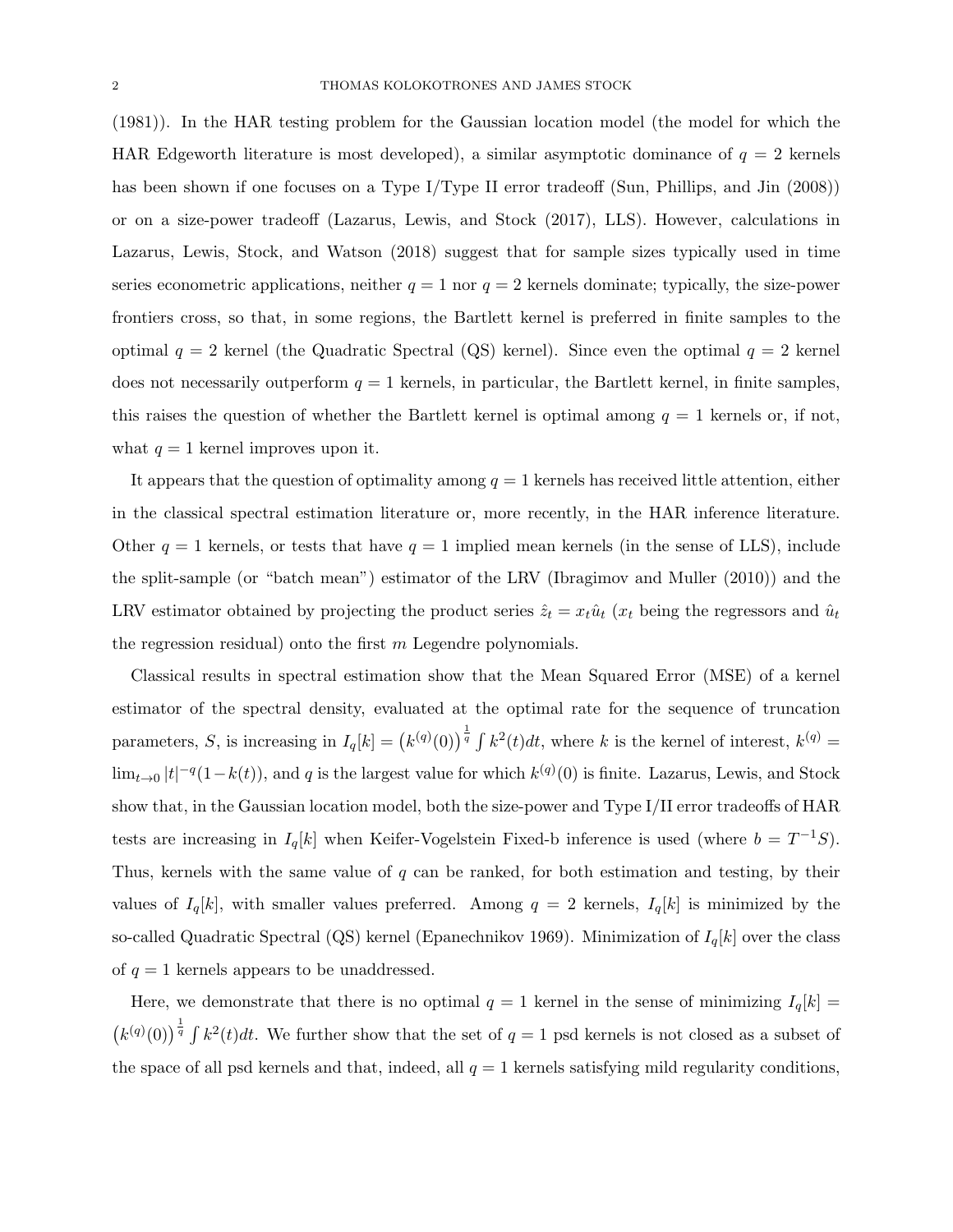which include the Bartlett kernel, can be decomposed into a weighted sum of  $q = 1$  and  $q = 2$ kernels, which suggests that there is no meaningful notion of "pure"  $q = 1$  kernels.

We provide a restricted family of  $q = 1$  kernels among which the Bartlett kernel is optimal and we also show (by analytical calculations) that the Bartlett kernel produces HAR size-power tradeoffs that dominate selected other  $q = 1$  kernels that do not fit into this class. Finally, we explore a collection of orthogonal series estimators and compare their performance to both their corresponding limiting implied mean kernel estimators and the Bartlett kernel. Despite considering a wide variety of  $q = 1$  estimators, including all those commonly encountered in the econometric literature, we do not find any that dominate the Bartlett kernel, although a limiting implied mean kernel estimator based on the Haar system of wavelets is able to achieve parity asymptotically. These results suggest that the Newey-West estimator may, in fact, achieve a form of optimality among those using  $q = 1$  kernels.

This research builds on a vast literature on HAR estimation and inference in models with time series variables. The seminal paper in econometrics is Newey and West (1987), which introduced the Newey-West LRV estimator in the context of HAR inference. Drawing on classical results in the literature on spectral density estimation (e.g., Grenander and Rosenblatt (1957), Brillinger (1975), and Priestley (1981)), Andrews (1991) characterized the optimal rate for the truncation parameter for minimizing the estimator mean squared error and, along with Newey and West (1994), proposed feasible LRV estimators to achieve the optimal estimation rate. Early Monte Carlo evidence, notably Newey and West (1994), showed, however, that LRV estimators with optimal estimation rates resulted in large size distortions. The asymptotic expansions of Velasco and Robinson (2001) and Sun, Phillips and Jin (2008) show that the leading higher order terms of the null rejection rate of the test are a weighted sum of the variance and the bias, not the squared bias, which enters the MSE. Accordingly, the size distortion can be reduced by using larger truncation parameters (Kiefer, Vogelsang, and Bunzel (2000)) and by using Kiefer and Vogelsang's (2005) so-called fixedb critical values to account for the increased variability of these estimators. Jansson (2004), Sun, Phillips and Jin (2008), and Sun (2014) show that using fixed-b critical values provides a higherorder refinement to the null rejection rate of HAR test statistics in the Gaussian location model. In general, the fixed-b distributions of HAR test statistics are nonstandard, however, if the LRV estimator is computed as a projection onto a low-frequency orthogonal series, the HAR t- and F- statistics have fixed-b t- and F- distributions (Brillinger (1975), Phillips (2005), Mller (2007),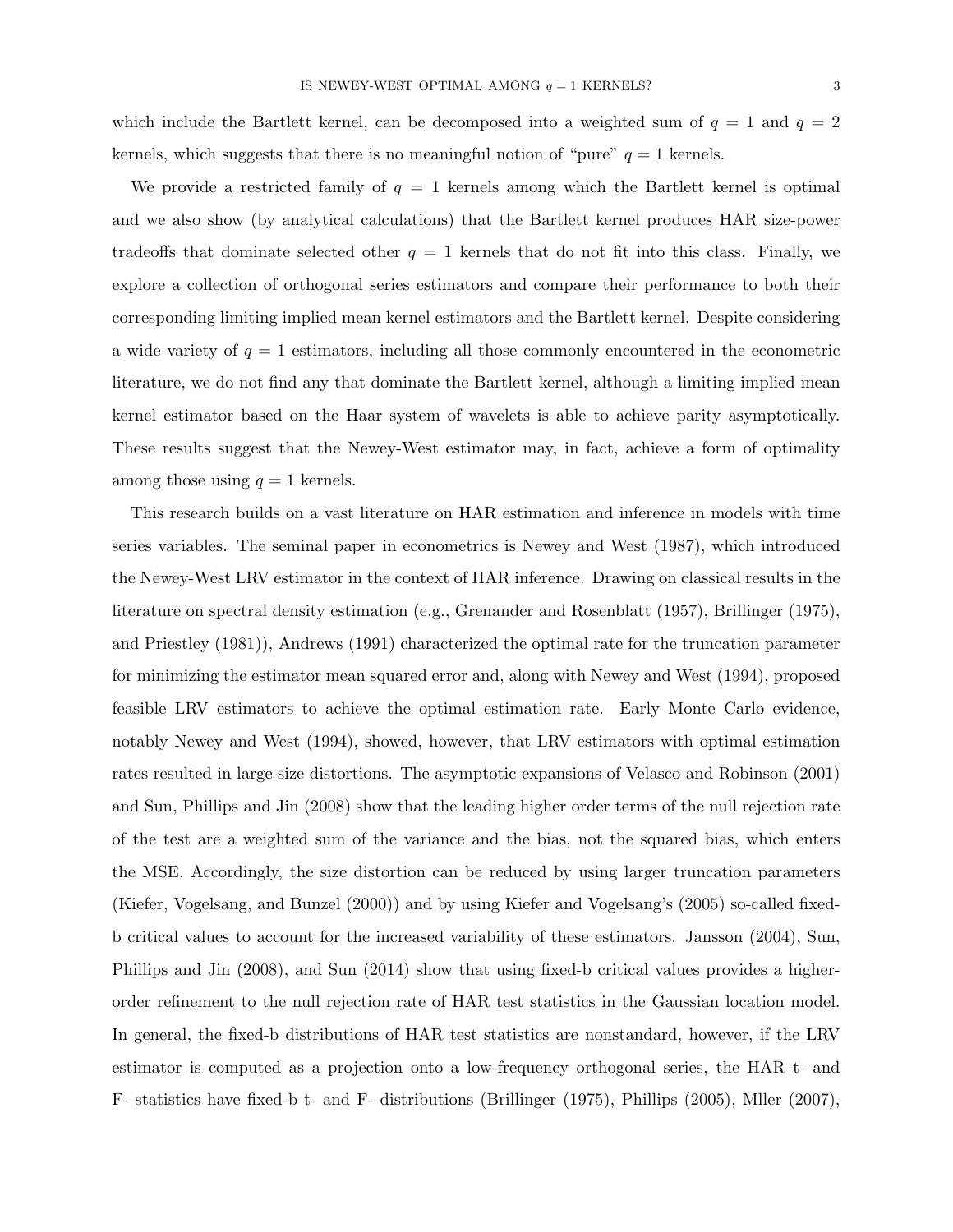and Sun (2013)). Muller (2014) and Lazarus, Lewis, Stock, and Watson (2018) provide additional surveys of this literature.

#### 2. Kernels and Known Results

Kernel functions are widely used for long-run variance estimation in time series applications since, under certain additional assumptions on the kernel, namely that it is positive semidefinite (psd) and appropriately normalized, kernel variance estimators are guaranteed to have desirable properties such as nonnegativity. Letting  $k$  be the kernel function,  $T$  be the number of time points, S be a scaling (truncation) parameter,  $\Gamma$  be the autocovariance function, and  $\Omega$  be the long-run variance, such estimators take the form

$$
\hat{\Omega} = \sum_{i=1-T}^{T-1} k\left(\frac{i}{S}\right) \hat{\Gamma}(i), \text{ where, } \hat{\Gamma}(i) = \frac{1}{T} \sum_{t=\max(1,i+1)}^{\min(T,T+i)} \hat{z}_t \hat{z}_{t-i}^{\prime}.
$$
 (1)

In variance estimation, kernels are required to be symmetric about 0 and are normalized to have  $k(0) = 1$ . They are typically characterized by their behavior near zero. If a kernel admits a series expansion of the form  $k(t) = 1 + \sum_{i=1}^{\infty} c_i |t|^i$ , the order of the kernel corresponds to the index of the first nonzero coefficient. More generally, a kernel's order is defined as the largest  $q$  for which the quantity,  $k^{(q)}(0) = \lim_{t \to 0} |t|^{-q} (1 - k(t))$ , is finite. Note that, for any psd function,  $|k(t)| \leq k(0)$ , so  $k^{(q)}(0) \geq 0$ .

In addition to being symmetric with  $k(0) = 1$ , we will also require that kernels be positive semidefinite and continuous. The restriction that k be psd means that, for any  $n \in N$  and any  $t \in R<sup>n</sup>$ , the matrix K, with entries  $K_{ij} = k(t_i - t_j)$ , is also psd. By Bochner's Theorem, the class of continuous psd functions with  $k(0) = 1$ , is exactly the set of (inverse) Fourier Transforms of probability measures (we say inverse due to the convention that we use for the Fourier Transform). This strong result, combined with the properties of the Fourier Transform itself, and the definition of  $k^{(q)}(0)$ , tells us that, under some additional regularity conditions, all continuous psd kernels must have an order,  $q$ , that is at most 2.

The assumption that psd kernels have nonnegative Fourier transforms is common in the literature, with Andrews (2001) requiring this of kernels in his class  $\mathcal{K}_2$  and Priestly (1981) similarly assuming that the discrete Fourier Transform of his kernels be nonnegative. Thus, the assumption of continuity is not burdensome and, indeed, all widely used psd kernels are, in fact, continuous.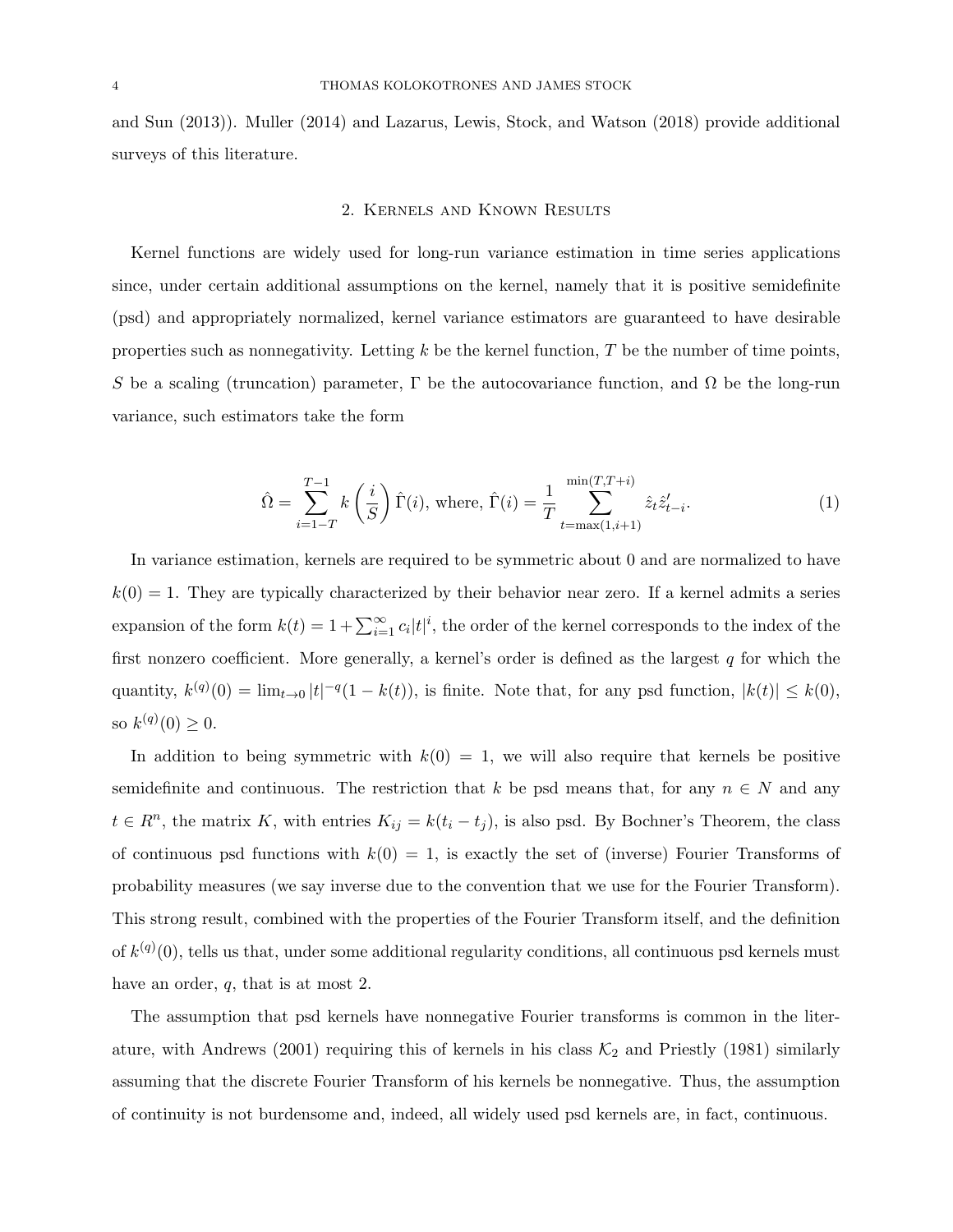We now define some notation. Integrability will be with respect to Lebesgue measure on  $R$ , so that f is integrable if it is a Lebesgue measurable function and  $\int |f(x)|dx < \infty$ , with  $\mathcal{L}^p$  spaces defined in the standard way, so that  $f \in \mathcal{L}^p$  means that  $\int |f(x)|^p dx < \infty$ . F will denote the Fourier Transform with  $\hat{f}(\omega) = (\mathcal{F}f)(\omega) = (2\pi)^{-1} \int e^{-i\omega t} f(t) dt$ , so that  $(\mathcal{F}^{-1}\hat{f})(t) = \int e^{i\omega t} \hat{f}(\omega) d\omega$ . Additionally, we define the (inverse) Fourier Transform of a measure by  $(\mathcal{F}^{-1}\mu)(t) = \int e^{i\omega t} d\mu$ . Note that this convention is somewhat unusual, but is standard in the kernel literature because it ensures that the (inverse) Fourier transformation of a probability measure has  $k(0) = 1$ .

### 3. NON-EXISTENCE OF AN OPTIMAL  $q = 1$  kernel

For  $q = 1$ ,  $I_q[k] = k^{(1)}(0) \int k^2(t)dt$ . Let  $k_1(t) = (1 - |t|)I_{[-1,1]}(t)$ , the Bartlett kernel, which is used by the Newey-West variance estimator, and let  $k_2(t)$  be any fixed  $q = 2$ , continuous psd kernel with  $\int k_2(t)^2 dt = M < \infty$  (and  $k_2(0) = 1$ ). Then  $k_1^{(1)}$  $y_1^{(1)}(0) = \lim_{t \to 0} \frac{1-(1-|t|)}{|t|} = 1, k_2^{(1)}$  $2^{(1)}(0) =$  $\lim_{t\to 0} \frac{1-k_2(t)}{|t|} = 0$ . Now, let  $k_{\epsilon} = \epsilon k_1 + (1-\epsilon)k_2, \epsilon \in (0,1]$ . Then,

$$
k_{\epsilon}^{(q)}(0) = \lim_{t \to 0} \frac{1 - k_{\epsilon}(t)}{|t|^{q}} = \lim_{t \to 0} \frac{1 - (\epsilon k_{1}(t) + (1 - \epsilon)k_{2}(t))}{|t|^{q}}
$$
  

$$
= \epsilon \lim_{t \to 0} \frac{1 - k_{1}(t)}{|t|^{q}} + (1 - \epsilon) \lim_{t \to 0} \frac{1 - k_{2}(t)}{|t|^{q}}
$$
  

$$
= \epsilon k_{1}^{(q)}(0) + (1 - \epsilon)k_{2}^{(q)}(0)
$$
 (2)

Thus,  $k_{\epsilon}^{(1)}(0) = \epsilon k_1^{(1)}(0) + (1 - \epsilon)k_2^{(1)}$  $\zeta_2^{(1)}(0) = \epsilon \cdot 1 + (1 - \epsilon) \cdot 0 = \epsilon$ . Since  $k_1^{(q)}$  $j_1^{(q)}(0) = \infty$  for  $q > 1$ and  $0 \leq k_2^{(q)}$  $\chi_2^{(q)}(0),\ k_{\epsilon}^{(q)}(0)=\epsilon k_1^{(q)}(0)+(1-\epsilon)k_2^{(q)}$  $\chi_2^{(q)}(0) = \infty$  for  $q > 1$  as well, so  $k_{\epsilon}$  is a  $q = 1$  kernel. By Bochner's Theorem, the class of continuous positive semidefinite functions with  $k(0) = 1$ , is composed of exactly those functions that are the (inverse) Fourier transform of a probability measure. Letting  $k_i = \mathcal{F}^{-1}(\mu_i)$ , where  $\mu_i$  is a probability measure, and using the linearity of the Fourier Transform, we have,  $k_{\epsilon} = \epsilon k_1 + (1 - \epsilon)k_2 = \epsilon \mathcal{F}^{-1}(\mu_1) + (1 - \epsilon)\mathcal{F}^{-1}(\mu_2) = \mathcal{F}^{-1}(\epsilon \mu_1 + (1 - \epsilon)\mu_2)$ . So, since the weighted average of two probability measures is again a probability measure,  $k_{\epsilon}$  is also the (inverse) Fourier Transform of a probability measure, and, thus, a valid continuous psd kernel. Therefore, we can produce valid  $q = 1$ , continuous positive semidefinite kernels with arbitrarily small values of  $k_1^{(1)}$  $_1^{(1)}(0)$ . Then,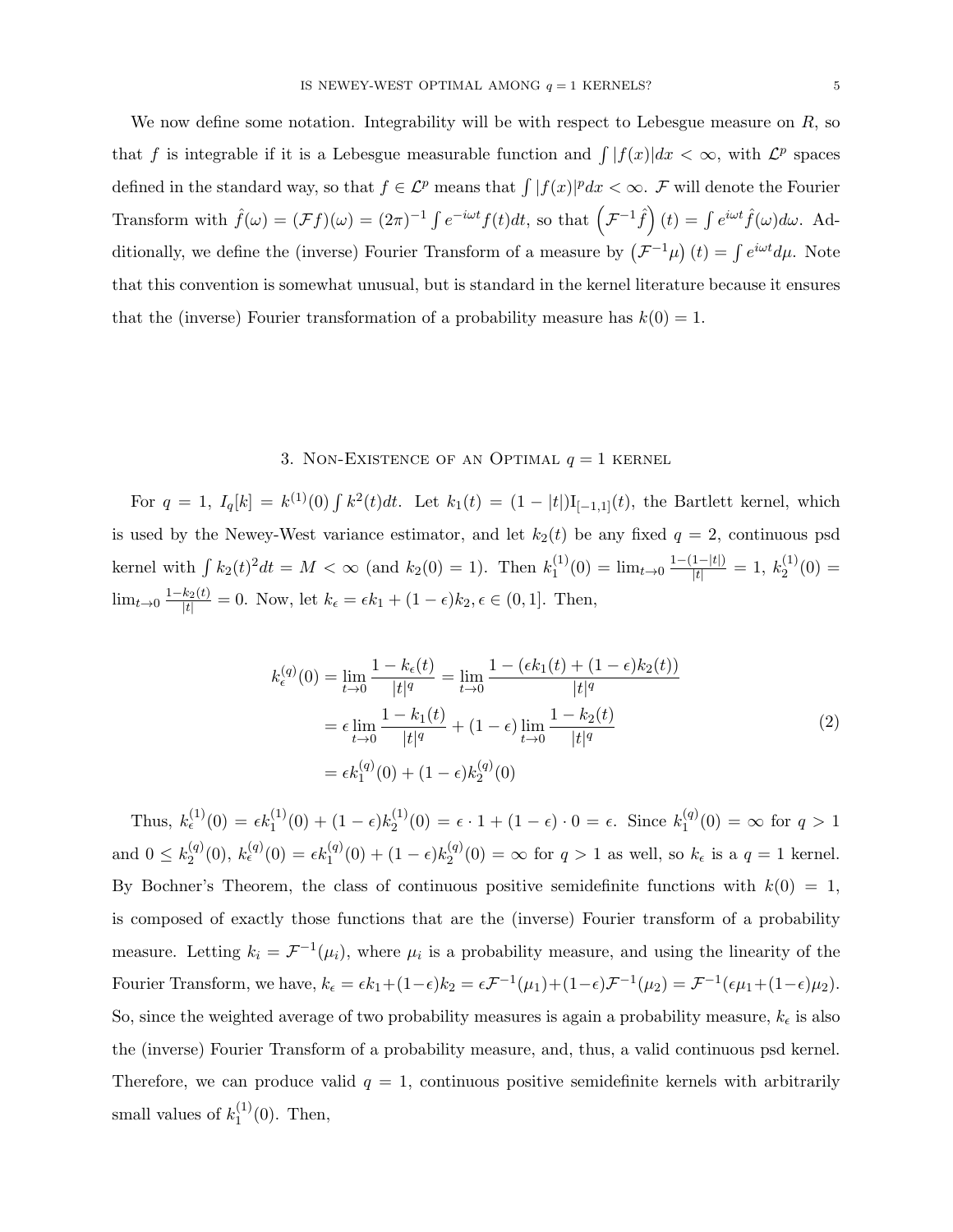$$
I_q[k_{\epsilon}] = \left(k_{\epsilon}^{(q)}(0)\right)^{\frac{1}{q}} \int k_{\epsilon}^2(t)dt = \epsilon \cdot \int \epsilon^2 k_1(t)^2 + 2\epsilon (1-\epsilon)k_1(t)k_2(t) + (1-\epsilon)^2 k_2(t)^2 dt \tag{3}
$$

So, for small values of  $\epsilon$ ,  $I_q[k_{\epsilon}] \approx \epsilon \int k_2(t)^2 dt$  or, more formally, using Holder's Inequality and that  $0 < \epsilon \leq 1, \, \epsilon(1-\epsilon) \leq \frac{1}{4}$  $\frac{1}{4}$ ,  $\int k_2(t)^2 dt = M < \infty$ , and  $\int_{-1}^{1} (1 - |t|)^2 dt = \frac{2}{3}$  $\frac{2}{3}$ ,

$$
I_q[k_{\epsilon}] \le \epsilon \cdot \left(\frac{2}{3} + \frac{1}{2} \left(\frac{2M}{3}\right)^{\frac{1}{2}} + M\right) \tag{4}
$$

Therefore, we can make  $I_q[k]$  arbitrarily small by mixing sufficiently small amounts of the Bartlett kernel with any  $q = 2$ , square integrable, continuous psd kernel. Specifically, since  $I_q[k_1] = \frac{2}{3}$  and  $I_q[k_\epsilon]$  is continuous in  $\epsilon$ , we can choose  $\epsilon$  so that  $I_q[k_\epsilon]$  takes any value in  $(0, \frac{2}{3})$  $\frac{2}{3}$ . Therefore, there can be no optimal  $q = 1$  kernel using the same optimality criterion used for  $q = 2$  kernels (ensuring that it provides the optimal asymptotic size-power tradeoff). The reason that this argument does not apply to  $q = 2$ , continuous psd kernels is because, as discussed above, any continuous psd kernel must have  $q \leq 2$ . Thus, there are no continuous psd kernels with  $q > 2$  with which to mix.

This also gives us a topological interpretation of why there can be no optimal  $q = 1$  kernel: the set of  $q = 1$  psd kernels is not a closed subset of the set of all psd kernels, so sequences of  $q = 1$  kernels may have limits that are instead  $q = 2$  (consider  $k_{\epsilon}$  as  $\epsilon$  goes to 0). It is also true that there exist sequences of  $q = 2$  kernels which have  $q = 1$  kernels as their limits. A simple example is the family of kernels  $k_b = \mathcal{F}^{-1} \left( c_b \omega^{-2} (1 - \cos(\omega)) I_{[-b,b]}(\omega) \right)$  with  $c_b = \left(\int_{-b}^{b} \omega^{-2} (1 - \cos(\omega)) d\omega\right)^{-1}$ . For any finite  $b > 0$ , this yields a  $q = 2$  kernel. However, since  $\mathcal{F}((1-|t|)I_{[-1,1]}(t))(\omega) = \pi^{-1}\omega^{-2}(1-\cos(\omega))$ , as b goes to infinity, the limiting kernel is the Bartlett kernel, which is  $q = 1$ . Taken together, these results tell us that neither the set of  $q = 1$ , nor the set of  $q = 2$ , psd kernels are closed subsets of the set of all psd kernels. This has another interesting implication: since the linear subspaces of a Banach space are closed, there do not exist (Banach) bases for the set of all scalar multiples of the  $q = 1$  psd kernels or the set of all scalar multiples of the  $q = 2$  psd kernels (even if we restrict to only the continuous psd kernels). This makes it more difficult to study their structures separately.

We summarize the above results in the following Theorem.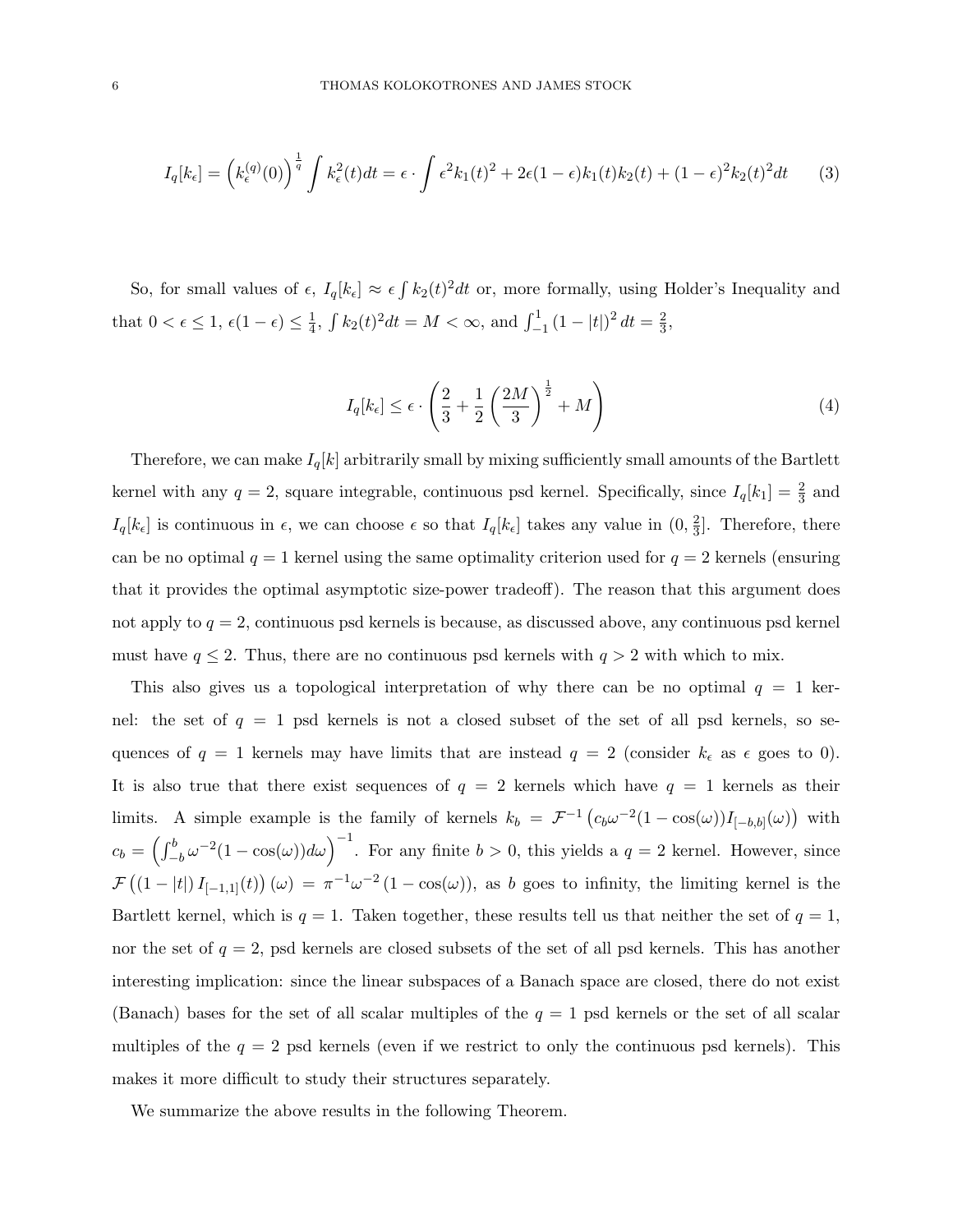**Theorem 1.** For any  $I \in (0, \frac{2}{3})$  $\frac{2}{3}$  there exists a  $q = 1$  psd kernel, k, with  $I_q[k] = k^{(1)}(0) \int k^2(t) dt = I$ . Neither the set of  $q = 1$ , nor the set of  $q = 2$ , psd kernels, is a closed subset of the space of all psd kernels. Thus, neither the set of all scalar multiples of the  $q = 1$  psd kernels, nor the set of all scalar multiples of the  $q = 2$  psd kernels, possess (Banach) bases.

*Proof.* As above.  $\Box$ 

# 4. STRUCTURE OF  $q = 1$  PSD FUNCTIONS

## 4.1. General Decomposition of  $q = 1$  Kernels.

We now use Fourier Analysis in order to more fully characterize the structure of  $q = 1$  psd kernels. We begin with several simple lemmas. Recall that  $\mathcal F$  denotes the Fourier Transform with  $\hat{f}(\omega) = (\mathcal{F}f)(\omega) = (2\pi)^{-1} \int e^{-i\omega t} f(t) dt$ , so that  $(\mathcal{F}^{-1}\hat{f})(t) = \int e^{i\omega t} \hat{f}(\omega) d\omega$ . Several basic results from Fourier analysis are widely used in the classical spectral estimation literature (e.g. Priestley, 1981), including the fact that, if  $f, f' \in \mathcal{L}^1$ , then  $\mathcal{F}(f')(\omega) = i\omega \hat{f}(\omega)$ , which can be easily shown using integration by parts and can be iterated to give  $\mathcal{F}(f^{(n)})(\omega) = (i\omega)^n \hat{f}(\omega)$ . We will make use of a similar result.

**Lemma 2.** Let  $K(\omega)$  and  $\omega K(\omega)$  be integrable functions, then, if  $k = \mathcal{F}^{-1}K$ , k is continuously differentiable and  $k' = i \mathcal{F}^{-1}(\omega K(\omega))$ 

Proof.

$$
\frac{k(t+h) - k(t)}{h} = \frac{(\mathcal{F}^{-1}K)(t+h) - (\mathcal{F}^{-1}K)(t)}{h}
$$

$$
= h^{-1} \left[ \int e^{i\omega(t+h)} K(\omega) d\omega - \int e^{i\omega t} K(\omega) d\omega \right]
$$

$$
= h^{-1} \int e^{i\omega t} \left( e^{i\omega h} - 1 \right) K(\omega) d\omega
$$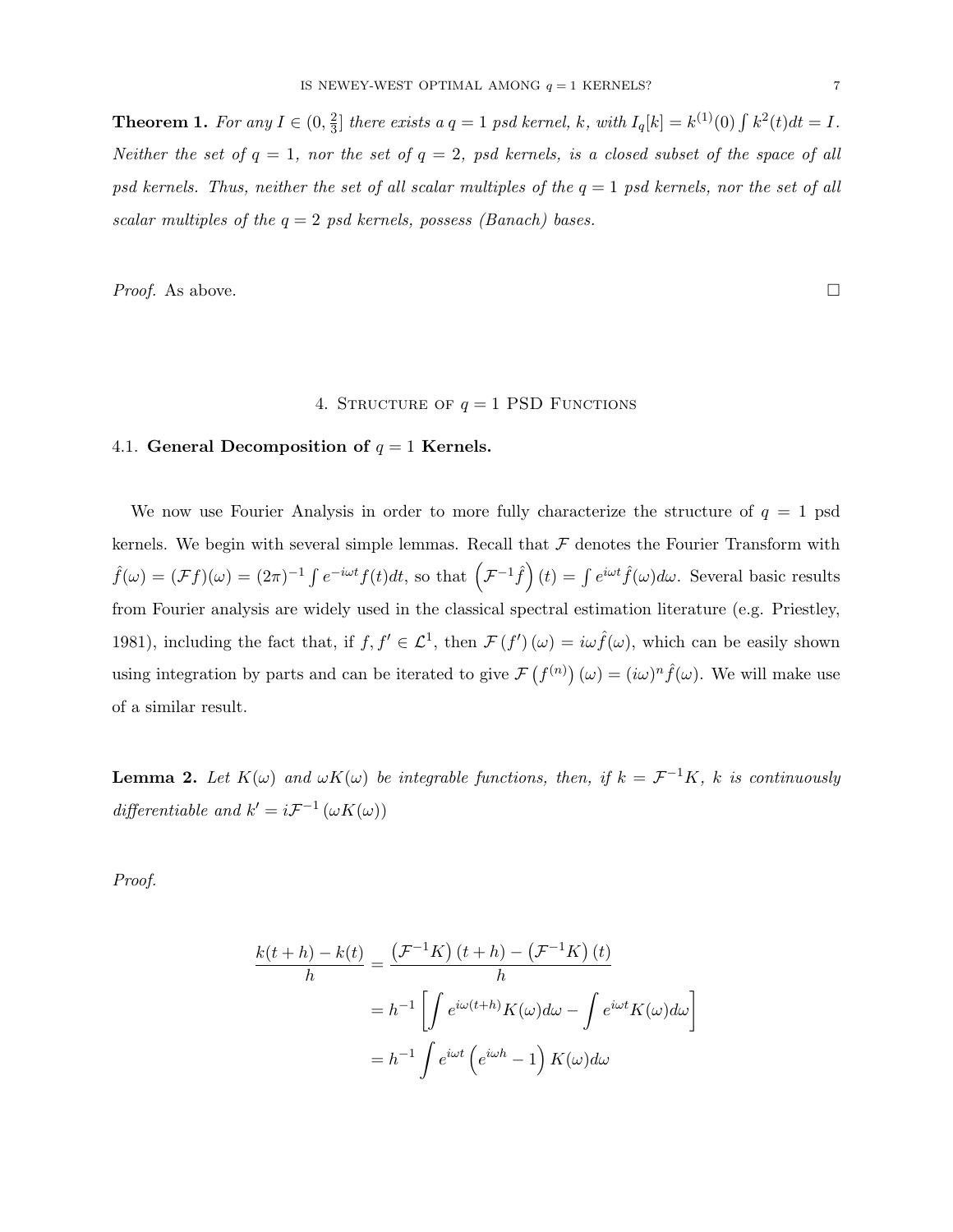$$
|h^{-1}e^{i\omega t} (e^{i\omega h} - 1)| = |h|^{-1} |e^{i\omega t}| |e^{i\omega h} - 1|
$$
  
= |h|^{-1} \cdot 1 \cdot (1 - e^{i\omega h} - e^{-i\omega h} + 1)<sup>1/2</sup>  
= |h|^{-1} (2 - 2 cos(\omega h))<sup>1/2</sup>  
= |h|^{-1} (2 - 2 (1 + 0 - \frac{1}{2} cos(\omega h^\*)(\omega h)^2))<sup>1/2</sup>  
 $\leq |h|^{-1} (1 \cdot (\omega h)^2)^{\frac{1}{2}} = |h|^{-1} |\omega h|$   
= |\omega|

where the fourth equality is due to Taylor's Theorem, with  $h^* \in [0, h]$ , and the inequality is due to the fact that  $|\cos(x)| \leq 1$ . Thus,  $|h^{-1}e^{i\omega t}(e^{i\omega h}-1)K(\omega)| \leq |\omega K(\omega)|$ . Since  $k'(t)$  $\lim_{h\to 0}h^{-1}(k(t+h)-k(t)), \lim_{h\to 0}h^{-1}e^{i\omega t}(e^{i\omega h}-1)=\frac{d}{dh}e^{i\omega(t+h)}|_{h=0}=i\omega e^{i\omega t}$ , and, by assumption,  $\omega K(\omega)$  is integrable, we can apply the Dominated Convergence Theorem to get

$$
k'(t) = (2\pi)^{-1} \int i\omega e^{i\omega t} K(\omega) d\omega = i \mathcal{F}^{-1} (\omega K(\omega)) (t)
$$

Since  $\omega K(\omega)$  is integrable,  $\mathcal{F}^{-1}(\omega K(\omega))$  is uniformly continuous, so k is continuously differentiable.

$$
\Box
$$

**Corollary 3.** Let  $K(\omega)$  and  $\omega^2 K(\omega)$  be integrable functions,  $K \geq 0$ , and  $\int K(\omega) d\omega = 1$ . Then  $k = \mathcal{F}^{-1}K$  is a  $q = 2$ , continuous psd kernel.

Proof. Since  $|\omega K(\omega)| \leq |K(\omega)|$  for  $|\omega| \leq 1$ ,  $|\omega K(\omega)| \leq |\omega^2 K(\omega)|$  for  $|\omega| \geq 1$ , and  $K(\omega), \omega^2 K(\omega) \in$  $\mathcal{L}^1$ ,  $\omega K(\omega) \in \mathcal{L}^1$  as well. Then, by applying the lemma twice, we get  $k = \mathcal{F}^{-1}K \in \mathcal{C}^2$  and  $k''(t) = -\mathcal{F}^{-1}(\omega^2 K(\omega))$ . Since K is a probability distribution, by Bochner's Theorem, k is a continuous psd kernel. Also, note that, since  $\int K(\omega) d\omega = 1$ , K is positive on a set of positive measure and  $k(0) = 1$ . Since,  $k \in \mathbb{C}^2$ , by Taylor's Theorem,  $k(t) = k(0) + k'(0)t + 2^{-1}k''(t^*)t^2$  for some  $t^* \in [0, t]$ . Since  $k' \in \mathcal{C}^1$  and k is symmetric, then  $k'(0) = 0$ . Thus,  $k(t) = 1 + 2^{-1}k''(t^*)t^2$ so  $k^{(2)}(0) = \lim_{t \to 0} t^{-2}(1 - k(t)) = -2^{-1} \lim_{t \to 0} f''(t^*) = -2^{-1}k''(0) = -2^{-1} \cdot -\int \omega^2 K(\omega) d\omega =$  $2^{-1} \int \omega^2 K(\omega) d\omega$ . Since  $0 < 2^{-1} \int \omega^2 K(\omega) d\omega < \infty$ , k is a  $q = 2$ , continuous psd kernel.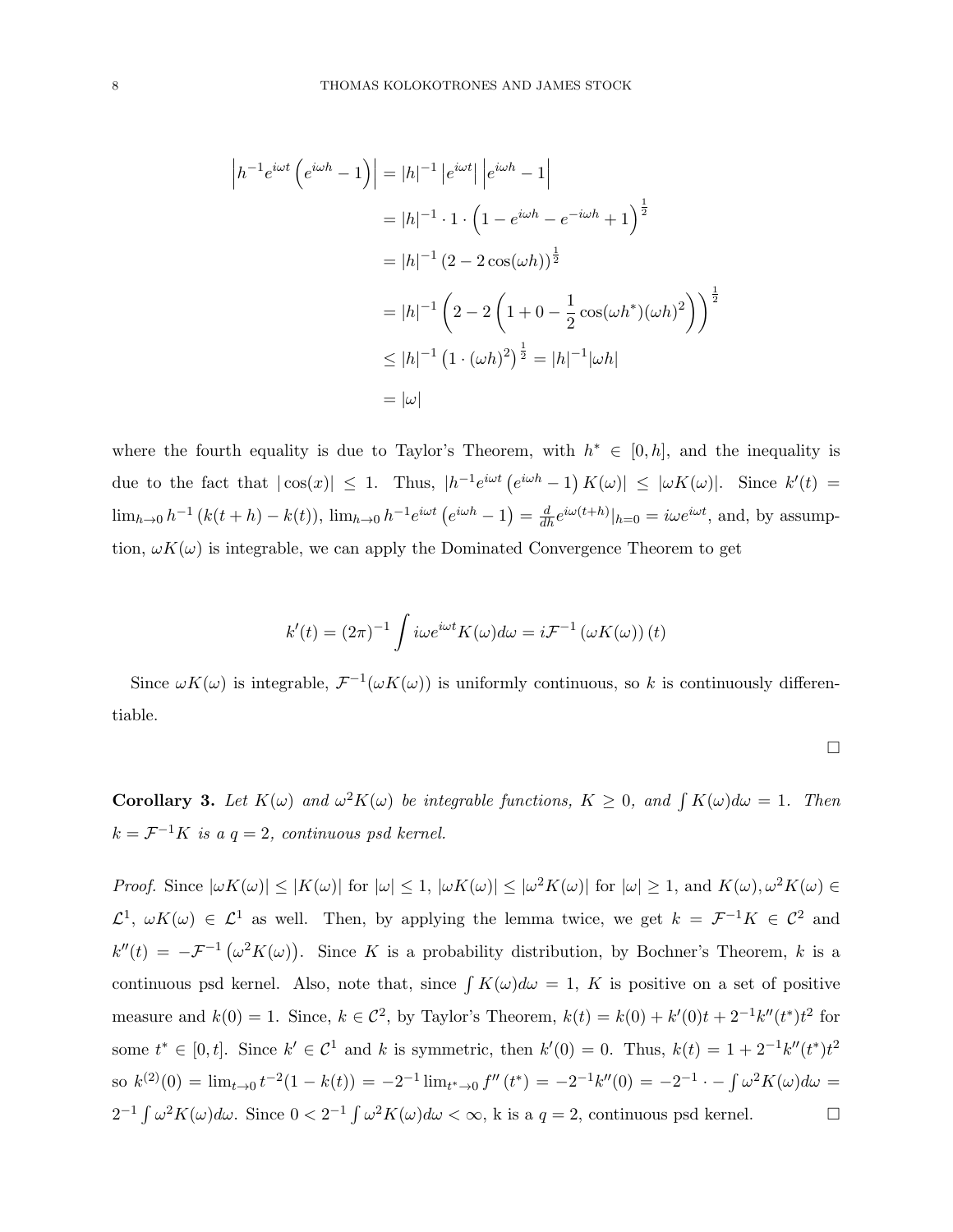**Corollary 4.** Let  $K \geq 0$ ,  $\int K(\omega) d\omega = 1$ , and K have compact support, then  $k = \mathcal{F}^{-1}K$  is a  $q = 2$ , continuous psd kernel.

*Proof.* Let  $M = \sup \omega$  over the support of K. Then,  $\int \omega^n K(\omega) d\omega \leq M^n \int K(\omega) d\omega = M^n < \infty$ , so the conditions of the above lemma are satisfied and k is a  $q = 2$ , continuous psd kernel.

We can now prove the following, somewhat surprising, result.

**Theorem 5.** If k is a  $q = 1$ , continuous psd kernel with  $k^{(1)}(0) > 0$ , such that there exists an integrable function K such that  $k = \mathcal{F}^{-1}K$ , then k can be decomposed as the (nontrivial) weighted sum of  $q = 1$  and  $q = 2$ , uniformly continuous psd kernels. Further, there are infinitely many such decompositions.

*Proof.* If such a K exists, then, since it is integrable and  $1 = k(0) = \int K(\omega) d\omega$ , it is a probability distribution (as we would expect from Bochner's Theorem, the subtlety is that Bochner's theorem only guarantees the existence of a probability measure, not a density, so the existence assumption is not vacuous). Let b be sufficiently large that  $\int_{-b}^{b} K(\omega) d\omega > 0$  and define  $K_{1,b}(\omega)$  =  $\left(2\int_b^{\infty} K(\omega)d\omega\right)^{-1} K(\omega)I[|x|>b], K_{2,b}(\omega)=\left(\int_{-b}^b K(\omega)d\omega\right)^{-1} K(\omega)I[|\omega|\leq b].$  Then  $K_{i,b}\geq 0$  and  $\int K_{i,b}(\omega)d\omega = 1$ , so, by Bochner's Theorem,  $k_{i,b} = \mathcal{F}^{-1}K_{i,b}$  are continuous psd kernels (in fact, they are uniformly continuous since  $K_{i,b} \in \mathcal{L}^1$ , since  $K \in \mathcal{L}^1$ , by assumption). Further, by Corollary  $4, k_{2,b}$  is  $q = 2$ . Since  $1 = \int K(\omega) d\omega$ ,  $K(\omega) = (2 \int_b^{\infty} K(\omega) d\omega) K_{1,b}(\omega) + (\int_{-b}^{b} K(\omega) d\omega) K_{2,b}(\omega)$ , and  $k(t) = (2 \int_b^{\infty} K(\omega) d\omega) k_{1,b}(t) + (\int_{-b}^{b} K(\omega) d\omega) k_{2,b}(t)$ , we have,  $k_{1,b}^{(1)}(0) = (2 \int_b^{\infty} K(\omega) d\omega)^{-1} k^{(1)}(0) >$ 0, so  $k_{1,b}$  is  $q = 1$ . Thus, as claimed, k can be decomposed into the (nontrivial) sum of  $q = 1$  and  $q = 2$ , uniformly continuous psd kernels. Since b is arbitrary, there are infinitely many such decom- $\Box$  positions.

We can now prove a useful corollary which follows from a form of the Fourier Inversion Theorem typically encountered in abstract harmonic analysis. Specialized to our setting, it says that, if k is continuous, positive semidefinite, and normalized so that  $k(0) = 1$ , and  $k \in \mathcal{L}^1$ , then,  $\hat{k} \in \mathcal{L}^1$ as well, and the probability measure  $\mu_k$ , of which k is the inverse Fourier Transform, has density  $K = \hat{k}$ , so that,  $\mu_k(\omega) = \hat{k}(\omega) d\omega$ . Thus, we can use the Fourier Transform to recover  $K = \hat{k}$ , which will be nonnegative and integrate to 1.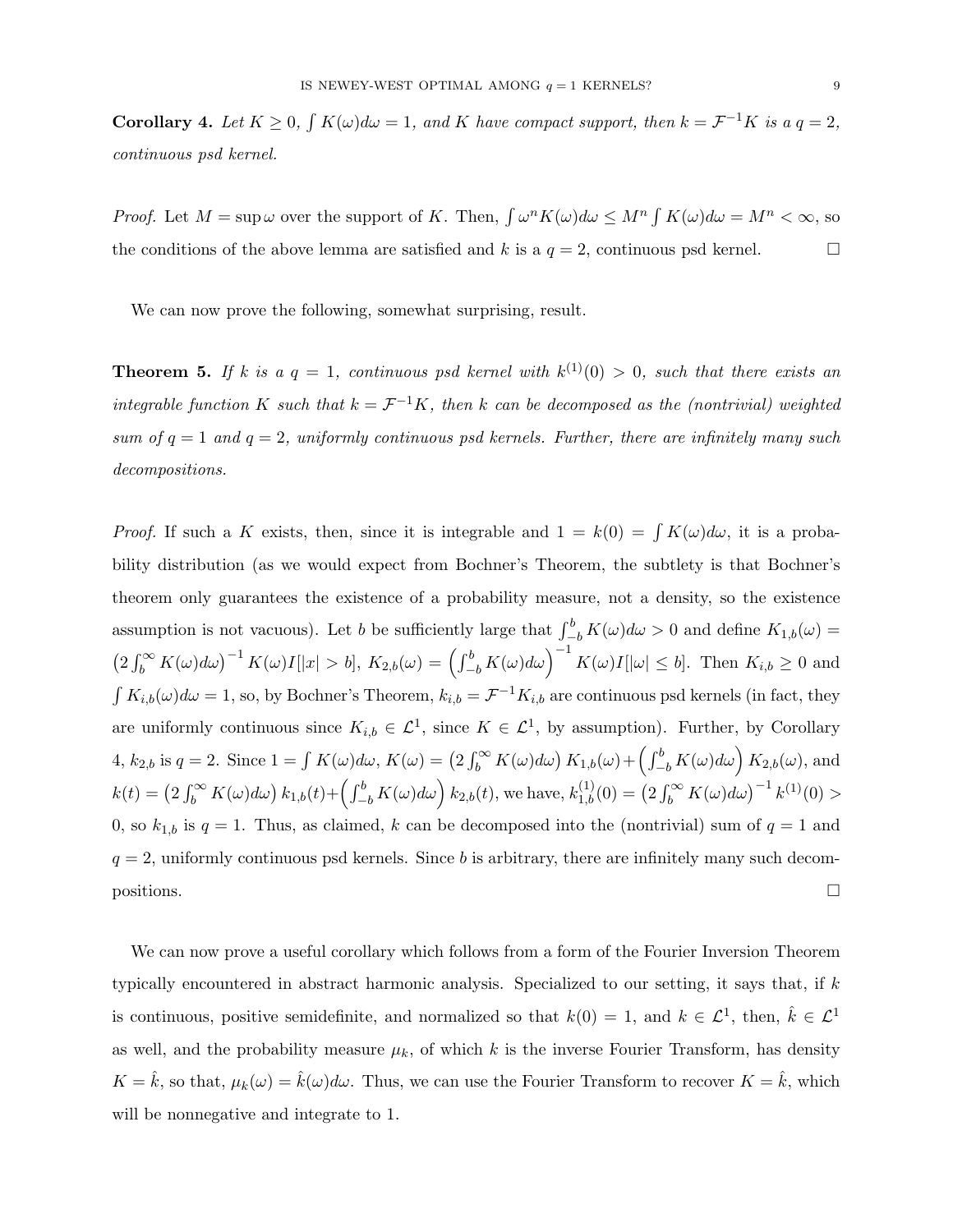**Corollary 6.** If k is a  $q = 1$ , continuous psd kernel with  $k^{(1)}(0) > 0$ , and  $k \in \mathcal{L}^1$ , then it can be decomposed as the (nontrivial) weighted sum of  $q = 1$  and  $q = 2$ , continuous psd kernels. Further, there are infinitely many such decompositions.

*Proof.* If  $k \in \mathcal{L}^1$ , then, using the version of the Fourier Inversion Theorem quoted above,  $K = \hat{k}$  is a probability density and is, thus, integrable. The result then follows directly from the theorem. Since any k with compact support is integrable, the result holds in that important special case.  $\Box$ 

The above Theorem tells us that any  $q = 1$  psd kernel that satisfies very mild regularity conditions, can be (nontrivially) decomposed into another  $q = 1$  psd kernel and a  $q = 2$  psd kernel, so there is no natural notion of a minimal or irreducible  $q = 1$  kernel. This means that apparently artificial kernels, such as the one we exhibited to show that no optimal  $q = 1$  kernel exists, are, in some sense, no more unnatural than the Bartlett kernel, which appears at first glance to be a "pure"  $q = 1$  kernel in a way that such a composite kernel does not. Also of note is the fact that it is the tails of  $K = \hat{k}$  that determine the order of the kernel. The central portion has no effect.

### 4.2. Kernel Decompositions.

As a demonstration of this decomposition, we will separate the Bartlett kernel into a  $q = 1$  piece, which comes from the tails of  $K = \hat{k}$ , and a  $q = 2$  piece, which is derived from the center of K. We begin by computing the Fourier transform of  $k(t) = (1-|t|)I_{[-1,1]}(t)$ ,  $K(\omega) = \frac{1-\cos(\omega)}{\pi \omega^2}$ . We then split K at some  $b \ge 0$  into two functions  $K_{1,b}(\omega) = \frac{1-\cos(\omega)}{\pi \omega^2} I[|\omega| > b]$  and  $K_{2,b}(\omega) = \frac{1-\cos(\omega)}{\pi \omega^2} I[|\omega| \le b]$ and apply the inverse Fourier Transform to obtain  $k_{1,b}$ ,  $k_{2,b}$ . Note that these kernels are not properly normalized, so  $k_i(0) \neq 1$ , but they instead satisfy  $k = k_{1,b} + k_{2,b}$ , which makes it easier to see how each kernel contributes to the whole. As seen in Figure 1, the Tail Kernel,  $k_{1,b}$ , is a scaled  $q = 1$ kernel and contributes the sharp point at 0, while the Central Kernel,  $k_{2,b}$ , is a smooth, scaled  $q = 2$  kernel. Also of note, as b increases, the relative contribution of  $k_{1,b}$  decreases; additionally,  $k_{2,b}$  becomes narrower and more pointed at its central peak, although, even for arbitrarily large  $b$ ,  $k_{2,b}$  will still remain  $q = 2$  with a rounded, rather than sharp, peak.

### 5. OTHER  $q = 1$  KERNELS

A natural starting point for further exploration of  $q = 1$  kernels is other Bartlett-like kernels. Two straightforward generalizations of the Bartlett kernel are the families  $k_p(t) = \left(1 - \left|\frac{t}{b}\right|\right)$  $\left(\frac{t}{b}\right)^p$   $\text{I}_{[-1,1]}$   $\left(\frac{t}{b}\right)$  $\frac{t}{b}$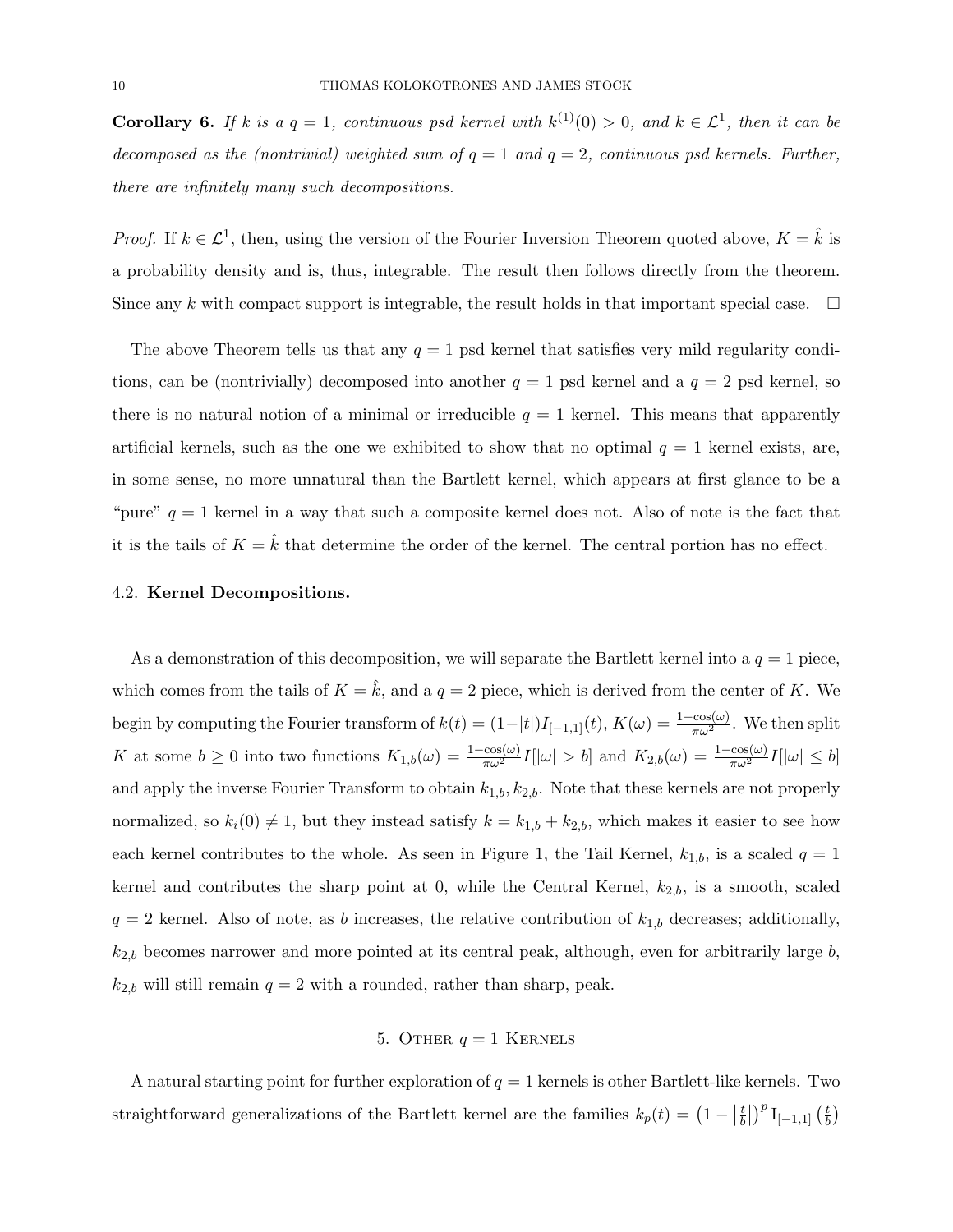

FIGURE 1. Decompostion of the Bartlett Kernel into (nonunique)  $q = 1$  and  $q = 2$ components. **A.**  $b = 1$ . **B.**  $b = \pi$ .

and  $k_r(t) = (1 - |\frac{t}{b}|)$  $\frac{t}{b}$ <sup>r</sup>) I<sub>[-1,1]</sub>  $\left(\frac{t}{b}\right)$  $\frac{t}{b}$ . It is somewhat surprising that the first choice gives positivedefinite kernels for  $p \geq 1$ , but that the second class does not. However, it is easy to see why  $k_p(x)$  gives a psd kernel, at least for integer values of p, since it is simply the  $p^{th}$  power of the Bartlett kernel so, using the fact that the Fourier Transform turns multiplication into convolution,  $\hat{k}_p \, = \, \mathcal{F} \, (k_1^p$  $\hat{k}_1^p$  =  $\hat{k}_1^{*p} \geq 0$ , since  $\hat{k}_1 \geq 0$ , where  $\hat{k}_1^{*p}$  $i_1^{\ast p}$  is the  $p^{th}$  convolutional power of  $\hat{k}_1$ . For  $k_p$ , we compute  $k_p^{(1)}(0) = \lim_{t \to 0} \frac{1 - (1 - \left|\frac{t}{b}\right|)^p}{|t|} = \lim_{t \to 0} \frac{p\left|\frac{t}{b}\right|}{|t|} = \frac{p}{b}$  $\frac{p}{b}$ ,  $\int k_p(t)^2 dt = \int_{-b}^{b} (1 - \left| \frac{t}{b} \right|)$  $\left(\frac{t}{b}\right)^{2p} dt = \frac{2b}{2p+1},$ so  $I_q[k] = \frac{p}{b} \cdot \frac{2b}{2p+1} = \frac{2p}{2p+1} \geq \frac{2}{3}$  $\frac{2}{3}$ . Therefore, within this family, the Bartlett kernel offers the best performance.

It is also interesting to consider what happens in the limit as  $b \to \infty$  if p also scales with b. Let  $p = cb$ , then  $k_{p(b)}(t) = (1 - \frac{t}{b})$  $\frac{t}{b}$ | $\int_0^{cb} I(|t| \le b)$  and  $\lim_{b \to \infty} k_{p(b)}(t) = e^{-c|t|}$ , which has the Fourier Transform  $\frac{c}{c^2+\omega^2} \geq 0$ . This gives another natural  $q=1$  psd kernel, which seems to be used very uncommonly. Perhaps this is because  $k^{(1)}(0) = c$  and  $\int k(t)^2 dt = c^{-1}$  so  $I_q[k] = c \cdot c^{-1} = 1 > \frac{2p}{2p+1}$  $\frac{2p+1}{2p+1}$ for any finite value of  $p \geq 1$ .

However, it is surprisingly difficult to construct families of  $q = 1$  psd functions. An alternative approach has been to instead consider orthogonal series estimators, which we discuss next.

### 6. Orthogonal Series Estimators

### 6.1. Basic Principles.

Weighted Orthogonal Series (WOS) estimators take a different approach to estimating the long run variance from traditional kernel estimators. Starting with some orthonormal basis for  $\mathcal{L}^2[0,1],$  $\{\phi_i\}_{i=0}^{\infty}$  such estimators first project the sequence  $\{\hat{z}_t\}_{t=1}^T$  onto one of the basis functions (excepting  $\phi_0 = 1$ ) and then compute an empirical variance  $\hat{\Omega}_i$  from the projection. These estimates are then combined via a weighted sum to give the final estimate,  $\Omega$ .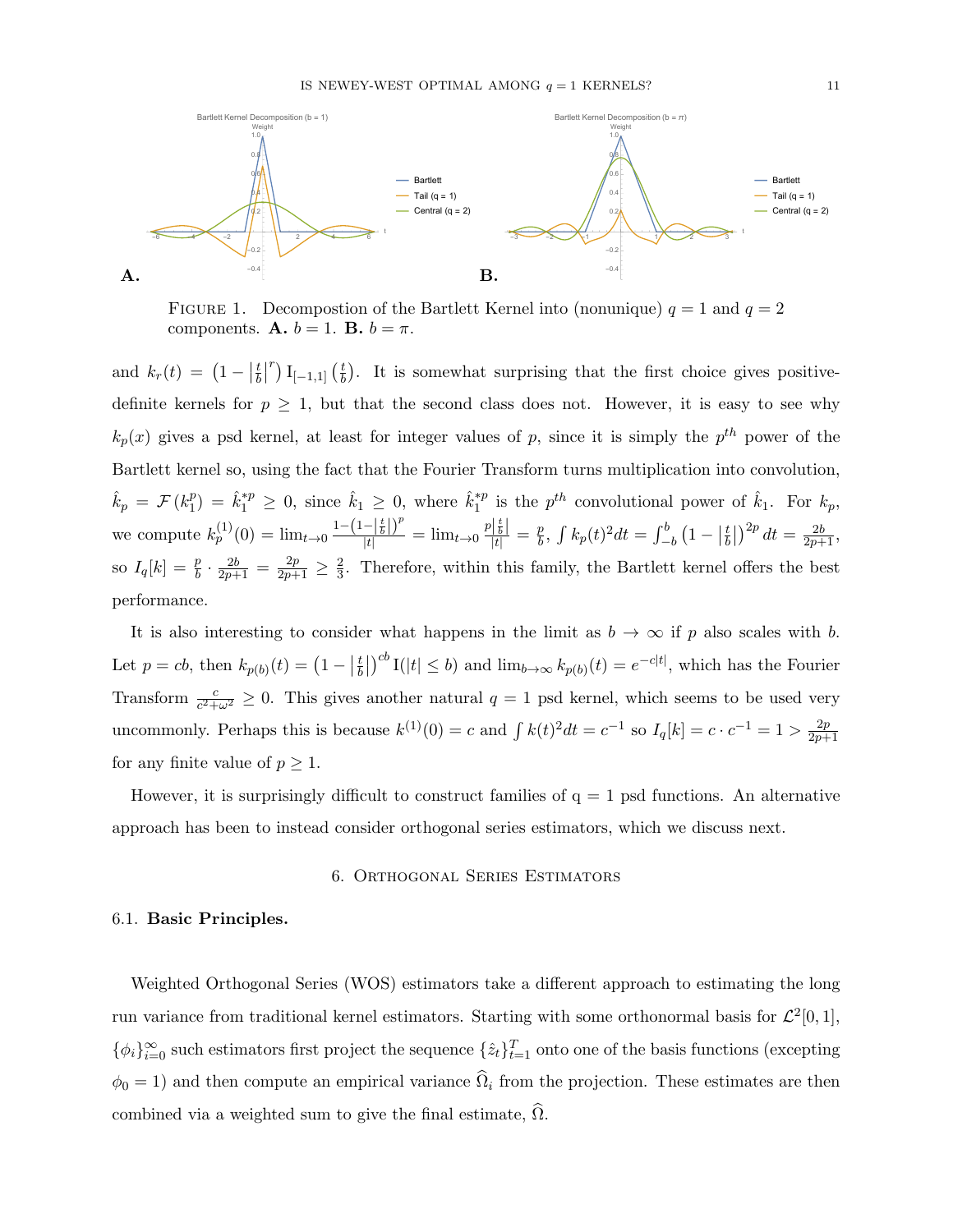$$
\widehat{\Omega} = \sum_{i=1}^{B} w_i \widehat{\Omega}_i, \quad \sum_{i=1}^{B} w_i = 1, w_i \ge 0 \quad \widehat{\Omega}_i = \widehat{\Lambda}_i \widehat{\Lambda}'_i, \quad \widehat{\Lambda} = T^{-\frac{1}{2}} \sum_{t=1}^{T} \phi_i \left(\frac{t}{T}\right) \widehat{z}_t \tag{5}
$$

By construction, each  $\Omega_i$ , and, thus,  $\Omega$ , are psd w.p. 1.

Associated with each orthogonal series estimator, and sequence of weights  $\{w_i\}_{i=1}^B$ , is a limiting implied mean kernel,

$$
k_w(t) = \sum_{i=1}^{B} w_i \tilde{k}_i (B^{-1}t), \quad \tilde{k}_i(t) = \int_{\max(0,t)}^{\min(1,1+t)} \phi_i(u) \phi_i(u-t) du \tag{6}
$$

(The nonlimiting implied mean kernel is a sum over discrete time points; see Lazarus, Lewis, and Stock (2017) for more details.)

For finite T, this provides a connection between orthogonal series estimators and kernel estimators. Specifically, Lazarus, Lewis, and Stock show that, similarly to the case for kernel estimators, for both estimation and testing, the performance of Weighted Orthogonal Series estimators is characterized by the quantity  $I_q[k] = (k^{(q)}(0))^{\frac{1}{q}} \sum_i w_i^2$ , where the w<sub>i</sub>s are the weights. Note that, compared to the case of kernel estimators,  $\sum_i w_i^2$  has replaced  $\int k^2(x)dx$ . This results in important differences in performance between the two classes of estimators. For any sequence  $k_i^{(q)}$  $i^{(q)}(0)$ , we can minimize this expression subject to the constraint  $\sum_i w_i = 1$ , in order to determine the optimal weights. For  $q = 1$ , we obtain a relatively simple closed form expression:

$$
w_i = (B - b_0 + 1)^{-1} - \left( k_i^{(1)}(0) - (B - b_0 + 1)^{-1} \sum_{i=b_0}^{B} k_i^{(1)}(0) \right) A\left( k^{(1)}(0) \right) \tag{7}
$$

where  $b_0$  is the index of the first term used (typically 1) and A is a known function of the  $k_i^{(1)}$  $i^{(1)}(0)$ s, which shows that the weights decrease linearly with increasing i. The derivation is presented in detail in the appendix.

## 6.2. Legendre Polynomials.

We begin by considering the well known Legendre Polynomials, which form an orthogonal series on  $[-1, 1]$ . After remapping their domains to  $[0, 1]$  and normalizing by multiplying by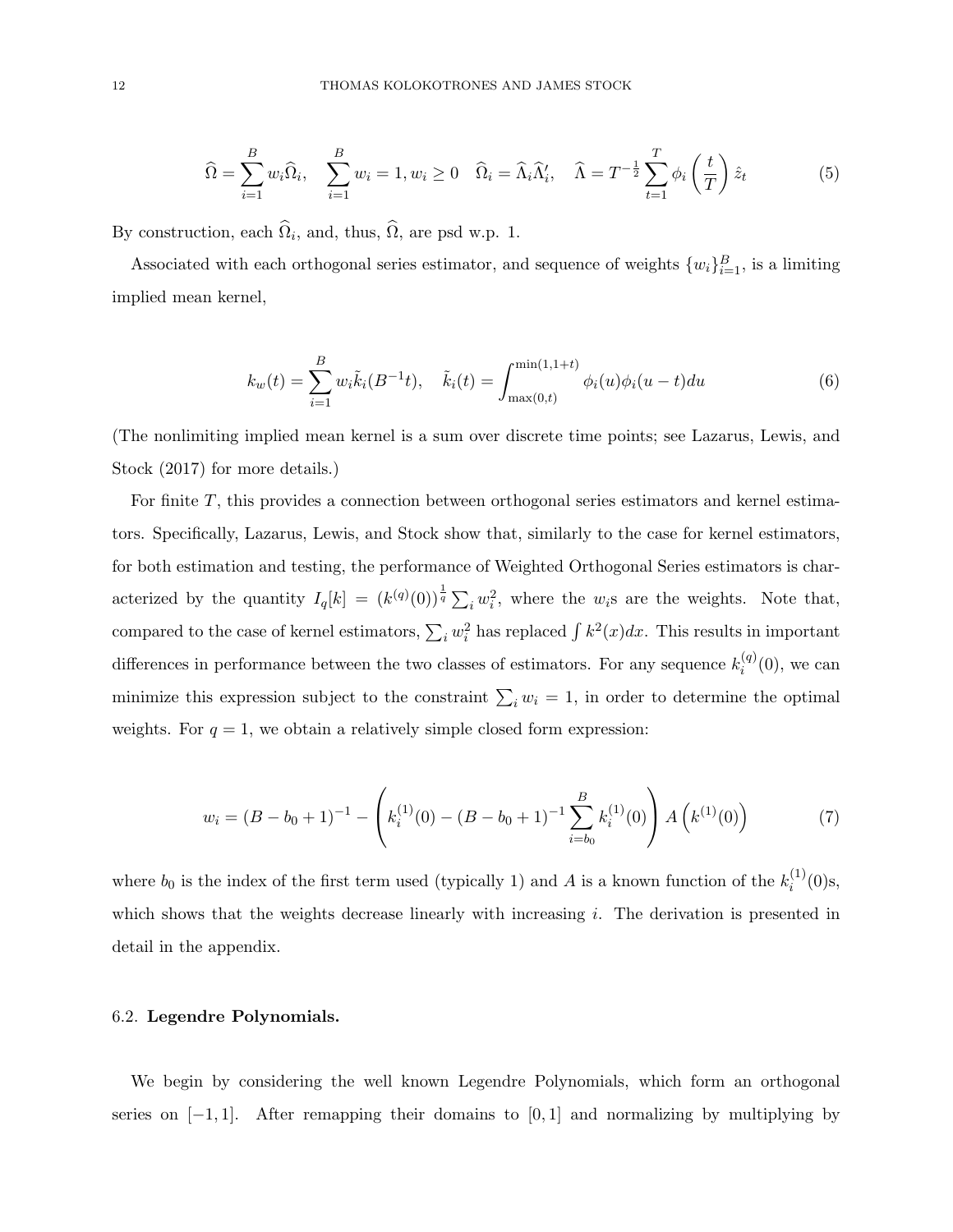$(2i+1)^{\frac{1}{2}}$  so that  $\int_0^1 \phi_i(x)\phi_j(x)dx = \delta_{ij}$ , we can compute the limiting implied mean kernels  $k_i(t) = \int_{\max(0,t)}^{\min(1,1+t)} \phi_i(u)\phi_i(u-t)du$  and  $k^{(1)}(0)$ . Based on an asymptotic expansion, Lazarus, Lewis, and Stock compute the limiting value of a normalized version of  $k^{(1)}(0)$  for the Weighted Orthogonal Series estimator. However, we need to compute  $k^{(1)}(0)$ , for a single limiting implied mean kernel, which we do directly from the definition. We show the following,

**Proposition 7.** If 
$$
k(t) = \int_{\max(0,t)}^{\min(1,1+t)} \phi(u)\phi(u-t)du
$$
,  $k(0) = 1$ , and  $\phi \in C^1[0,1]$  then,  $k^{(1)}(0) = \frac{1}{2} \left( \phi(0)^2 + \phi(1)^2 \right)$ . Further, if  $\phi \in C^n[0,1]$ , then, if n is odd,  $\lim_{t \to 0^+} \frac{d^n k}{dt^n}(t)$   $= \frac{1}{2} \sum_{i=1}^n (-1)^i \left[ \phi^{(i-1)}(1) \phi^{(n-i)}(1) + \phi^{(i-1)}(0) \phi^{(n-i)}(0) \right] = -\lim_{t \to 0^+} \frac{d^n k}{dt^n}(t)$ , while, if n is even,  $\lim_{t \to 0^+} \frac{d^n k}{dt^n}(t) = \lim_{t \to 0^-} \frac{d^n k}{dt^n}(t) = \int_0^1 \phi(u) \phi^{(n)}(u) du$ . Additionally, if  $k \in C^{n-1}[-1,1]$ , these equalities hold with the one-sided derivatives at 0,  $\frac{d^n k}{dt^n}(0)$  in place of the limits  $\lim_{t \to 0^+} \frac{d^n k}{dt^n}(t)$ , so  $\frac{d^n k}{dt^n}(0) = \lim_{t \to 0^+} \frac{d^n k}{dt^n}(t)$  and  $k \in C^n[-1,1]$  if the limits are equal. Finally, if  $\phi$  generates a  $q = 2$  *kernel, then,*  $k \in C^2[-1,1]$  and  $k^{(2)}(0) = -\frac{1}{2} \frac{d^2 k}{dt^2}(0) = -\frac{1}{2} \int_0^1 \phi(u) \phi^{(2)}(u) du$ .

*Proof.* See appendix.  $\Box$ 

Note that this agrees with the expression given for the limiting implied mean kernel derived by LLS. Then, for the orthonormal series on [0, 1] generated by the Legendre Polynomials,  $k_i^{(1)}$  $i^{(1)}(0) =$  $2i + 1$ . Using the optimal weights, as given in Equation 7, gives  $\lim_{B\to\infty} B^{-1}k^{(1)}(0)$  $= \lim_{B \to \infty} B^{-1} \sum_i w_i k_i^{(1)}$  $i^{(1)}(0) = \frac{2}{3}$  and  $\lim_{B \to \infty} B \sum_i w_i^2 = \frac{4}{3}$  $\frac{4}{3}$ , so  $I_q[k] = (k^{(q)}(0))^{\frac{1}{q}} \sum_i w_i^2 = \frac{8}{9}$  $\overline{9}$ as  $B \to \infty$  (see appendix for details). If we had, instead, used equal weights, we would get  $\lim_{B\to\infty} B^{-1}k^{(1)}(0) = B^{-2}\sum_i 2i + 1 = \lim_{B\to\infty} B^{-2}((B+1)^2 - b^2) = 1$  and  $B\sum_i w_i^2 = B\sum_i B^{-2} = 1$ 1 so  $I_q[k] = 1$  as  $B \to \infty$ . Interestingly, the equal-weighted orthogonal series estimator is asymptotically equivalent to (i.e. has the same  $I_q[k]$  as) the exponential kernel,  $k(t) = e^{-c|t|}$ , in terms of performance for estimation and testing. Also, the optimal WOS Legendre polynomial series estimator is asymptotically equivalent to the  $k_p$  kernel with  $p=4$ , that is  $k_4(t) = \left(1 - \left|\frac{t}{b}\right|\right)$  $\left(\frac{t}{b}\right)^4 \mathrm{I}_{[-1,1]} \left(\frac{t}{b}\right)$  $\frac{t}{b}$ . Figure 2 shows the limiting implied mean kernels associated with the first few Legendre polynomials as well as their Fourier Transforms and optimally weighted sums.

As we mentioned previously, due to the fact that  $I_q[k] = (k^{(q)}(0))^{\frac{1}{q}} \sum_i w_i^2$  for Weighted Orthogonal Series, but  $I_q[k] = (k^{(q)}(0))^{\frac{1}{2}} \int k^2(t)dt$  for psd kernels, using an WOS estimator will result in a different size-power tradeoff than using the limiting implied mean kernel associated with the WOS. Table 2 shows numerically computed values of  $I_q[k]$  using the limiting implied mean kernel for the first B Legendre polynomials (excepting  $\phi_0 = 1$ ) for both equal and numerically estimated optimal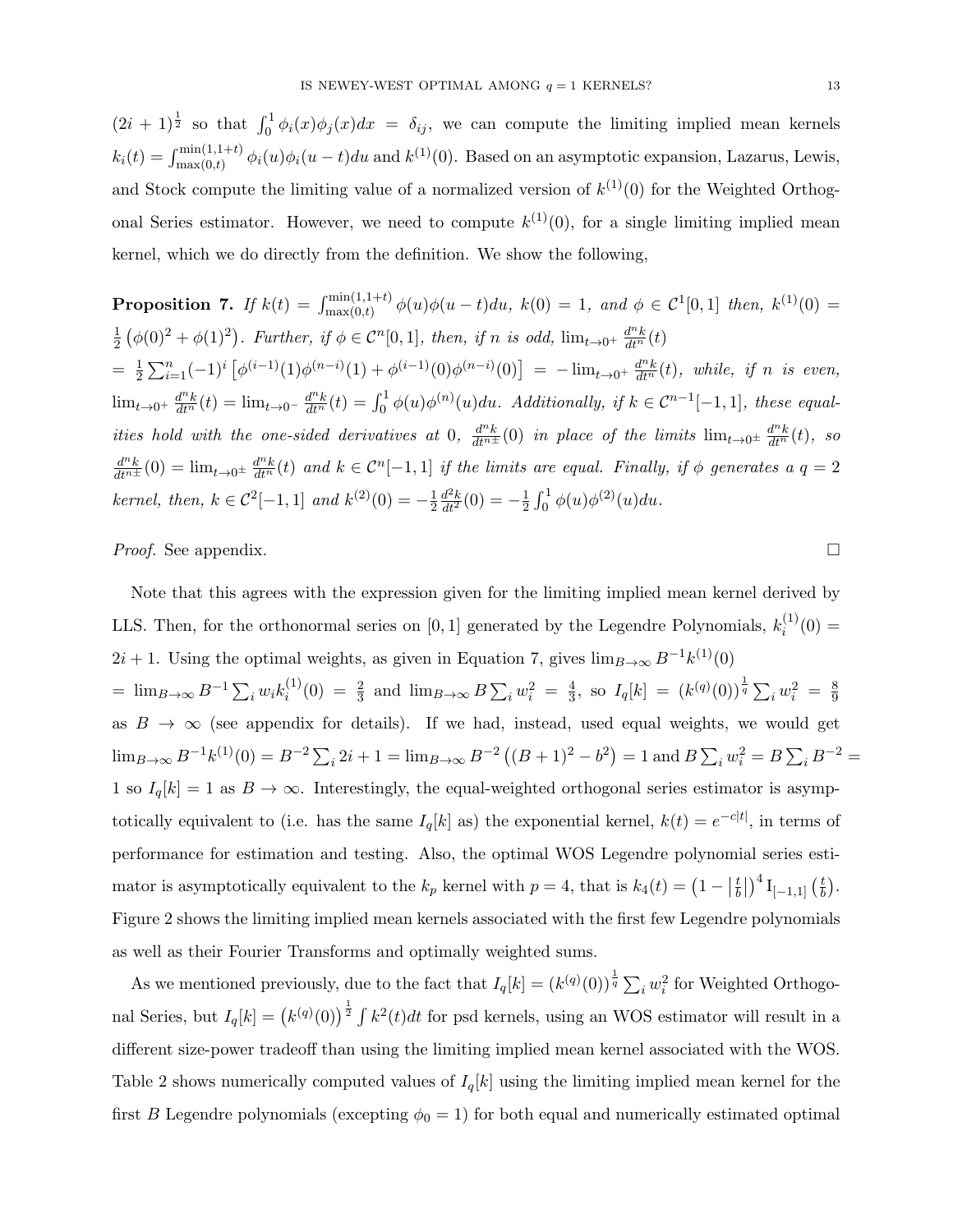

FIGURE 2. A. Limiting implied mean kernels for each of the first 6 Legendre polynomials (including  $\phi_0 = 1$ ). **B.** Fourier Transforms of each of the first 6 Legendre polynomials (including  $\phi_0 = 1$ ). C. Optimally weighted sums using the first (1, 2, 3, 4, 5) Legendre polynomials. D. Optimally weighted sums using the first (1, 5, 10, 15, 20) Legendre polynomials.

weights.

It is somewhat surprising that, when using the limiting implied mean kernel, we require only the first three Legendre Polynomials (LPs) with optimal weights, and the first two LPs, with equal weights, to achieve values of  $I_q[k]$  that are lower than the asymptotic limiting values of the corresponding WOS estimators. At least in this case, using the limiting implied mean kernels, instead of using the orthogonal series directly, leads to a superior asymptotic bias-variance or size-power tradeoff. This result is similar to a classical result of Grenander and Rosenblatt from 1957.

#### 6.3. Haar Induced Kernels.

Expanding on the idea of using an orthonormal series for variance estimation, we now consider the so-called Haar system (of wavelets). Recall that the Haar wavelets are defined by the wavelet function  $\psi(x) = I_{[0, \frac{1}{2})}(x) - I_{[\frac{1}{2}, 1)}(x)$ , so that the Haar basis functions are given by 1 and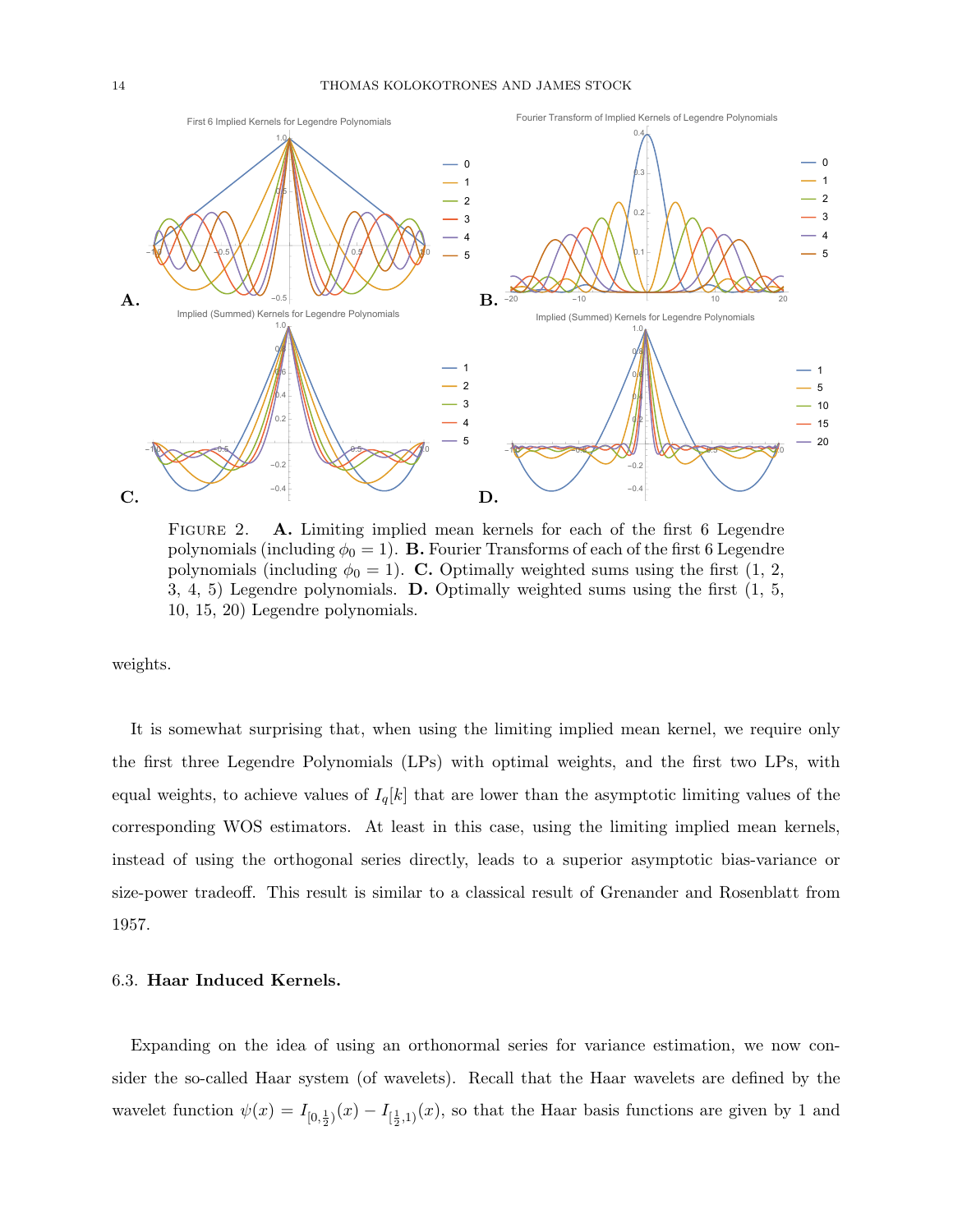|    | $I_q[k]$ |          |  |
|----|----------|----------|--|
| B  | Equal    | Optimal  |  |
| 1  | 1.02857  | 1.02857  |  |
| 2  | 0.98355  | 0.974026 |  |
| 3  | 0.928701 | 0.876429 |  |
| 4  | 0.891171 | 0.855479 |  |
| 5  | 0.86494  | 0.825379 |  |
| 6  | 0.845773 | 0.814168 |  |
| 7  | 0.831214 | 0.799687 |  |
| 8  | 0.8198   | 0.792678 |  |
| 9  | 0.810619 | 0.784183 |  |
| 10 | 0.80308  | 0.779378 |  |
| 15 | 0.779385 | 0.76074  |  |
| 20 | 0.766907 | 0.751449 |  |
| 25 | 0.759211 | 0.745529 |  |
| 30 | 0.753991 | 0.741595 |  |
| 40 | 0.747362 | 0.736528 |  |
| 50 | 0.743329 | 0.733434 |  |

TABLE 1. Values of  $I_q[k]$  using the limiting mean kernel implied by the first B Legendre Polynomials (except  $\phi_0 = 1$ ) using either equal or (numerically estimated) optimal weights.

 $\psi_{n,\ell}(x) = 2^{\frac{n}{2}} \psi(2^n x - \ell)$  with  $n, \ell \in \mathbb{Z}_+, 0 \leq \ell < 2^n$ . This collection forms a complete orthonormal basis for  $L^2[0,1]$ . Their induced kernels are given by  $k_n(t) = (1 - 3 \cdot 2^n|t|)I_{[0,2^{-(n+1)})}(|t|) - (1 2^{n}|t|)I_{[2^{-(n+1)},2^{-n})}(|t|)$  (Figure 3). Note that  $k_n(t)$  is independent of  $\ell$ , since, within each level of the hierarchy, the basis functions are simply translations of each other. Thus, it is clear that  $k_n$  is  $a \ q = 1$  kernel with  $k_n^{(1)}(0) = \lim_{t \to 0} |t|^{-1}(1 - (1 - 3 \cdot 2^n |t|)) = 3 \cdot 2^n$ . Let  $n' > n$ , then we also have,  $\int k_n^2(t)dt = \frac{1}{3}$  $\frac{1}{3}2^{-n}$ ,  $\int k_{n'}(t)k_n(t)dx = 2^{n-2n'-1}$  (see appendix for derivations).

Using these expressions, for any sequence of weights  $\{w_i\}_{i=1}^N$ , we can construct the limiting implied mean kernel  $k_w(t) = \sum_{i=1}^{N} w_i k_i(t)$ , which will also be a  $q = 1$  kernel, since it is the sum of a finite number of  $q = 1$  kernels. We can use  $k_w(t)$  to construct a kernel estimator, which we can then optimize with respect to the weights. Somewhat surprisingly, weighting each basis function equally, so that  $w_n = \frac{2^n}{2^{N+1}}$  $\frac{2^n}{2^{N+1}-1}$ , where N is the highest level of the Haar system used, (since there are  $2<sup>n</sup>$  basis functions at each level of the hierarchy), performs almost as well as using optimal weights (Table 2). Denoting the equal weighted limiting implied mean kernel by  $k_e(t)$ , we find that  $k_e^{(1)}(0) = 2^{N+1} + 1, \int k_e^{2}(t)dt = \frac{2}{3}$  $\frac{2}{3} \cdot 2^{-(N+1)}$ , and, thus,  $I_q[k_e] = \frac{2}{3} (1 + 2^{-(N+1)})$  (see appendix). Therefore, the kernel estimator constructed using the equal-weighted limiting implied mean kernel for the Haar system asymptotically achieves the same size-power tradeoff as the Bartlett kernel.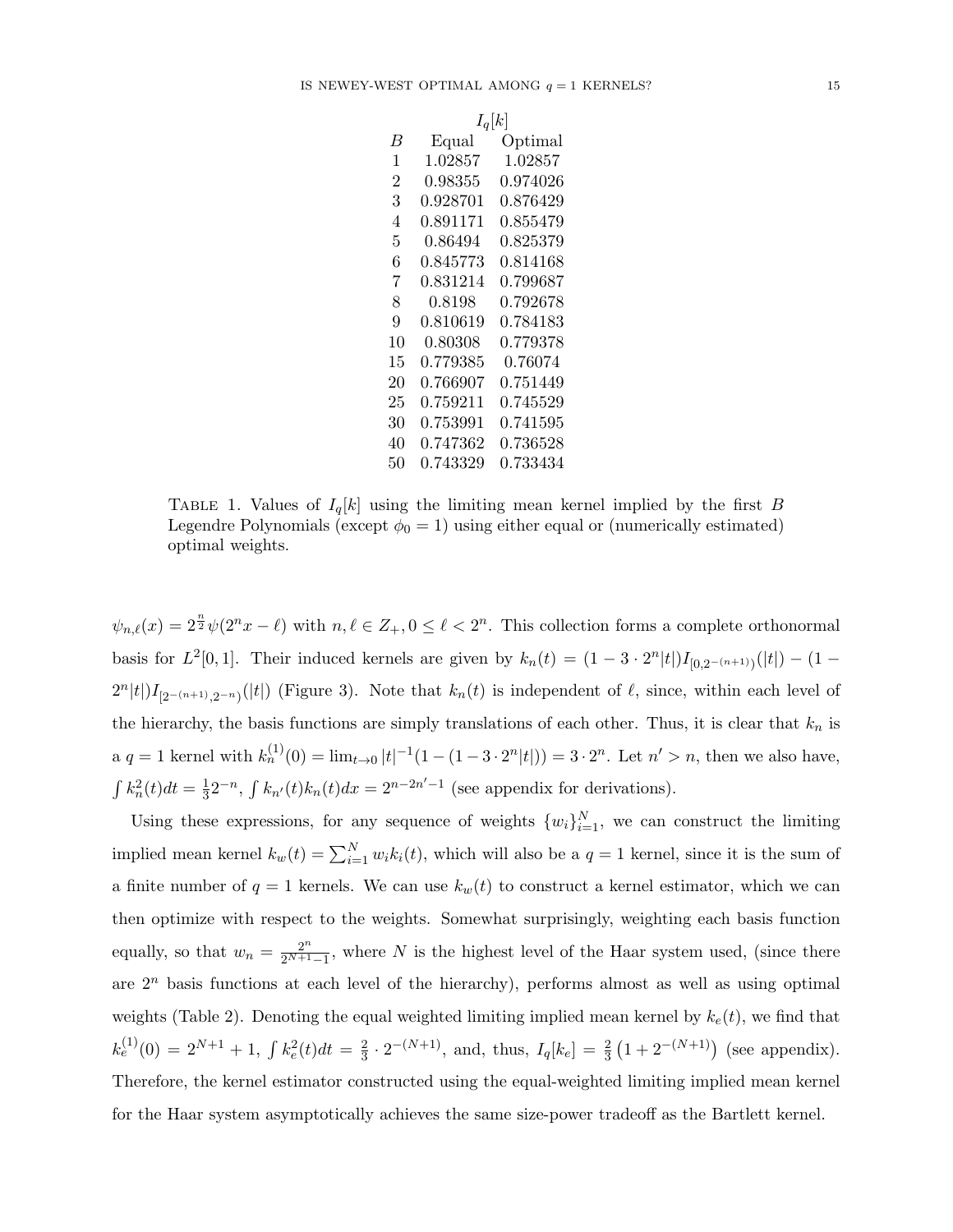However, using equal weights for an Orthogonal Series estimator gives  $\sum_i w_i^2 = \sum_i (2^{N+1} - 1)^{-2}$  $(2^{N+1}-1)^{-1}$ , where the weights here are for each individual basis function  $\psi_{n,\ell}$  and not for the limiting implied mean kernels  $k_n$ , as in the previous expression. This gives  $I_q[k] = k^{(1)}(0) \sum_i w_i^2 =$  $2^{N+1}+1$  $\frac{2^{N+1}+1}{2^{N+1}-1}$ , which goes to 1 asymptotically. This finding agrees with the fact that  $I_q[k] = 1$  asymptotically for Ibragimov and Muller's Split Sample estimator, which has been shown to be equivalent to an orthogonal series estimator using the Haar system as the basis functions when  $B = 2<sup>n</sup> - 1$ for some  $n \in N$ . If we instead use optimal weights for the Haar orthogonal series estimator, we obtain a somewhat lower limiting value of  $I_q[k] \approx .91$ , which is a modest improvement vs. the equal weighted case, but is still far from the limiting value of  $I_q[k] = \frac{2}{3}$  attained by the Haar limiting implied mean kernel or Bartlett kernel.



FIGURE 3. A. Limiting implied mean kernels for each of the first 6 levels of the Haar system. B. Fourier Transforms of each of the first 6 levels of the Haar system. C. Optimally weighted sums using the first 6 levels of the Haar system. D. Optimally weighted sums using the first 6 levels of the Haar system, normalized to allow for comparison of shape.

We see that the kernel estimator that uses the equal-weighted limiting implied mean kernel based on the Haar system approaches the performance of the Bartlett kernel used in Newey-West after only a few steps of the hierarchy. It is noteworthy, however, that, even for very large B, the  $I_q[k]$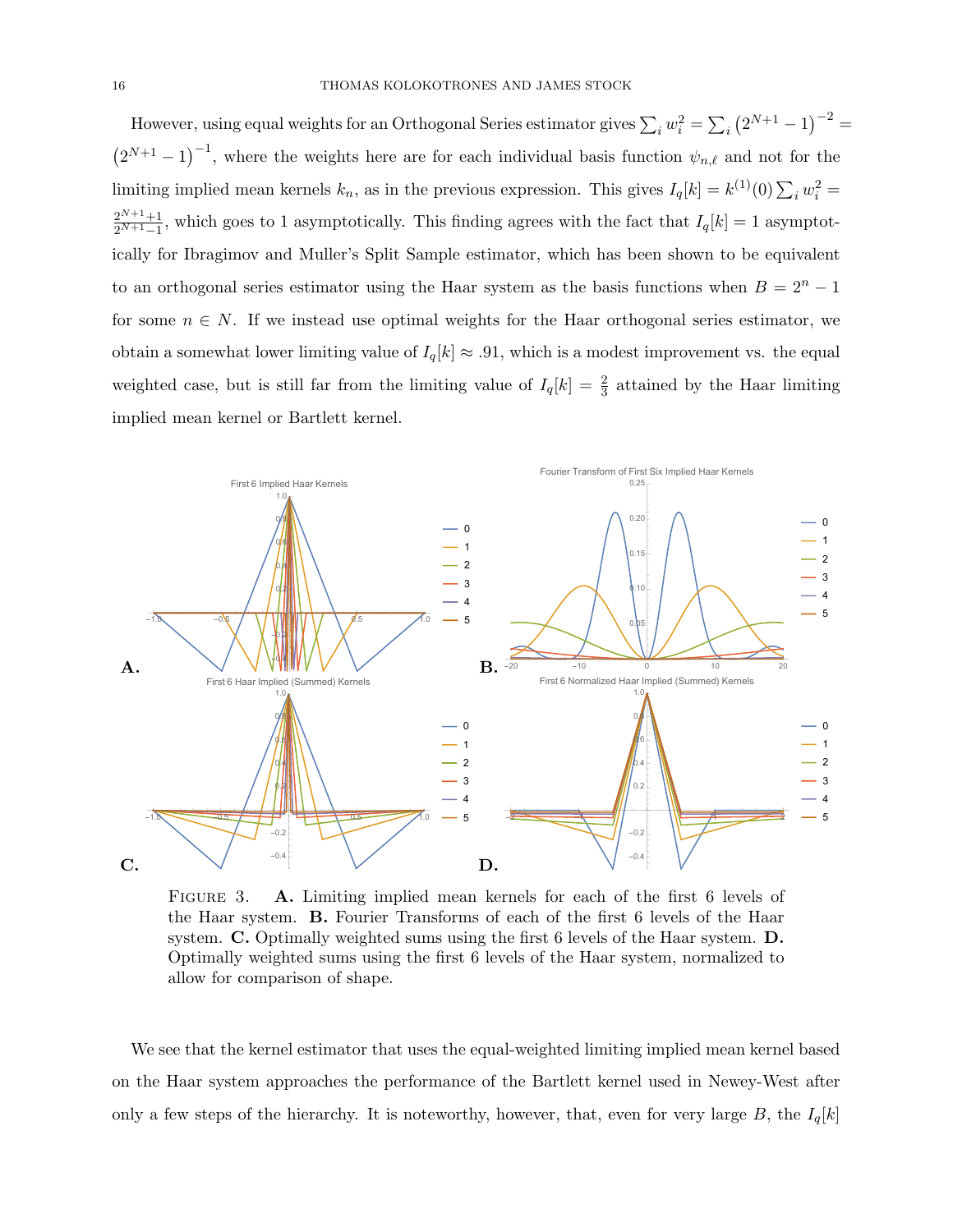|                | $I_q[k]$ |          |  |
|----------------|----------|----------|--|
| B              | Equal    | Optimal  |  |
| 0              | 1        | 1        |  |
| 1              | 0.833333 | 0.831539 |  |
| $\overline{2}$ | 0.75     | 0.742463 |  |
| 3              | 0.708333 | 0.703763 |  |
| 4              | 0.6875   | 0.684976 |  |
| 5              | 0.677083 | 0.675771 |  |
|                |          |          |  |

TABLE 2. Values of  $I_q[k]$  based on the number of levels of the Haar hierarchy used (B). Note that  $I_q[k]$  is bounded below by  $\frac{2}{3}$ .

of the limiting implied Haar mean kernel never drops below  $\frac{2}{3}$ , the value of  $I_q[k]$  for the Bartlett kernel.

# 7. Summary and Conclusion

We summarize the values of  $I_q[k]$  for the estimators discussed above in Table 3.

A curious feature of Table 3 is that there are multiple, seemingly very different, estimators that are asymptotically equivalent in the sense that  $I_q[k] = 1$ : the exponential kernel, equal-weighted projection onto Legendre polynomials, and the split-sample (batch mean) estimator (which is the equal-weighted Haar orthogonal series estimator when the number of basis functions in the splitsample estimator,  $B = 2<sup>n</sup> - 1$  for some  $n \in N$ ). We do not have an interpretation for this coincidence.

In this work, we have explored the optimality of  $q = 1$  positive semidefinite kernels in depth. We have shown that, in fact, there is no optimal  $q = 1$  psd kernel, in the sense that it minimizes  $I_q[k]$ , the quantity that Lazarus, Lewis, and Stock have shown determines the asymptotic size-power tradeoff for kernel and Weighted Orthogonal Series estimators. Indeed, we can produce  $q = 1$  psd kernels with arbitrarily small values of  $I_q[k]$  by mixing small amounts of the Bartlett kernel, which is used in the Newey-West estimator, with large amounts of any  $q = 2$ , square integrable, continuous psd kernel of choice. Further, we have shown that neither the set of  $q = 1$ , nor the set of  $q = 2$ , kernels are closed as subsets of the space of all psd kernels. Thus, sequences of  $q = 1$  kernels may have a limiting  $q = 2$  kernel and vice-versa. Next, we demonstrated that, under mild regularity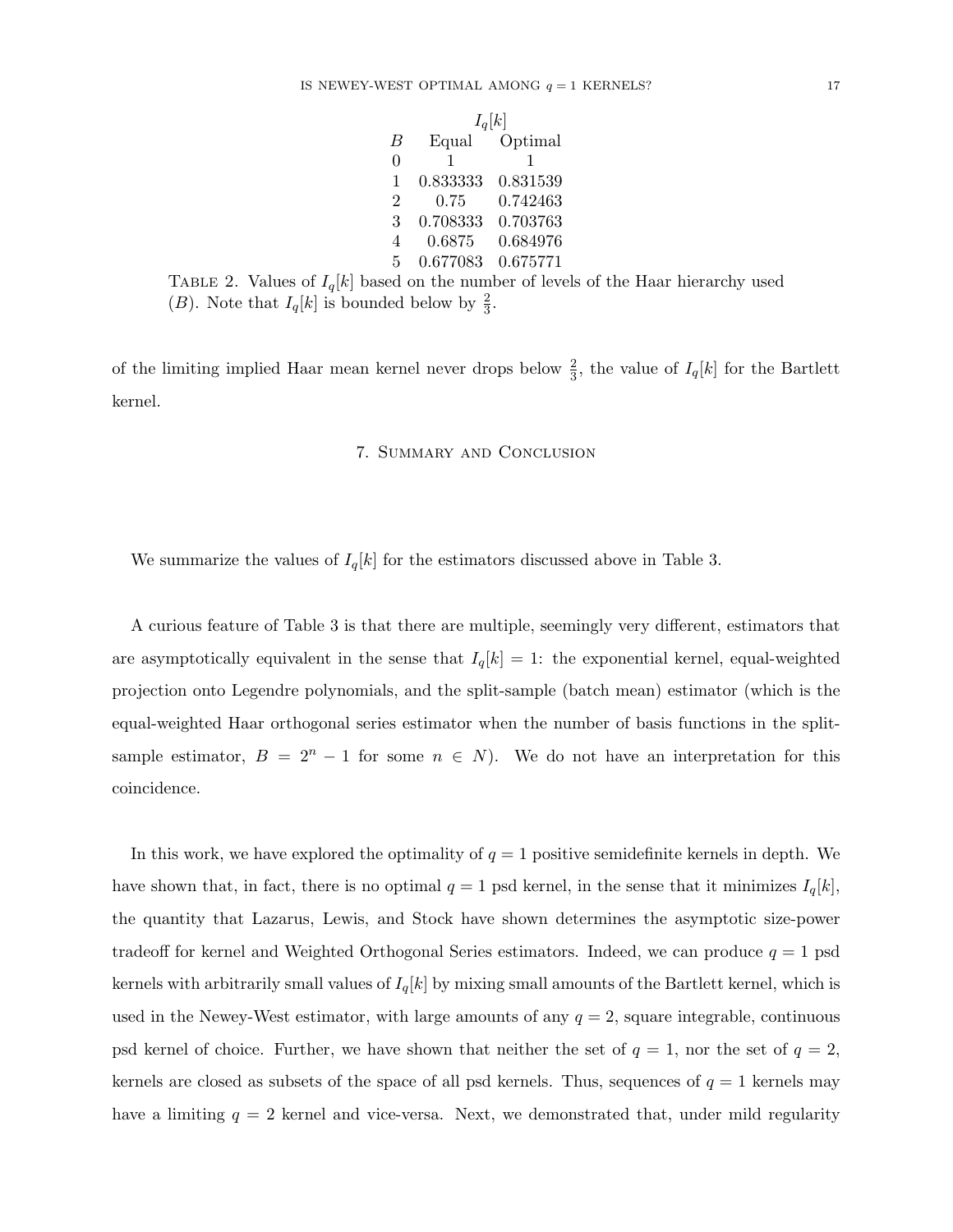|  |  | ∖ernels |
|--|--|---------|
|--|--|---------|

| Kernel/Series                                                                             | $I_q[k]$          |
|-------------------------------------------------------------------------------------------|-------------------|
| Newey-West (Bartlett)                                                                     | $\frac{2}{3}$     |
| Bartlett-Like Kernels                                                                     |                   |
| $(1- x )^p I_{[-1,1]}(x)$                                                                 | $\frac{2p}{2p+1}$ |
| $e^{-c x }$                                                                               | $\mathbf{1}$      |
| Legendre Polynomials                                                                      |                   |
| Optimal Limiting Implied Mean Kernel $\langle .734 \rangle$ (at $B = 50$ )<br>(Numerical) |                   |
| Optimal Weighted Series                                                                   | $\frac{8}{9}$     |
| Equal Weighted Series                                                                     | $\mathbf{1}$      |
| Haar Wavelets                                                                             |                   |
| Limiting Implied Mean Kernel<br>(Optimal/Equal Basis Weights)                             | $\frac{2}{3}$     |
| Optimal Weighted Series                                                                   | $\approx .91$     |
| Equal Weighted Series                                                                     | $\mathbf{1}$      |
| Split-Sample Step Function<br>(Ibragimov and Muller)                                      | $\mathbf{1}$      |

TABLE 3. Summary of values of  $I_q[k]$  for the  $q = 1$  psd kernel and Weighted Orthogonal Series estimators discussed in this paper.

conditions, there is no class of "pure" or irreducible  $q = 1$  psd kernels, in the sense that they cannot be expressed as nontrivial mixtures of a  $q = 1$  kernel and a kernel of higher order. Indeed, we showed that there are infinitely many such decompositions. These families of decompositions demonstrate that it is the tails of a kernel's Fourier Transform that control the order of the kernel and that, in particular, the tails of  $q = 1$  kernels must not fall off too fast.

Given these impossibility results, we then explored a variety of families of  $q = 1$  estimators. In every case, we found that the Bartlett kernel possessed a value of  $I_q[k]$  ( $\frac{2}{3}$ ) that is at least as low as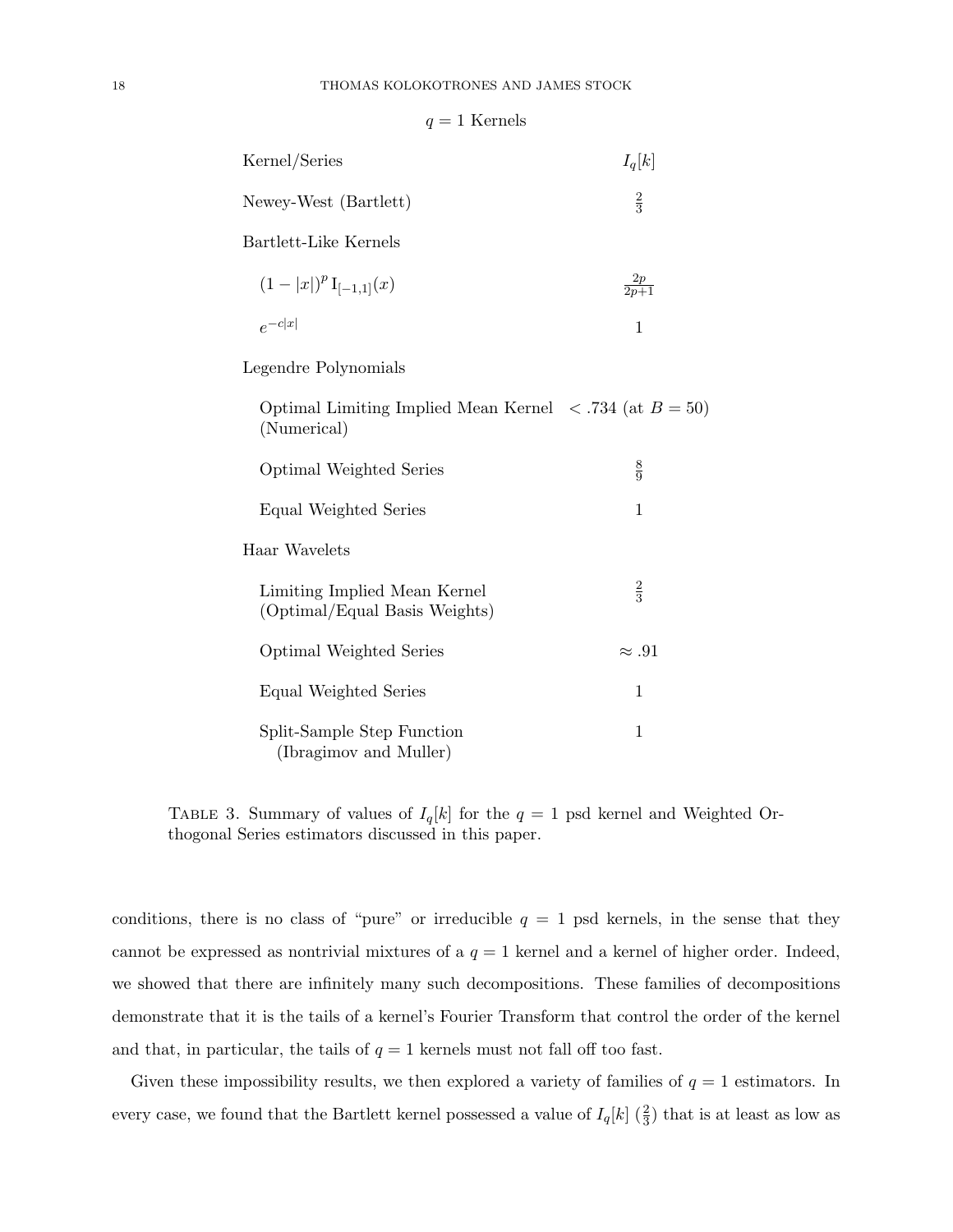that of any family we considered. Notably, limiting implied mean kernel estimators based on the Haar system were able to achieve this value of  $I_q[k]$  asymptotically. This appears to be because the forms of the limiting implied mean kernels go to the Bartlett kernel asymptotically.

In light of these findings, the next steps appear to be the derivation of higher order Edgeworth expansions for  $q = 1$  estimators and careful numerical study of the performance of various  $q = 1$ estimators in finite sample settings. This includes such "artificial" estimators as the mixtures of the Bartlett kernel with  $q = 2$  psd kernels that we used to show the nonexistence of an optimal  $q = 1$ psd kernel. Even though we have shown that every  $q = 1$  psd kernel that satisfies mild regularity conditions can be represented as an infinite family of nontrivial mixtures of  $q = 1$  and  $q = 2$  kernels, one might expect, based on higher order Edgeworth expansions, that artificial mixtures containing large amounts of  $q = 2$  kernels with the Bartlett kernel will behave differently from the Bartlett kernel itself. Despite the apparent lack of "pure"  $q = 1$  kernels, perhaps differences in higher order terms may yield additional insights into how  $q = 1$  kernels differ. In any case, given the surprisingly good performance of  $q = 1$ , positive semidefinite kernel estimators in finite samples, particularly Newey-West, it seems that further exploration of their finite sample behavior is in order.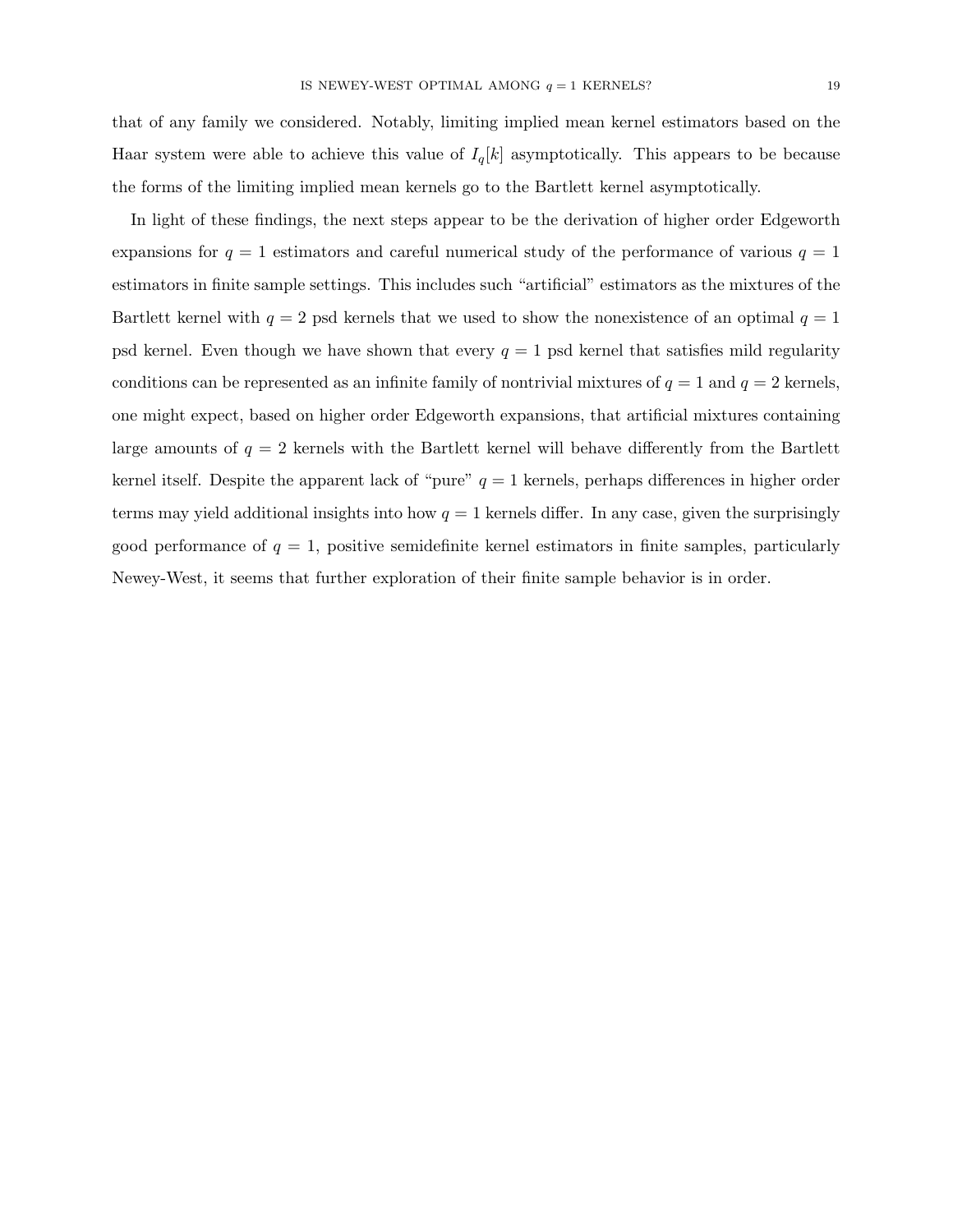#### **REFERENCES**

- [1] Brillinger, D.R. (1975), Time Series Data Analysis and Theory. New York: Holt, Rinehart and Winston.
- [2] Grenander, U. and M. Rosenblatt (1957). Statistical Analysis of Stationary Time Series. New York: John Wiley and Sons.
- [3] Kiefer, N., T.J. Vogelsang, and H. Bunzel (2000). Simple Robust Testing of Regression Hypotheses, Econometrica, 69, 695-714.
- [4] Kiefer, N.M. and T.J. Vogelsang (2005). A New Asymptotic Theory for Heteroskedasticity-Autocorrelation Robust Tests, Econometric Theory, 21, 2093-2095.
- [5] Lazarus, E., D.J. Lewis, J.H. Stock, and M.W. Watson (2018). HAR Inference: Recommendations for Practice, Journal of Business and Economic Statistics 36, 541-559.
- [6] Muller, U. (2007). A Theory of Robust Long-Run Variance Estimation, Journal of Econometrics, 141, 1331-1352.
- [7] Muller, U. (2014), HAC Corrections for Strongly Autocorrelated Time Series, Journal of Business and Economic Statistics 32, 311-322.
- [8] Newey, W.K. and K.D. West (1987), A Simple Positive Semi-Definite, Heteroskedasticity and Autocorrelation Consistent Covariance Matrix, Econometrica 55, 703-708.
- [9] Newey, W.K. and K.D. West (1994). Automatic Lag Selection in Covariance Matrix Estimation, Review of Economic Studies, 61, 631-653.
- [10] Phillips, P. C. B. (2005). HAC Estimation by Automated Regression, Econometric Theory 21, 116142.
- [11] Priestley, M.B. (1981), Spectral Analysis and Time Series. London: Academic Press.
- [12] Sun Y., P.C.B. Phillips, and S. Jin (2008), Optimal Bandwidth Selection in Heteroskedasticity-Autocorrelation Robust Testing, Econometrica, 76(1): 175-194.
- [13] Sun, Y. (2013). Heteroscedasticity and Autocorrelation Robust F Test Using Orthonormal Series Variance Estimator, The Econometrics Journal, 16, 126.
- [14] Sun, Y. (2014). Lets Fix It: Fixed-b Asymptotics versus Small-b Asymptotics in Heteroskedasticity and Autocorrelation Robust Inference, Journal of Econometrics 178, 659-677.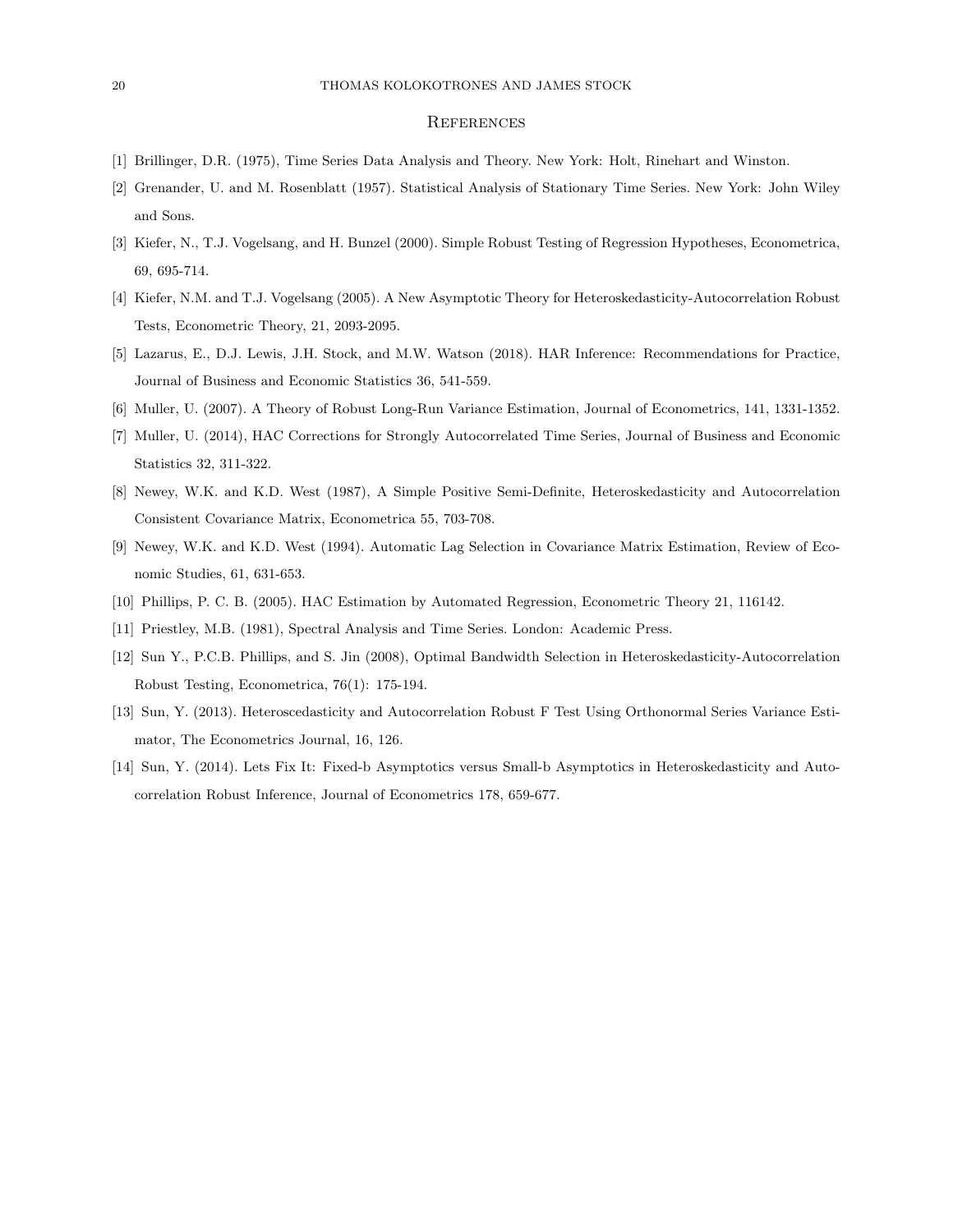#### 8. Appendix

### 8.1. Proof of Proposition 7.

If  $k(t) = \int_{\max(0,t)}^{\min(1,1+t)} \phi(u)\phi(u-t)du$ ,  $k(0) = 1$ , and  $\phi \in C^1[0,1]$  then,  $k^{(1)}(0) = \frac{1}{2} (\phi(0)^2 + \phi(1)^2)$ . Further, if  $\phi \in C^n[0,1]$ , then, if n is odd,  $\lim_{t \to 0^+} \frac{d^n k}{dt^n}(t)$  $=$   $\frac{1}{2}$  $\frac{1}{2}\sum_{i=1}^n(-1)^i\left[\phi^{(i-1)}(1)\phi^{(n-i)}(1)+\phi^{(i-1)}(0)\phi^{(n-i)}(0)\right] = -\lim_{t\to 0^+}\frac{d^nk}{dt^n}(t)$ , while, if n is even,  $\lim_{t\to 0^+} \frac{d^n k}{dt^n}(t) = \lim_{t\to 0^-} \frac{d^n k}{dt^n}(t) = \int_0^1 \phi(u)\phi^{(n)}(u)du$ . Additionally, if  $k \in C^{n-1}[-1,1]$ , these equalities hold with the one-sided derivatives at 0,  $\frac{d^n k}{dt^{n+1}}(0)$  in place of the limits  $\lim_{t\to 0^{\pm}} \frac{d^n k}{dt^n}(t)$ , so  $\frac{d^{n}k}{dt^{n}}(0) = \lim_{t\to 0^{\pm}} \frac{d^{n}k}{dt^{n}}(t)$  and  $k \in \mathcal{C}^{n}[-1,1]$  if the limits are equal. Finally, if  $\phi$  generates a  $q=2$ kernel, then,  $k \in C^2[-1, 1]$  and  $k^{(2)}(0) = -\frac{1}{2}$ 2  $\frac{d^2k}{dt^2}(0) = -\frac{1}{2}$  $\frac{1}{2} \int_0^1 \phi(u) \phi^{(2)}(u) du.$ 

*Proof.* Let  $\frac{d}{dt}$  denote the right and left sided derivatives, respectively, so that  $\frac{df}{dt}$   $(t) = \lim_{h\to 0^{\pm}} \frac{f(t+h)-f(t)}{h}$ h then,

$$
\lim_{t \to 0^{+}} |t|^{-1} (1 - k(t)) = \lim_{t \to 0^{+}} |t|^{-1} (k(0) - k(t)) = -\lim_{t \to 0^{+}} t^{-1} (k(t) - k(0)) = -\frac{dk}{dt^{+}} (0)
$$
\n
$$
= -\frac{d}{dt^{+}} \left[ \int_{\max(0,t)}^{\min(1,1+t)} \phi(u)\phi(u-t)du \right]_{t=0}
$$
\n
$$
= -\frac{d}{dt^{+}} \left[ \int_{t}^{1} \phi(u)\phi(u-t)du \right]_{t=0}
$$
\n
$$
= -\left[ -\phi(t)\phi(0) + \int_{t}^{1} -\phi(u)\phi'(u-t)du \right]_{t=0}
$$
\n
$$
= \phi(0)^{2} + \int_{0}^{1} \phi(u)\phi'(u)du = \phi(0)^{2} + \frac{1}{2} \phi(u)^{2} \Big|_{0}^{1}
$$
\n
$$
= \phi(0)^{2} + \frac{1}{2} (\phi(1)^{2} - \phi(0)^{2})
$$
\n
$$
= \frac{1}{2} (\phi(0)^{2} + \phi(1)^{2})
$$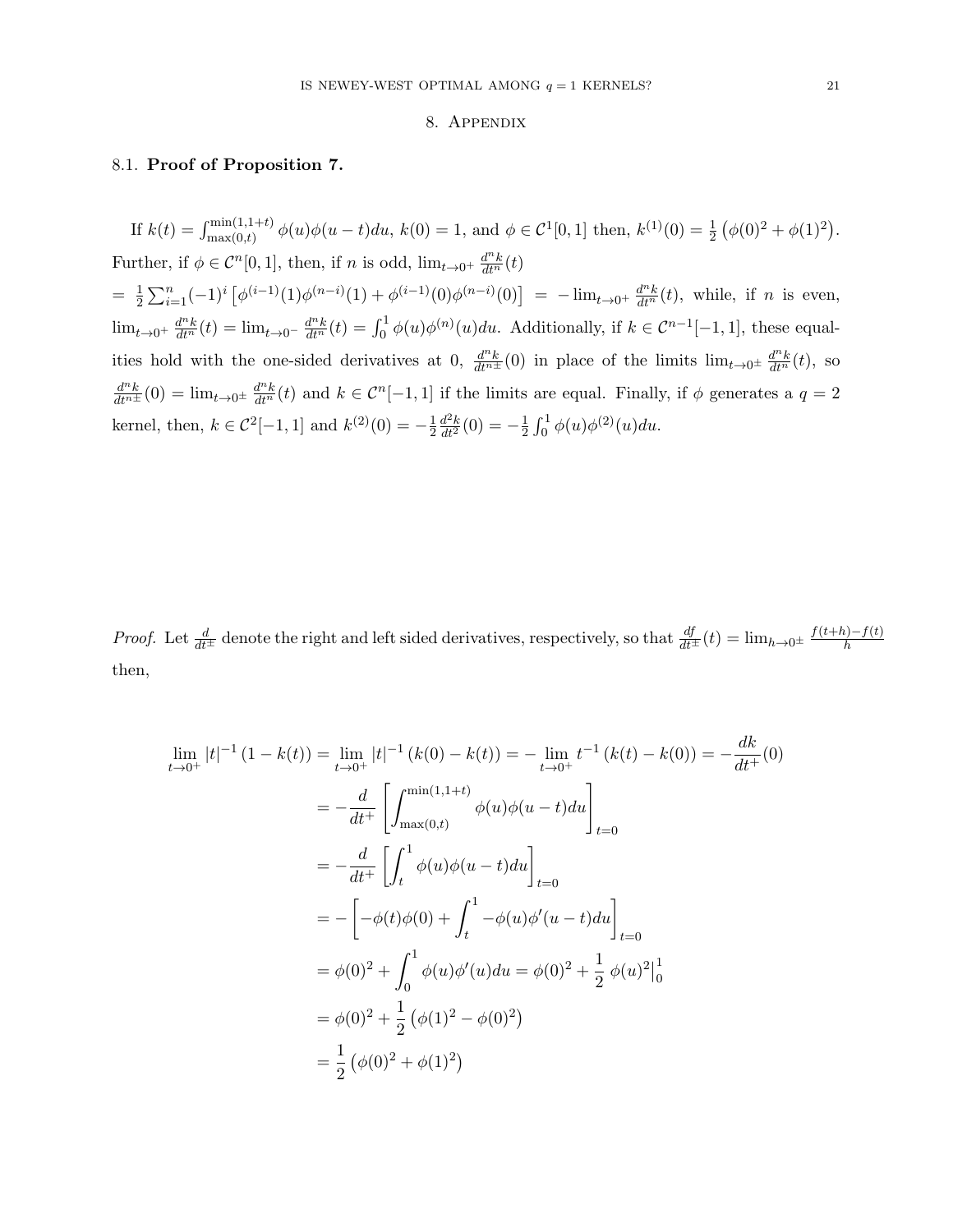$$
\lim_{t \to 0^{-}} |t|^{-1} (1 - k(t)) = \lim_{t \to 0^{-}} |t|^{-1} (k(0) - k(t)) = \lim_{t \to 0^{-}} (-t)^{-1} (k(0) - k(t))
$$
\n
$$
= \lim_{t \to 0^{-}} t^{-1} (k(t) - k(0)) = \frac{dk}{dt^{-}} (0)
$$
\n
$$
= \frac{d}{dt^{-}} \left[ \int_{\max(0,t)}^{\min(1,1+t)} \phi(u)\phi(u - t) du \right]_{t=0}
$$
\n
$$
= \frac{d}{dt^{-}} \left[ \int_{0}^{1+t} \phi(u)\phi(u - t) du \right]_{t=0}
$$
\n
$$
= \left[ \phi(1+t)\phi(1) + \int_{0}^{1+t} -\phi(u)\phi'(u - t) du \right]_{t=0}
$$
\n
$$
= \phi(1)^{2} - \int_{0}^{1} \phi(u)\phi'(u)du = \phi(1)^{2} - \frac{1}{2} \phi(u)^{2} \Big|_{0}^{1}
$$
\n
$$
= \phi(1)^{2} - \frac{1}{2} (\phi(1)^{2} - \phi(0)^{2})
$$
\n
$$
= \frac{1}{2} (\phi(0)^{2} + \phi(1)^{2})
$$

So the limit exists and  $k^{(1)}(0) = \lim_{t \to 0} |t|^{-1} (1 - k(t)) = \frac{1}{2} (\phi(0)^2 + \phi(1)^2)$ .

The proof of the second part of the theorem is by induction. By hypothesis  $\phi \in C^{n}[0,1]$ . First assume that  $t > 0$  and consider the hypothesis that  $\frac{d^n k}{dt^n}(t) = \sum_{i=1}^n (-1)^i \phi^{(n-i)}(t) \phi^{(i-1)}(0)$  +  $(-1)^n \int_t^1 \phi(u) \phi^{(n)}(u-t) du$ . From the above, this clearly holds for  $n=1$ . Now assume that it holds for all  $n' < n$ , then,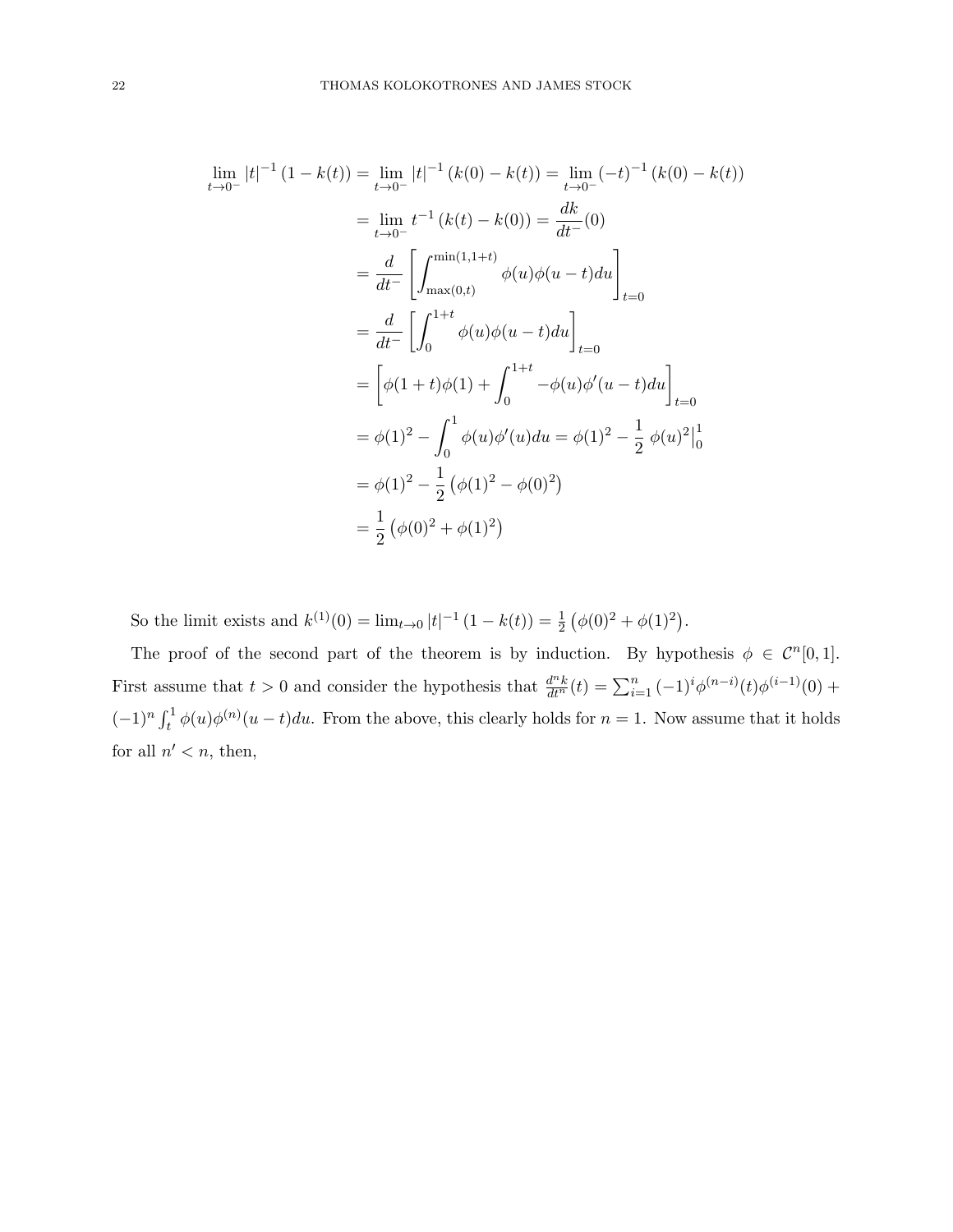$$
\frac{d^n k}{dt^n}(t) = \frac{d}{dt} \frac{d^{n-1} k}{dt^{n-1}} = \frac{d}{dt} \left[ \sum_{i=1}^{n-1} (-1)^i \phi^{(n-1-i)}(t) \phi^{(i-1)}(0) + (-1)^{n-1} \int_t^1 \phi(u) \phi^{(n-1)}(u-t) du \right]
$$
  
\n
$$
= \sum_{i=1}^{n-1} (-1)^i \phi^{(n-i)}(t) \phi^{(i-1)}(0) + (-1)^{n-1} \left[ \frac{d}{dt} \int_t^1 \phi(u) \phi^{(n-1)}(u-t) du \right]
$$
  
\n
$$
= \sum_{i=1}^{n-1} (-1)^i \phi^{(n-i)}(t) \phi^{(i-1)}(0) + (-1)^{n-1} \left[ -\phi(t) \phi^{(n-1)}(0) - \int_t^1 \phi(u) \phi^{(n)}(u-t) du \right]
$$
  
\n
$$
= \sum_{i=1}^{n-1} (-1)^i \phi^{(n-i)}(t) \phi^{(i-1)}(0) + (-1)^n \phi^{(n-n)}(t) \phi^{(n-1)}(0) + (-1)^n \int_t^1 \phi(u) \phi^{(n)}(u-t) du
$$
  
\n
$$
= \sum_{i=1}^n (-1)^i \phi^{(n-i)}(t) \phi^{(i-1)}(0) + (-1)^n \int_t^1 \phi(u) \phi^{(n)}(u-t) du
$$

Thus, the hypothesis holds for n, so, by induction, the theorem holds for all  $n \in N$ , with  $t > 0$ . Now assume that  $t < 0$  and consider the hypothesis that  $\frac{d^n k}{dt^n}(t) = \sum_{i=1}^n (-1)^{i-1} \phi^{(n-i)}(1+t) \phi^{(i-1)}(1) +$  $(-1)^n \int_0^{1+t} \phi(u) \phi^{(n)}(u-t) du$ . From the above, this clearly holds for  $n = 1$ . Now assume that it holds for all  $n' < n$ , then,

$$
\frac{d^n k}{dt^n}(t) = \frac{d}{dt} \frac{d^{n-1} k}{dt^{n-1}} = \frac{d}{dt} \left[ \sum_{i=1}^{n-1} (-1)^{i-1} \phi^{(n-1-i)}(1+t) \phi^{(i-1)}(1) + (-1)^{n-1} \int_0^{1+t} \phi(u) \phi^{(n-1)}(u-t) du \right]
$$
  
\n
$$
= \sum_{i=1}^{n-1} (-1)^{i-1} \phi^{(n-i)}(1+t) \phi^{(i-1)}(1) + (-1)^{n-1} \left[ \frac{d}{dt} \int_0^{1+t} \phi(u) \phi^{(n-1)}(u-t) du \right]
$$
  
\n
$$
= \sum_{i=1}^{n-1} (-1)^{i-1} \phi^{(n-i)}(1+t) \phi^{(i-1)}(1) + (-1)^{n-1} \left[ \phi(1+t) \phi^{(n-1)}(1) - \int_0^{1+t} \phi(u) \phi^{(n)}(u-t) du \right]
$$
  
\n
$$
= \sum_{i=1}^{n-1} (-1)^{i-1} \phi^{(n-i)}(1+t) \phi^{(i-1)}(1) + (-1)^{n-1} \phi^{(n-n)}(1+t) \phi^{(n-1)}(1) + (-1)^n \int_0^{1+t} \phi(u) \phi^{(n)}(u-t) du
$$
  
\n
$$
= \sum_{i=1}^{n} (-1)^{i-1} \phi^{(n-i)}(1+t) \phi^{(i-1)}(1) + (-1)^n \int_0^{1+t} \phi(u) \phi^{(n)}(u-t) du
$$

Thus, the hypothesis holds for n, so, by induction, it holds for for all  $n \in N$  with  $t < 0$ .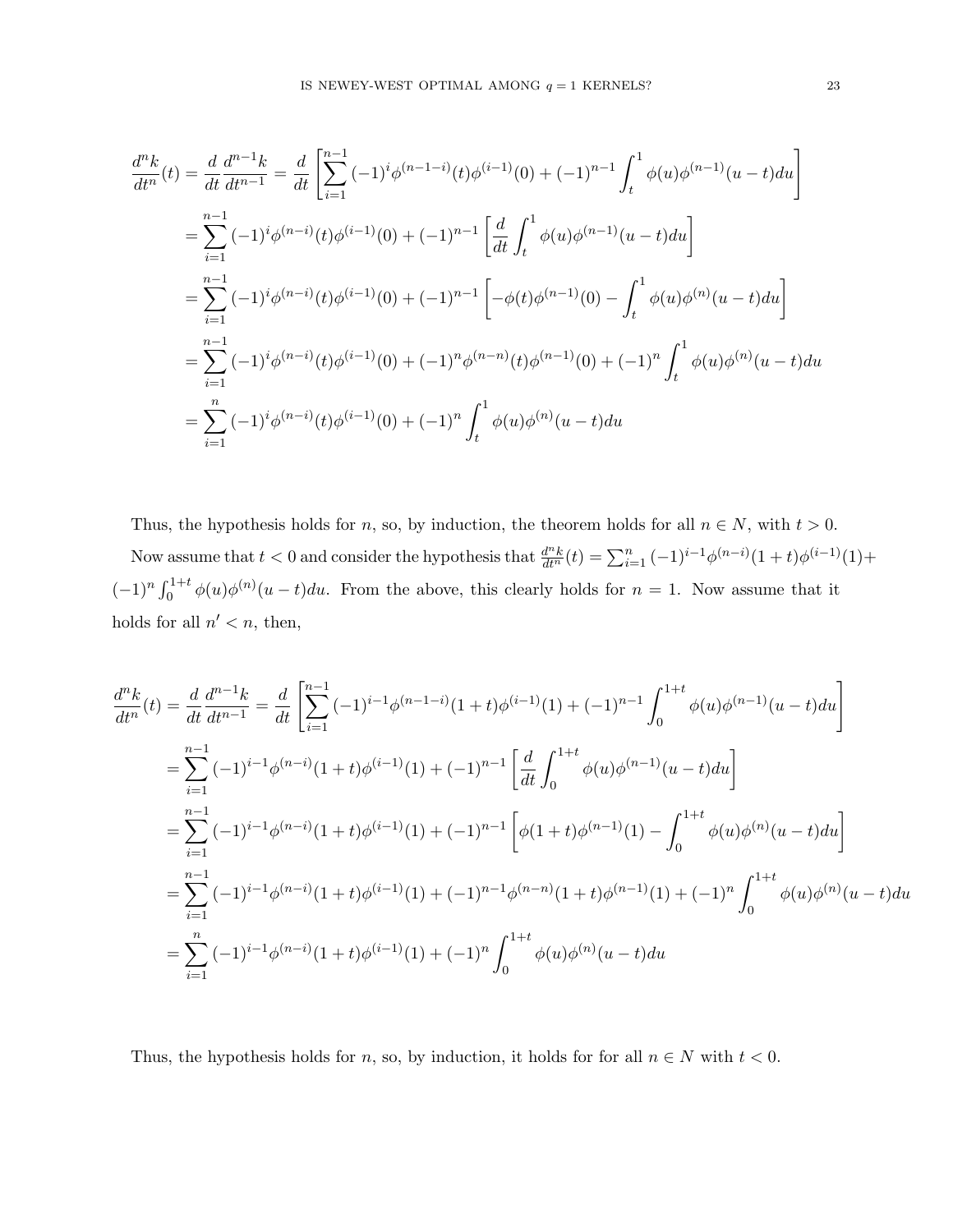Note that, if  $k \in \mathbb{C}^{n-1}$ , in a neighborhood of 0, then the above results also hold for the one-sided  $n^{th}$  derivatives at 0, as well. In particular, since  $\phi \in C^{n}[0,1]$ , then  $\frac{d^{n}k}{dt^{n}}(t)$  will be continuous on  $[-1, 1]$ , except, perhaps, at 0; since  $\phi$  and its first n derivatives are continuous, and, thus uniformly bounded on [0, 1], this follows from an application of the Dominated Convergence Theorem to the two expressions above. If the left and right derivatives are also equal at 0, then  $k \in C^{n}[-1,1]$ .

It is now useful to compute  $\frac{d^n k}{dt^n}(0)$ . We first compute  $\lim_{t\to 0^{\pm}} \frac{d^n k}{dt^n}(t)$ .

$$
\lim_{t \to 0^+} \frac{d^n k}{dt^n}(t) = \lim_{t \to 0^+} \left[ \sum_{i=1}^n (-1)^i \phi^{(n-i)}(t) \phi^{(i-1)}(0) + (-1)^n \int_t^1 \phi(u) \phi^{(n)}(u-t) du \right]
$$

$$
= \sum_{i=1}^n (-1)^i \phi^{(n-i)}(0) \phi^{(i-1)}(0) + (-1)^n \int_0^1 \phi(u) \phi^{(n)}(u) du
$$

$$
\lim_{t \to 0^{-}} \frac{d^n k}{dt^n}(t) = \lim_{t \to 0^{-}} \left[ \sum_{i=1}^n (-1)^{i-1} \phi^{(n-i)}(1+t) \phi^{(i-1)}(1) + (-1)^n \int_0^{1+t} \phi(u) \phi^{(n)}(u-t) du \right]
$$

$$
= \sum_{i=1}^n (-1)^{i-1} \phi^{(n-i)}(1) \phi^{(i-1)}(1) + (-1)^n \int_0^1 \phi(u) \phi^{(n)}(u) du
$$

We will use integration by parts in order to reexpress  $\int_0^1 \phi(u) \phi^{(n)}(u) du$ .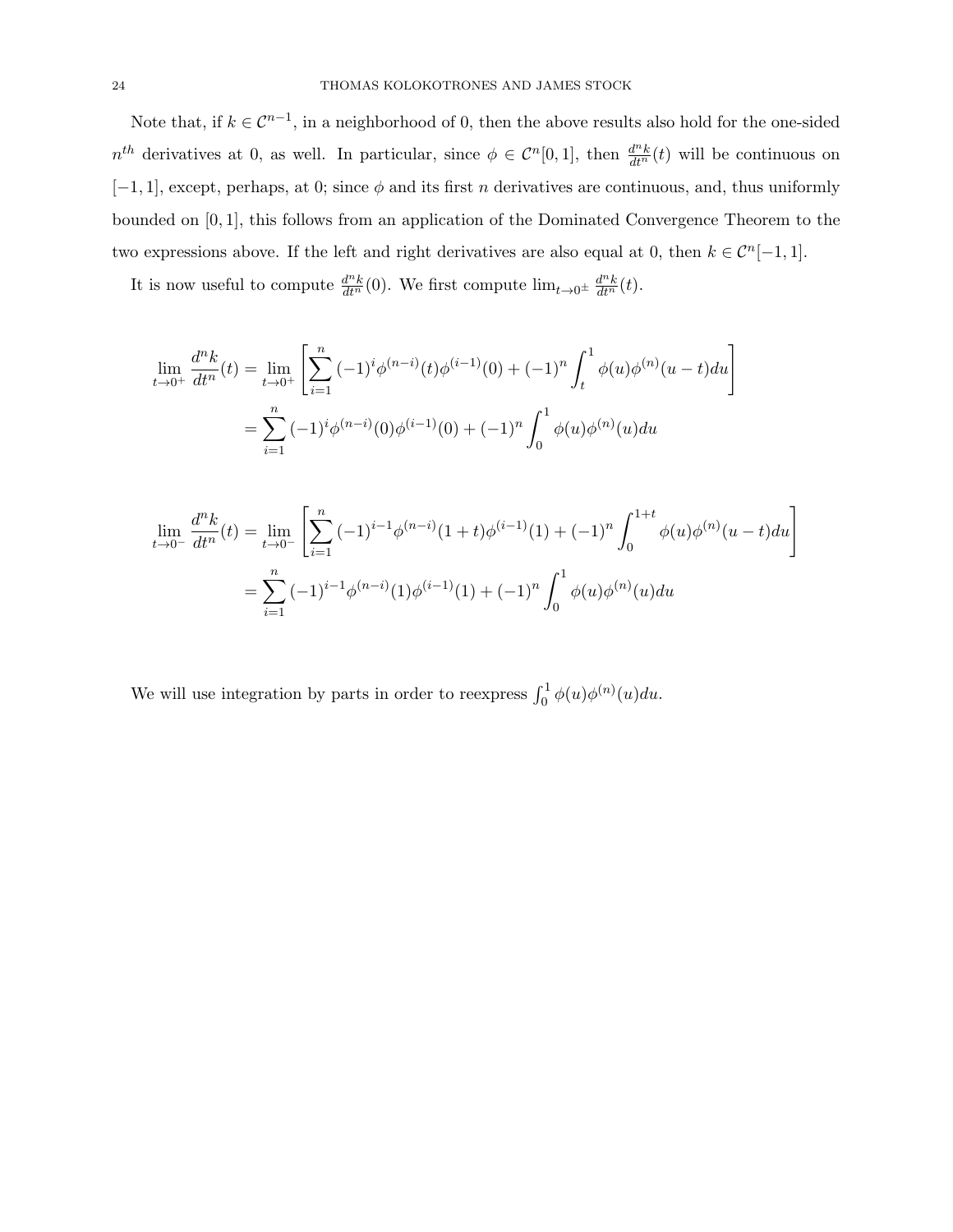$$
\int_{0}^{1} \phi(u)\phi^{(n)}(u)du = \phi(u)\phi^{(n-1)}(u)|_{0}^{1} - \int_{0}^{1} \phi^{(1)}(u)\phi^{(n-1)}(u)du
$$
  
\n
$$
= \phi(1)\phi^{(n-1)}(1) - \phi(0)\phi^{(n-1)}(0) - \int_{0}^{1} \phi^{(1)}(u)\phi^{(n-1)}(u)du
$$
  
\n
$$
= \phi(1)\phi^{(n-1)}(1) - \phi(0)\phi^{(n-1)}(0) - \phi^{(1)}(u)\phi^{(n-2)}(u)|_{0}^{1} + \int_{0}^{1} \phi^{(2)}(u)\phi^{(n-2)}(u)du
$$
  
\n
$$
= \sum_{i=1}^{2} (-1)^{i-1} \left[ \phi^{(i-1)}(1)\phi^{(n-i)}(1) - \phi^{(i-1)}(0)\phi^{(n-i)}(0) \right] + (-1)^{2} \int_{0}^{1} \phi^{(2)}(u)\phi^{(n-2)}(u)du
$$
  
\n...  
\n
$$
= \sum_{i=1}^{n} (-1)^{i-1} \left[ \phi^{(i-1)}(1)\phi^{(n-i)}(1) - \phi^{(i-1)}(0)\phi^{(n-i)}(0) \right] + (-1)^{n} \int_{0}^{1} \phi^{(n)}(u)\phi(u)du
$$

$$
(1 - (-1)^n) \int_0^1 \phi(u)\phi^{(n)}(u)du = \sum_{i=1}^n (-1)^{i-1} \left[ \phi^{(i-1)}(1)\phi^{(n-i)}(1) - \phi^{(i-1)}(0)\phi^{(n-i)}(0) \right]
$$

For *n* odd,

$$
\int_0^1 \phi(u)\phi^{(n)}(u)du = \frac{1}{2}\sum_{i=1}^n (-1)^{i-1} \left[ \phi^{(i-1)}(1)\phi^{(n-i)}(1) - \phi^{(i-1)}(0)\phi^{(n-i)}(0) \right]
$$

so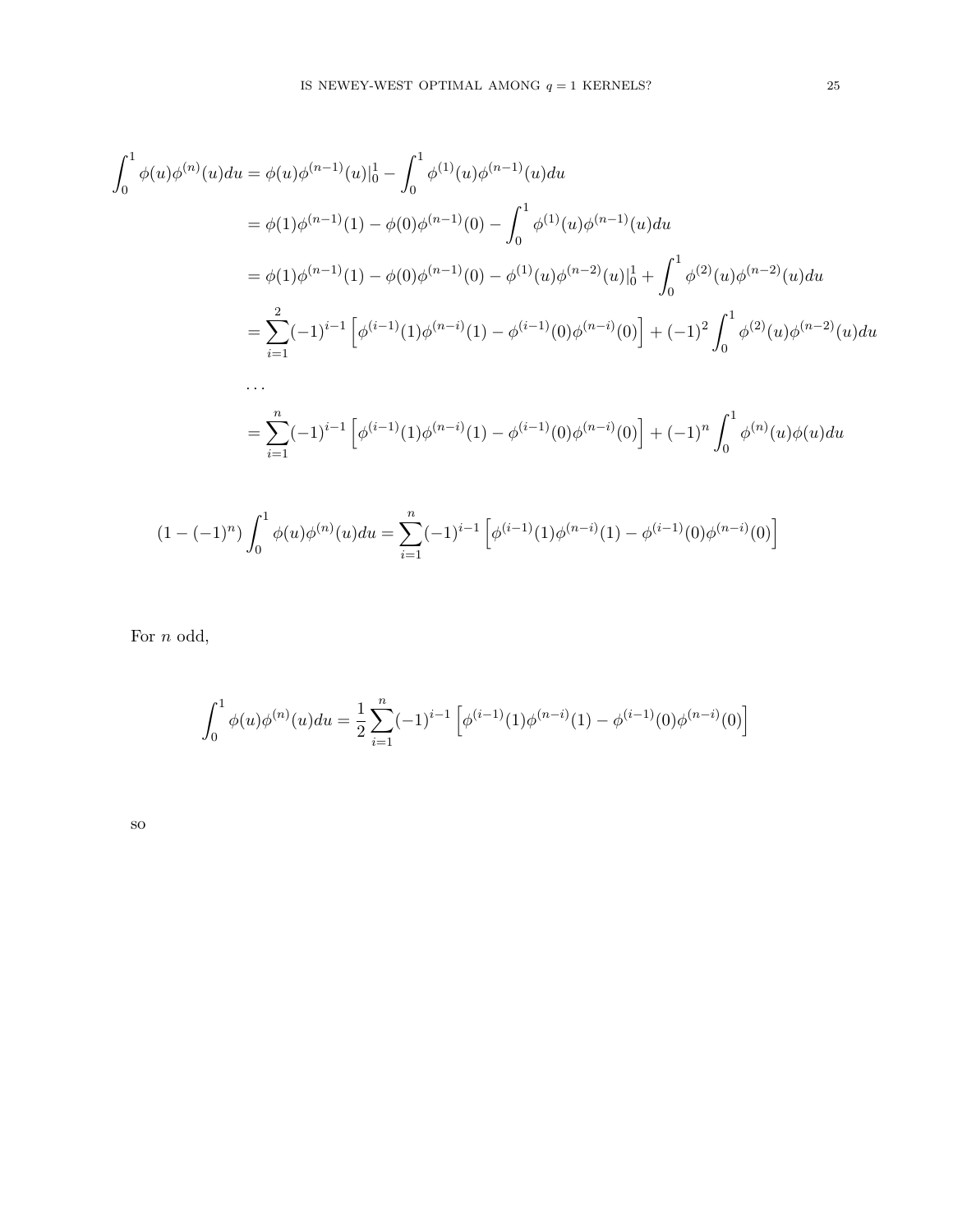$$
\lim_{t \to 0^{+}} \frac{d^{n}k}{dt^{n}}(t) = \sum_{i=1}^{n} (-1)^{i} \phi^{(n-i)}(0) \phi^{(i-1)}(0) + (-1)^{n} \int_{0}^{1} \phi(u) \phi^{(n)}(u) du
$$
\n
$$
= \sum_{i=1}^{n} (-1)^{i} \phi^{(n-i)}(0) \phi^{(i-1)}(0) - \frac{1}{2} \sum_{i=1}^{n} (-1)^{i-1} \left[ \phi^{(i-1)}(1) \phi^{(n-i)}(1) - \phi^{(i-1)}(0) \phi^{(n-i)}(0) \right]
$$
\n
$$
= \sum_{i=1}^{n} (-1)^{i} \phi^{(n-i)}(0) \phi^{(i-1)}(0) + \frac{1}{2} \sum_{i=1}^{n} (-1)^{i} \left[ \phi^{(i-1)}(1) \phi^{(n-i)}(1) - \phi^{(i-1)}(0) \phi^{(n-i)}(0) \right]
$$
\n
$$
= \frac{1}{2} \sum_{i=1}^{n} (-1)^{i} \left[ \phi^{(i-1)}(1) \phi^{(n-i)}(1) + \phi^{(i-1)}(0) \phi^{(n-i)}(0) \right]
$$

$$
\lim_{t \to 0^{-}} \frac{d^n k}{dt^n}(t) = \sum_{i=1}^n (-1)^{i-1} \phi^{(n-i)}(1) \phi^{(i-1)}(1) + (-1)^n \int_0^1 \phi(u) \phi^{(n)}(u) du
$$
\n
$$
= \sum_{i=1}^n (-1)^{i-1} \phi^{(n-i)}(1) \phi^{(i-1)}(1) - \frac{1}{2} \sum_{i=1}^n (-1)^{i-1} \left[ \phi^{(i-1)}(1) \phi^{(n-i)}(1) - \phi^{(i-1)}(0) \phi^{(n-i)}(0) \right]
$$
\n
$$
= \frac{1}{2} \sum_{i=1}^n (-1)^{i-1} \left[ \phi^{(i-1)}(1) \phi^{(n-i)}(1) + \phi^{(i-1)}(0) \phi^{(n-i)}(0) \right]
$$
\n
$$
= -\frac{1}{2} \sum_{i=1}^n (-1)^i \left[ \phi^{(i-1)}(1) \phi^{(n-i)}(1) + \phi^{(i-1)}(0) \phi^{(n-i)}(0) \right]
$$
\n
$$
= -\lim_{t \to 0^+} \frac{d^n k}{dt^n}(t)
$$

For  $n$  even,

$$
0 = \sum_{i=1}^{n} (-1)^{i-1} \left[ \phi^{(i-1)}(1)\phi^{(n-i)}(1) - \phi^{(i-1)}(0)\phi^{(n-i)}(0) \right]
$$
  
= 
$$
\sum_{i=1}^{n} (-1)^{i-1} \phi^{(i-1)}(1)\phi^{(n-i)}(1) + \sum_{i=1}^{n} (-1)^{i} \phi^{(i-1)}(0)\phi^{(n-i)}(0)
$$

so

$$
\sum_{i=1}^{n} (-1)^{i-1} \phi^{(i-1)}(1) \phi^{(n-i)}(1) = -\sum_{i=1}^{n} (-1)^{i} \phi^{(i-1)}(0) \phi^{(n-i)}(0)
$$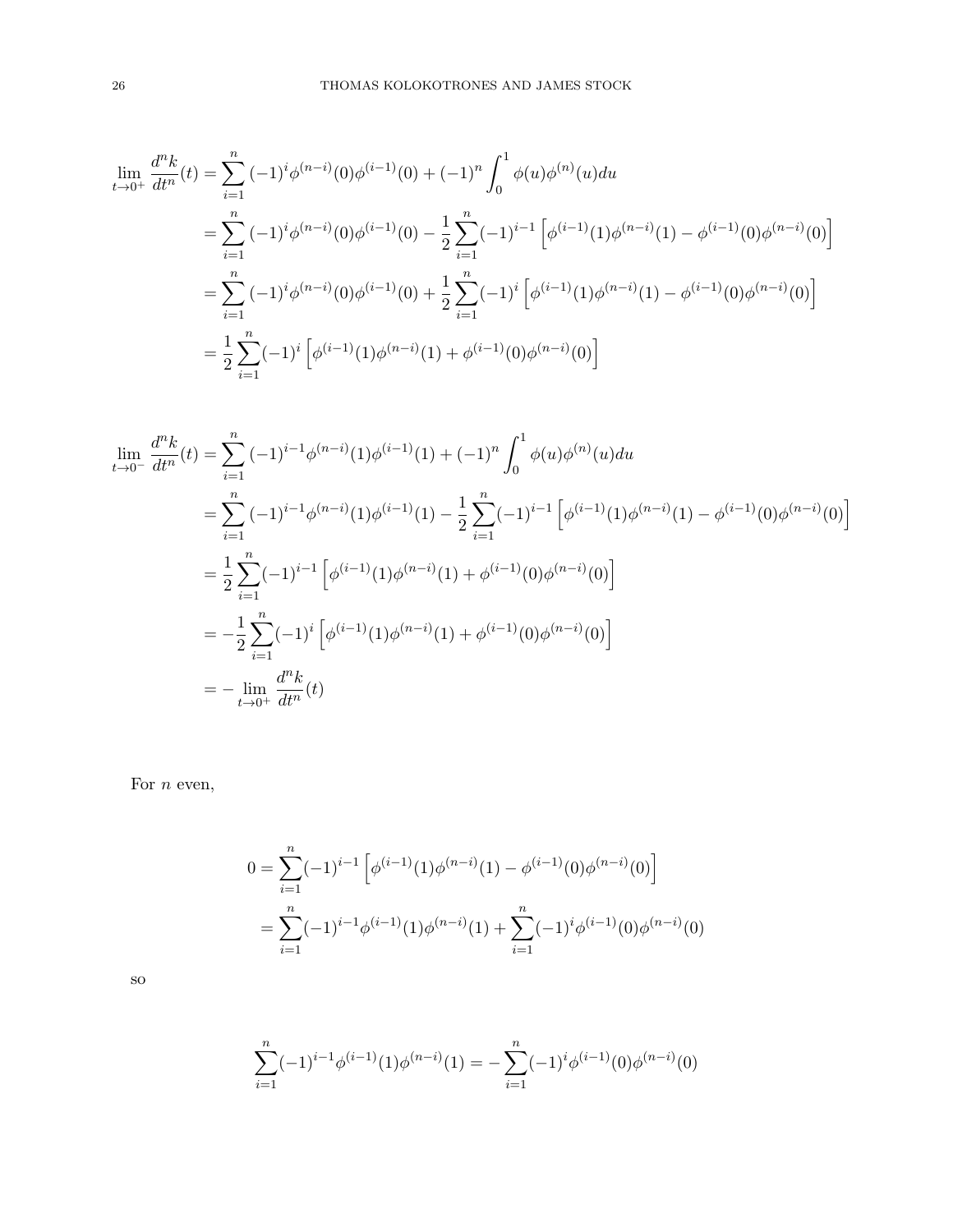Note that, for  $n$  even,

$$
\sum_{i=1}^{n} (-1)^{i} \phi^{(i-1)}(0) \phi^{(n-i)}(0)
$$
\n
$$
= \sum_{i=1}^{\frac{n}{2}} (-1)^{i} \phi^{(i-1)}(0) \phi^{(n-i)}(0) + \sum_{i=\frac{n}{2}+1}^{n} (-1)^{i} \phi^{(i-1)}(0) \phi^{(n-i)}(0)
$$
\n
$$
= \sum_{i=1}^{\frac{n}{2}} (-1)^{i} \phi^{(i-1)}(0) \phi^{(n-i)}(0) + \sum_{i=\frac{n}{2}+1}^{n} (-1)^{i} (-1)^{i} (-1)^{i} (-1)^{i} \phi^{(n-(n-i+1))}(0) \phi^{(n-i+1)-1}(0)
$$
\n
$$
= \sum_{i=1}^{\frac{n}{2}} (-1)^{i} \phi^{(i-1)}(0) \phi^{(n-i)}(0) - \sum_{i=\frac{n}{2}+1}^{n} (-1)^{n-i+1} \phi^{(n-(n-i+1))}(0) \phi^{(n-i+1)-1}(0)
$$
\n
$$
= \sum_{i=1}^{\frac{n}{2}} (-1)^{i} \phi^{(i-1)}(0) \phi^{(n-i)}(0) - \sum_{j=1}^{\frac{n}{2}} (-1)^{j} \phi^{(n-j)}(0) \phi^{(j-1)}(0)
$$
\n
$$
= 0
$$

where  $j = n - i + 1$ .

Thus,  $\sum_{i=1}^{n}(-1)^{i-1}\phi^{(i-1)}(1)\phi^{(n-i)}(1) = -\sum_{i=1}^{n}(-1)^{i}\phi^{(i-1)}(0)\phi^{(n-i)}(0) = 0$ , so  $\lim_{t\to 0^+}\frac{d^n k}{dt^n}(t) =$  $\lim_{t \to 0^{-}} \frac{d^{n}k}{dt^{n}}(t) = \int_{0}^{1} \phi(u)\phi^{(n)}(u)du.$ 

Therefore, for n odd,  $\lim_{t\to 0^+} \frac{d^n k}{dt^n}(t) = \frac{1}{2} \sum_{i=1}^n (-1)^i \left[ \phi^{(i-1)}(1) \phi^{(n-i)}(1) + \phi^{(i-1)}(0) \phi^{(n-i)}(0) \right] =$  $-\lim_{t\to 0^+} \frac{d^n k}{dt^n}(t)$  and, for n even,  $\lim_{t\to 0^+} \frac{d^n k}{dt^n}(t) = \lim_{t\to 0^-} \frac{d^n k}{dt^n}(t) = \int_0^1 \phi(u) \phi^{(n)}(u) du$ .

Thus, if n is even,  $\phi \in C^n[0,1]$ , and  $k \in C^{n-1}[-1,1]$ , then, from the above,  $\frac{d^n k}{dt^{n+1}}(0) = \frac{d^n k}{dt^{n-1}}(0)$  so  $k \in C^{n}[-1, 1]$  and  $\frac{d^{n}k}{dt^{n}}(0) = \int_{0}^{1} \phi(u)\phi^{(n)}(u)du$ .

Finally, if  $\phi$  generates a  $q = 2$  kernel, then  $k^{(1)}(0) = 0$ , so the left and right derivatives of k are both 0 at 0, so  $k \in C^1[-1,1]$ . Then,  $k \in C^2[1,-1]$  and  $k^{(2)}(0) = -\frac{1}{2}$ 2  $\frac{d^2k}{dt^2}(0) = -\frac{1}{2}$  $\frac{1}{2} \int_0^1 \phi(u) \phi^{(n)}(u) du.$  $\Box$ 

# 8.2. Optimal Weights for  $q = 1$  Orthogonal Series.

In this appendix, we will derive the optimal weights for a  $q = 1$  orthogonal series. Recall that every Weighted Orthogonal Series (WOS) has a limiting implied mean kernel  $k_w = \sum_{i=b_0}^{B} w_i k_i$ , where  $\{w_i\}_{i=b_0}^B$  is a sequence of weights and  $k_i$  is the limiting implied mean kernel of the  $i^{th}$  term in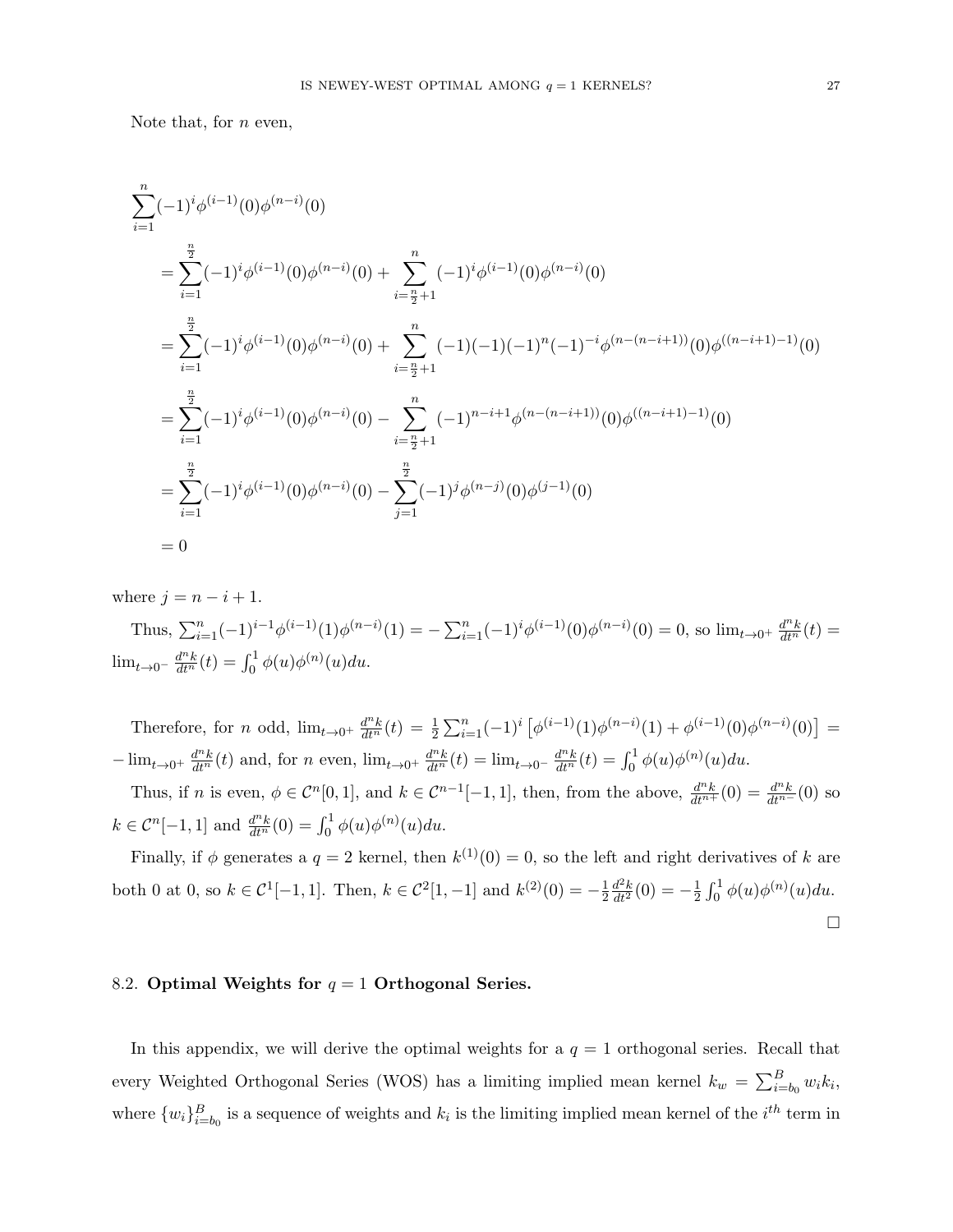the series. Then,  $k_w^{(q)} = \sum_{i=b_0}^{B} w_i k_i^{(q)}$  $i^{(q)}$ , so, for  $q = 1$  WOS estimators,  $I_q[k_w] = (k_w^{(q)}(0))^{1 \over q} \sum_i w_i^2 =$  $\sum_{i=b_0}^{B} w_i k_i^{(1)}$  $\sum_{i=0}^{(1)}(0) \cdot \sum_{i=b_0}^{B} w_i^2$ . We will now minimize this quantity under the constraint  $\sum_{i=b_0}^{B} w_i = 1$ , in order to obtain the optimal sequence of weights. We begin by constructing the Lagrangian, setting its first derivative equal to zero, and then using this to solve for  $\lambda$ .

$$
\mathcal{L} = \sum_{i=b_0}^{B} w_i k_i^{(1)}(0) \cdot \sum_{i=b_0}^{B} w_i^2 + \lambda \left( 1 - \sum_{i=b_0}^{B} w_i \right)
$$

$$
0 = \frac{\partial \mathcal{L}}{\partial w_i} = k_i^{(1)}(0) \cdot \sum_{i=b_0}^{B} w_i^2 + 2w_i \cdot \sum_{i=b_0}^{B} w_i k_i^{(1)}(0) - \lambda
$$

$$
\lambda = k_i^{(1)}(0) \cdot \sum_{i=b_0}^{B} w_i^2 + 2w_i \cdot \sum_{i=b_0}^{B} w_i k_i^{(1)}(0)
$$

$$
\lambda = (B - b_0 + 1)^{-1} \sum_{i=b_0}^{B} \left[ k_i^{(1)}(0) \cdot \sum_{i=b_0}^{B} w_i^2 + 2w_i \cdot \sum_{i=b_0}^{B} w_i k_i^{(1)}(0) \right]
$$
  
=  $(B - b_0 + 1)^{-1} \left( \sum_{i=b_0}^{B} k_i^{(1)}(0) \cdot \sum_{i=1}^{B} w_i^2 + 2 \sum_{i=b_0}^{B} w_i \cdot \sum_{i=b_0}^{B} w_i k_i^{(1)}(0) \right)$   
=  $(B - b_0 + 1)^{-1} \left( \sum_{i=b_0}^{B} k_i^{(1)}(0) \cdot \sum_{i=1}^{B} w_i^2 + 2 \cdot \sum_{i=b_0}^{B} w_i k_i^{(1)}(0) \right)$ 

We can then use this expression to eliminate  $\lambda$  from the first order condition giving,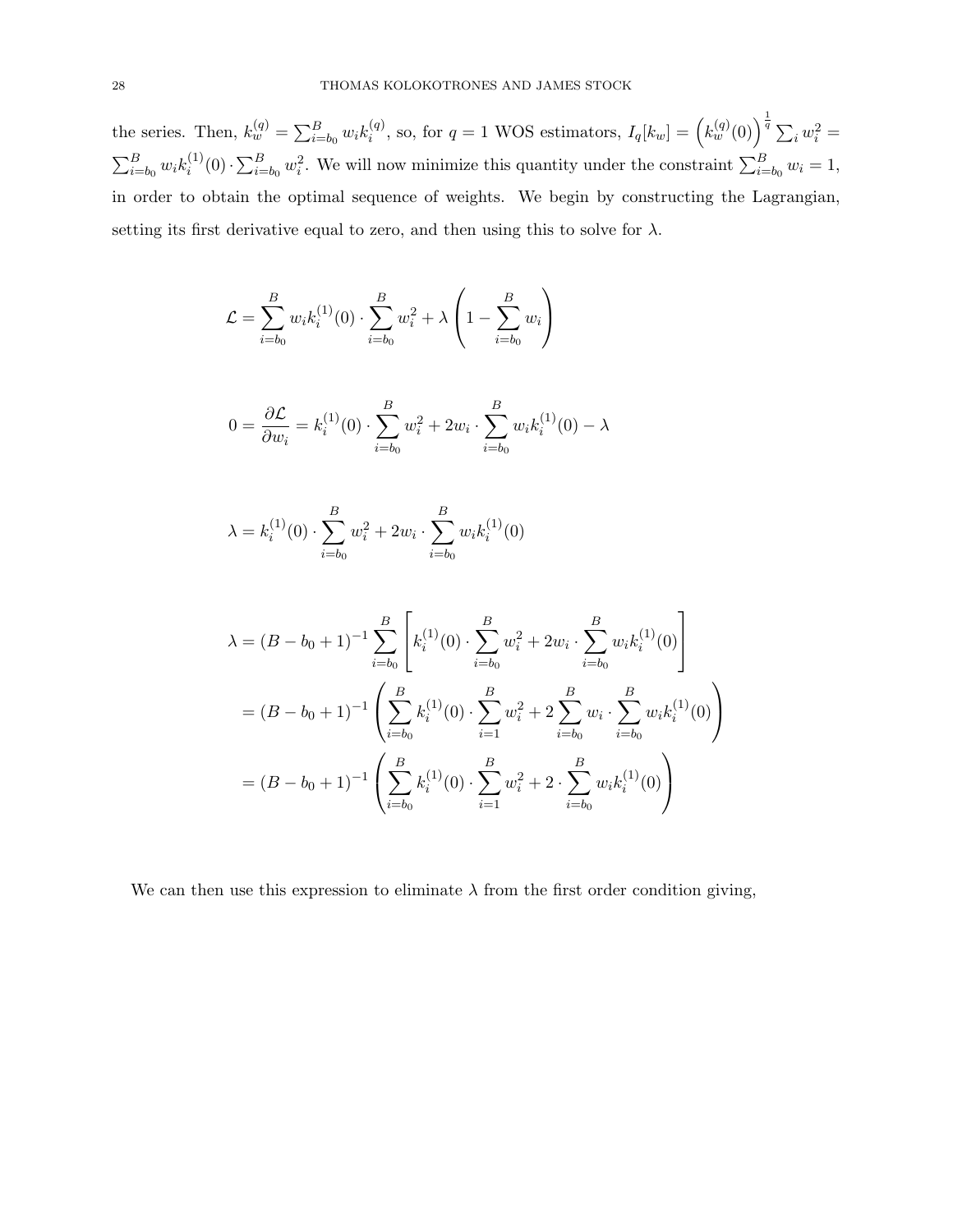$$
0 = k_i^{(1)}(0) \cdot \sum_{i=b_0}^{B} w_i^2 + 2w_i \cdot \sum_{i=b_0}^{B} w_i k_i^{(1)}(0) - \lambda
$$
  
=  $k_i^{(1)}(0) \cdot \sum_{i=b_0}^{B} w_i^2 + 2w_i \cdot \sum_{i=b_0}^{B} w_i k_i^{(1)}(0) - (B - b_0 + 1)^{-1} \left( \sum_{i=b_0}^{B} k_i^{(1)}(0) \cdot \sum_{i=1}^{B} w_i^2 + 2 \cdot \sum_{i=b_0}^{B} w_i k_i^{(1)}(0) \right)$   
=  $\left( k_i^{(1)}(0) - (B - b_0 + 1)^{-1} \sum_{i=b_0}^{B} k_i^{(1)}(0) \right) \cdot \sum_{i=b_0}^{B} w_i^2 + (w_i - (B - b_0 + 1)^{-1}) \cdot 2 \sum_{i=b_0}^{B} w_i k_i^{(1)}(0)$ 

We can then rewrite this as,

$$
w_i = (B - b_0 + 1)^{-1} - \left( k_i^{(1)}(0) - (B - b_0 + 1)^{-1} \sum_{i=b_0}^{B} k_i^{(1)}(0) \right) \cdot \sum_{i=b_0}^{B} w_i^2 \cdot \left( 2 \sum_{i=b_0}^{B} w_i k_i^{(1)}(0) \right)^{-1}
$$

Let 
$$
A = \frac{1}{2} \left( \sum_{i=b_0}^{B} w_i k_i^{(1)}(0) \right)^{-1} \sum_{i=b_0}^{B} w_i^2
$$
, then

$$
w_i = (B - b_0 + 1)^{-1} - \left(k_i^{(1)}(0) - (B - b_0 + 1)^{-1} \sum_{i=b_0}^{B} k_i^{(1)}(0)\right) A
$$

We can feed this expression back into the definition of  $A$  in order to obtain a quadratic equation, in terms of A, which we can then solve to obtain A as a function of the  $k_i^{(1)}$  $i^{(1)}s$ .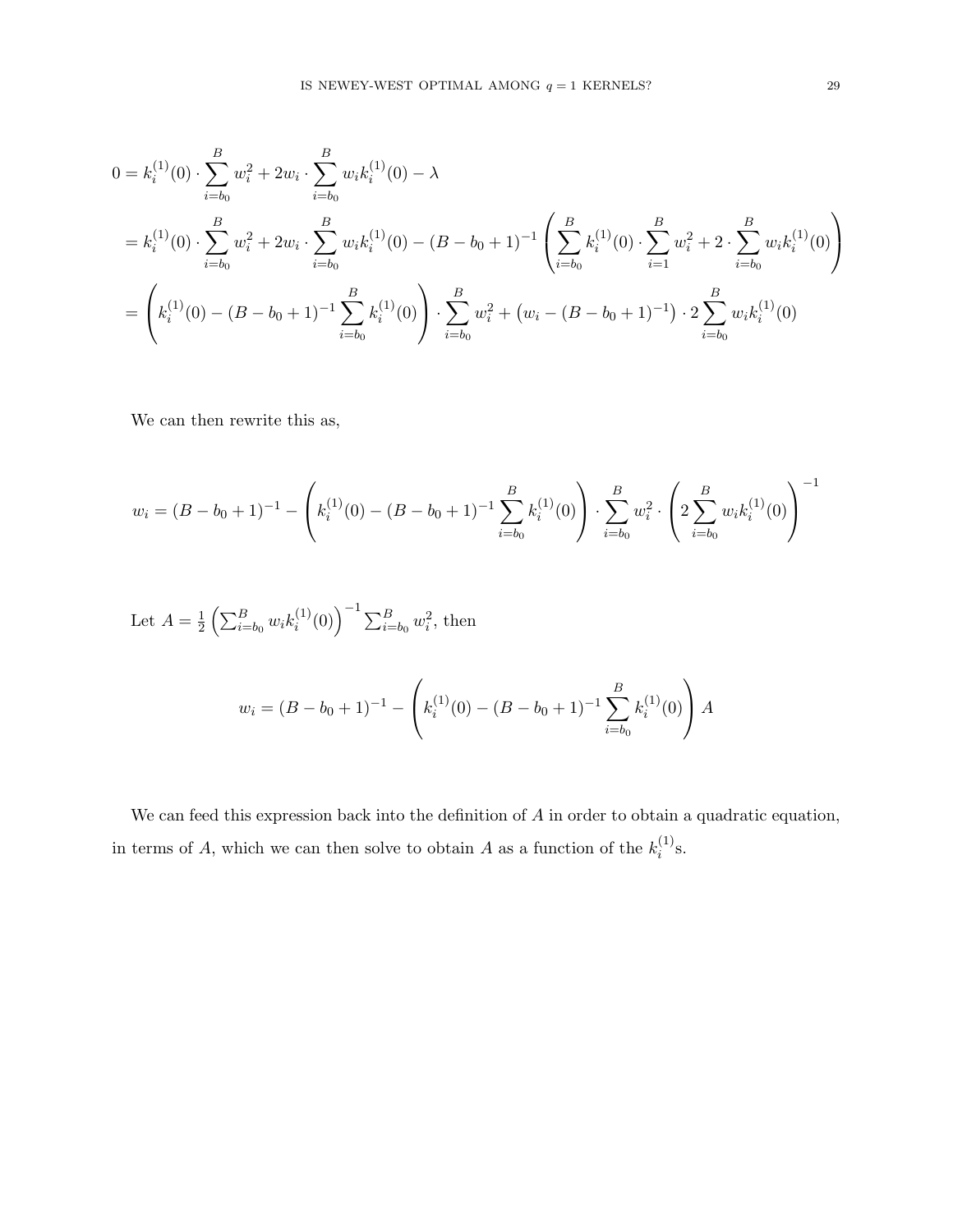$$
2A = \left(\sum_{i=b_0}^{B} \left( \left( (B-b_0+1)^{-1} - \left( k_i^{(1)}(0) - (B-b_0+1)^{-1} \sum_{i=b_0}^{B} k_i^{(1)}(0) \right) A \right) k_i^{(1)}(0) \right) \right)^{-1}
$$
  
\n
$$
\times \sum_{i=b_0}^{B} \left( (B-b_0+1)^{-1} - \left( k_i^{(1)}(0) - (B-b_0+1)^{-1} \sum_{i=b_0}^{B} k_i^{(1)}(0) \right) A \right)^2
$$
  
\n
$$
= \left( \sum_{i=b_0}^{B} \left( \left( (B-b_0+1)^{-1} - \left( k_i^{(1)}(0) - (B-b_0+1)^{-1} \sum_{i=b_0}^{B} k_i^{(1)}(0) \right) A \right) k_i^{(1)}(0) \right) \right)^{-1}
$$
  
\n
$$
\times \sum_{i=b_0}^{B} \left( (B-b_0+1)^{-2} - 2(B-b_0+1)^{-1} \left( k_i^{(1)}(0) - (B-b_0+1)^{-1} \sum_{i=b_0}^{B} k_i^{(1)}(0) \right) A \right)
$$
  
\n
$$
+ \left( k_i^{(1)}(0) - (B-b_0+1)^{-1} \sum_{i=b_0}^{B} k_i^{(1)}(0) \right)^2 A^2 \right)
$$
  
\n
$$
= \left( (B-b_0+1)^{-1} \sum_{i=b_0}^{B} k_i^{(1)}(0) - \left( \sum_{i=b_0}^{B} k_i^{(1)}(0)^2 - (B-b_0+1)^{-1} \left( \sum_{i=b_0}^{B} k_i^{(1)}(0) \right)^2 \right) A \right)^{-1}
$$
  
\n
$$
\times \left( (B-b_0+1)^{-1} - 2(B-b_0+1)^{-1} \left( \sum_{i=b_0}^{B} k_i^{(1)}(0) - \sum_{i=b_0}^{B} k_i^{(1)}(0) \right) A
$$
  
\n
$$
+ \sum_{i=b_0}^{B} \left( k_i^{(1)}(0)^2 - 2k_i^{(1)}(0)(B-b_0+1)^{-1} \sum_{i=b_0}^{B} k_i^{(1)}(0
$$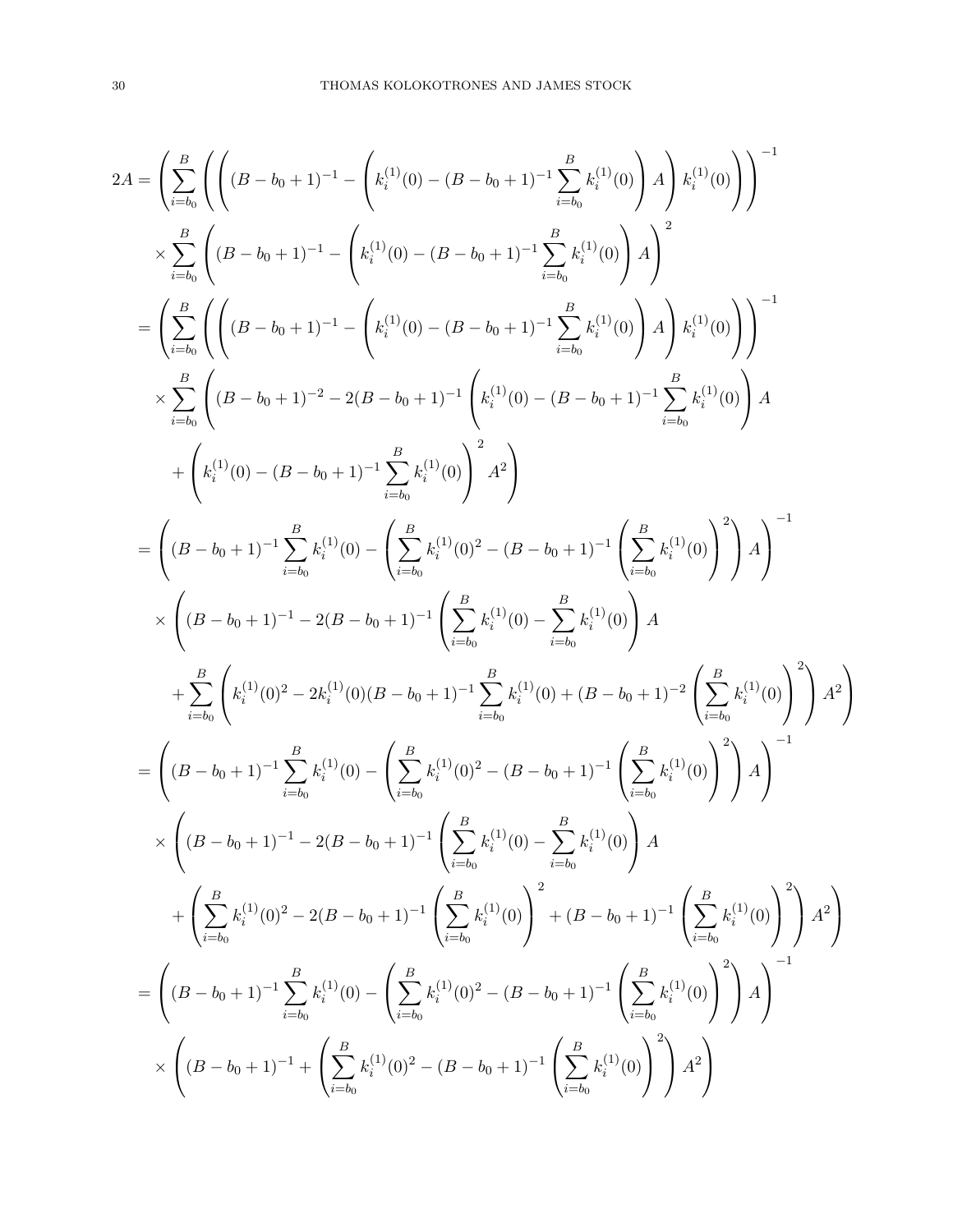$$
2A\left((B-b_0+1)^{-1}\sum_{i=b_0}^{B}k_i^{(1)}(0)-\left(\sum_{i=b_0}^{B}k_i^{(1)}(0)^2-(B-b_0+1)^{-1}\left(\sum_{i=b_0}^{B}k_i^{(1)}(0)\right)^2\right)A\right)
$$

$$
=(B-b_0+1)^{-1}+\left(\sum_{i=b_0}^{B}k_i^{(1)}(0)^2-(B-b_0+1)^{-1}\left(\sum_{i=b_0}^{B}k_i^{(1)}(0)\right)^2\right)A^2
$$

$$
0 = 3 \left( \sum_{i=b_0}^{B} k_i^{(1)}(0)^2 - (B - b_0 + 1)^{-1} \left( \sum_{i=b_0}^{B} k_i^{(1)}(0) \right)^2 \right) A^2 - 2(B - b_0 + 1)^{-1} \sum_{i=b_0}^{B} k_i^{(1)}(0) \cdot A
$$
  
+  $(B - b_0 + 1)^{-1}$   
=  $(B - b_0 + 1)^{-1}$   $\left[ 3 \left( (B - b_0 + 1) \sum_{i=b_0}^{B} k_i^{(1)}(0)^2 - \left( \sum_{i=b_0}^{B} k_i^{(1)}(0) \right)^2 \right) A^2 - 2 \sum_{i=b_0}^{B} k_i^{(1)}(0) \cdot A + 1 \right]$ 

We can now use the quadratic formula to write A in terms of the weights and  $k^{(1)}(0)$ <sub>i</sub>s.

$$
A = \frac{2\sum_{i=b_0}^{B}k_i^{(1)}(0) \pm \sqrt{\left(2\sum_{i=b_0}^{B}k_i^{(1)}(0)\right)^2 - 4 \cdot 3\left((B-b_0+1)\sum_{i=b_0}^{B}k_i^{(1)}(0)^2 - \left(\sum_{i=b_0}^{B}k_i^{(1)}(0)\right)^2\right)}}{2 \cdot 3\left((B-b_0+1)\sum_{i=b_0}^{B}k_i^{(1)}(0)^2 - \left(\sum_{i=b_0}^{B}k_i^{(1)}(0)\right)^2\right)}
$$

$$
= \frac{\sum_{i=b_0}^{B}k_i^{(1)}(0) \pm \sqrt{\left(\sum_{i=b_0}^{B}k_i^{(1)}(0)\right)^2 - 3\left((B-b_0+1)\sum_{i=b_0}^{B}k_i^{(1)}(0)^2 - \left(\sum_{i=b_0}^{B}k_i^{(1)}(0)\right)^2\right)}}{3\left((B-b_0+1)\sum_{i=b_0}^{B}k_i^{(1)}(0)^2 - \left(\sum_{i=b_0}^{B}k_i^{(1)}(0)\right)^2\right)}
$$

$$
= \frac{\sum_{i=b_0}^{B}k_i^{(1)}(0) \pm \sqrt{4\left(\sum_{i=b_0}^{B}k_i^{(1)}(0)\right)^2 - 3(B-b_0+1)\sum_{i=b_0}^{B}k_i^{(1)}(0)^2}}{3\left((B-b_0+1)\sum_{i=b_0}^{B}k_i^{(1)}(0)^2 - \left(\sum_{i=b_0}^{B}k_i^{(1)}(0)\right)^2\right)}
$$

Using this, we can now write the weights as functions of the  $k^{(1)}(0)$ <sub>i</sub>s.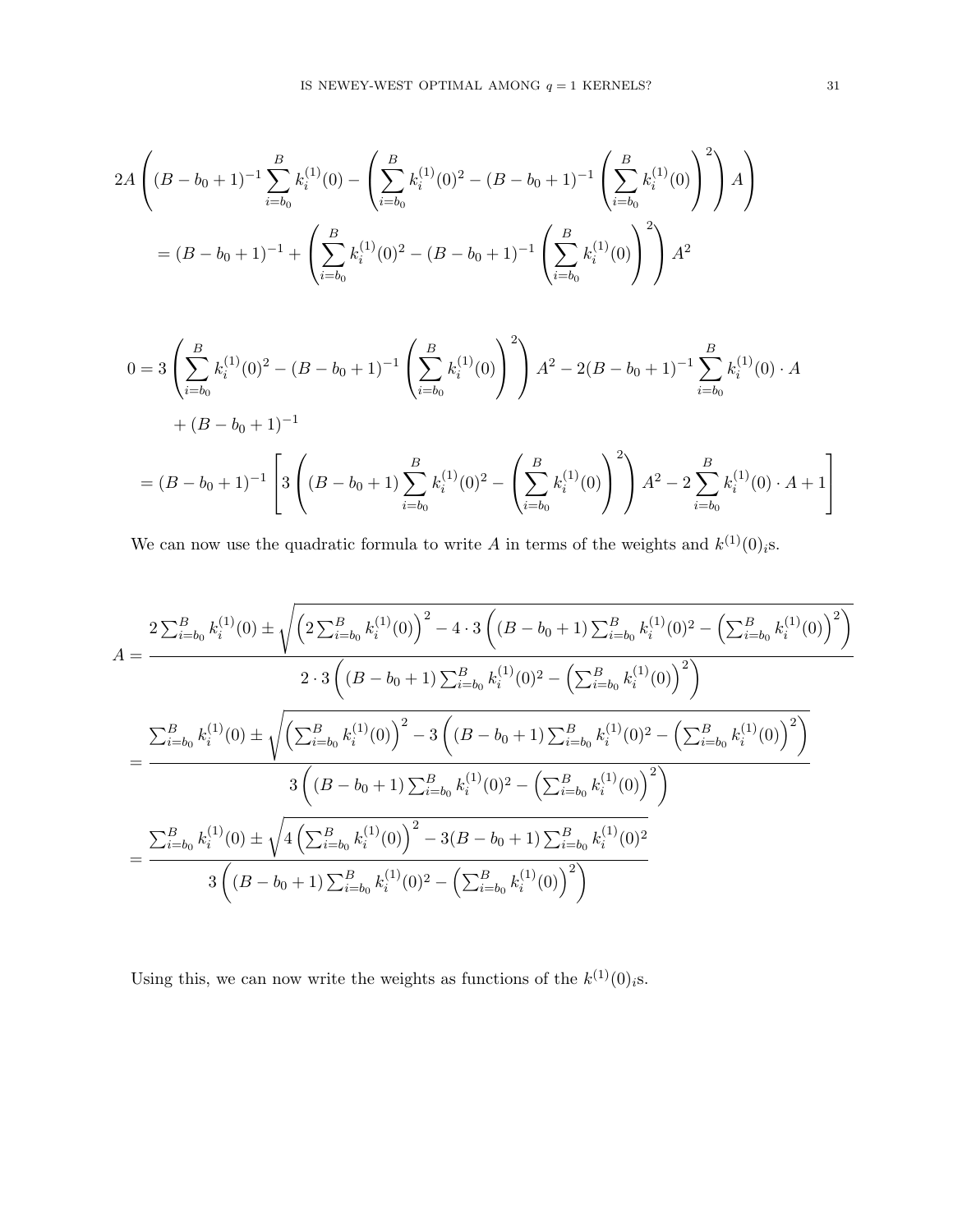$$
w_i = (B - b_0 + 1)^{-1} - \left(k_i^{(1)}(0) - (B - b_0 + 1)^{-1} \sum_{i=b_0}^{B} k_i^{(1)}(0)\right) A
$$
  
=  $(B - b_0 + 1)^{-1} - \left(k_i^{(1)}(0) - (B - b_0 + 1)^{-1} \sum_{i=b_0}^{B} k_i^{(1)}(0)\right)$   

$$
\times \frac{\sum_{i=b_0}^{B} k_i^{(1)}(0) \pm \sqrt{4\left(\sum_{i=b_0}^{B} k_i^{(1)}(0)\right)^2 - 3(B - b_0 + 1) \sum_{i=b_0}^{B} k_i^{(1)}(0)^2}}{3\left((B - b_0 + 1) \sum_{i=b_0}^{B} k_i^{(1)}(0)^2 - \left(\sum_{i=b_0}^{B} k_i^{(1)}(0)\right)^2\right)}
$$

Note that there is an unresolved  $\pm$  in this expression. Thus, it is necessary to compute the weights in both cases, check that they are nonnegative, and then use the set of (valid) weights which gives the lowest value of  $I_q[k_w]$ . We can use these weights to compute both  $k^{(1)}(0)$  and  $\sum_{i=b_0}^{B} w_i^2,$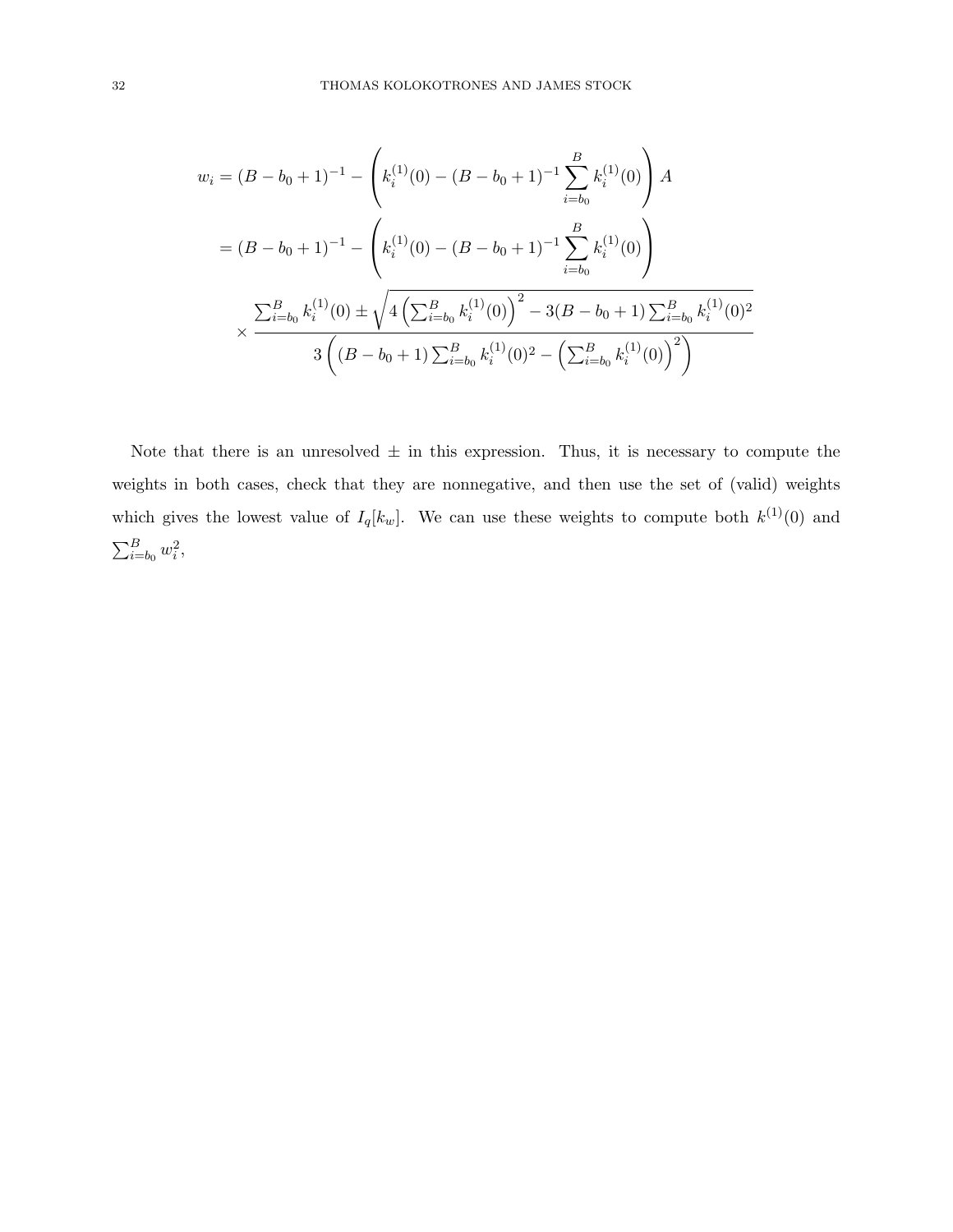$$
k^{(1)}(0) = \sum_{i=b_0}^{B} w_i k_i^{(1)}(0) = \sum_{i=b_0}^{B} \left( (B - b_0 + 1)^{-1} - \left( k_i^{(1)}(0) - (B - b_0 + 1)^{-1} \sum_{i=b_0}^{B} k_i^{(1)}(0) \right) A \right) k_i^{(1)}(0)
$$
  
\n
$$
= (B - b_0 + 1)^{-1} \sum_{i=b_0}^{B} k_i^{(1)}(0) - \left( \sum_{i=b_0}^{B} k_i^{(1)}(0)^2 - (B - b_0 + 1)^{-1} \left( \sum_{i=b_0}^{B} k_i^{(1)}(0) \right)^2 \right) A
$$
  
\n
$$
= (B - b_0 + 1)^{-1} \sum_{i=b_0}^{B} k_i^{(1)}(0) - \left( \sum_{i=b_0}^{B} k_i^{(1)}(0)^2 - (B - b_0 + 1)^{-1} \left( \sum_{i=b_0}^{B} k_i^{(1)}(0) \right)^2 \right)
$$
  
\n
$$
\times \frac{\sum_{i=b_0}^{B} k_i^{(1)}(0) \pm \sqrt{4 \left( \sum_{i=b_0}^{B} k_i^{(1)}(0) \right)^2 - 3(B - b_0 + 1) \sum_{i=b_0}^{B} k_i^{(1)}(0)^2}}{3 \left( (B - b_0 + 1) \sum_{i=b_0}^{B} k_i^{(1)}(0)^2 - \left( \sum_{i=b_0}^{B} k_i^{(1)}(0) \right)^2 \right)}
$$
  
\n
$$
= (B - b_0 + 1)^{-1} \sum_{i=b_0}^{B} k_i^{(1)}(0)
$$
  
\n
$$
- \frac{1}{3} (B - b_0 + 1)^{-1} \left( \sum_{i=b_0}^{B} k_i^{(1)}(0) \pm \sqrt{4 \left( \sum_{i=b_0}^{B} k_i^{(1)}(0) \right)^2 - 3(B - b_0 + 1) \sum_{i=b_0}^{B} k_i^{(1)}(0)^2} \right)
$$
  
\n
$$
= \frac{2}{3} (B - b_0 + 1)^{-1} \sqrt{4 \left( \sum_{i=b_0}^{B} k_i^{(1)}(0) \right)^2 - 3(B - b
$$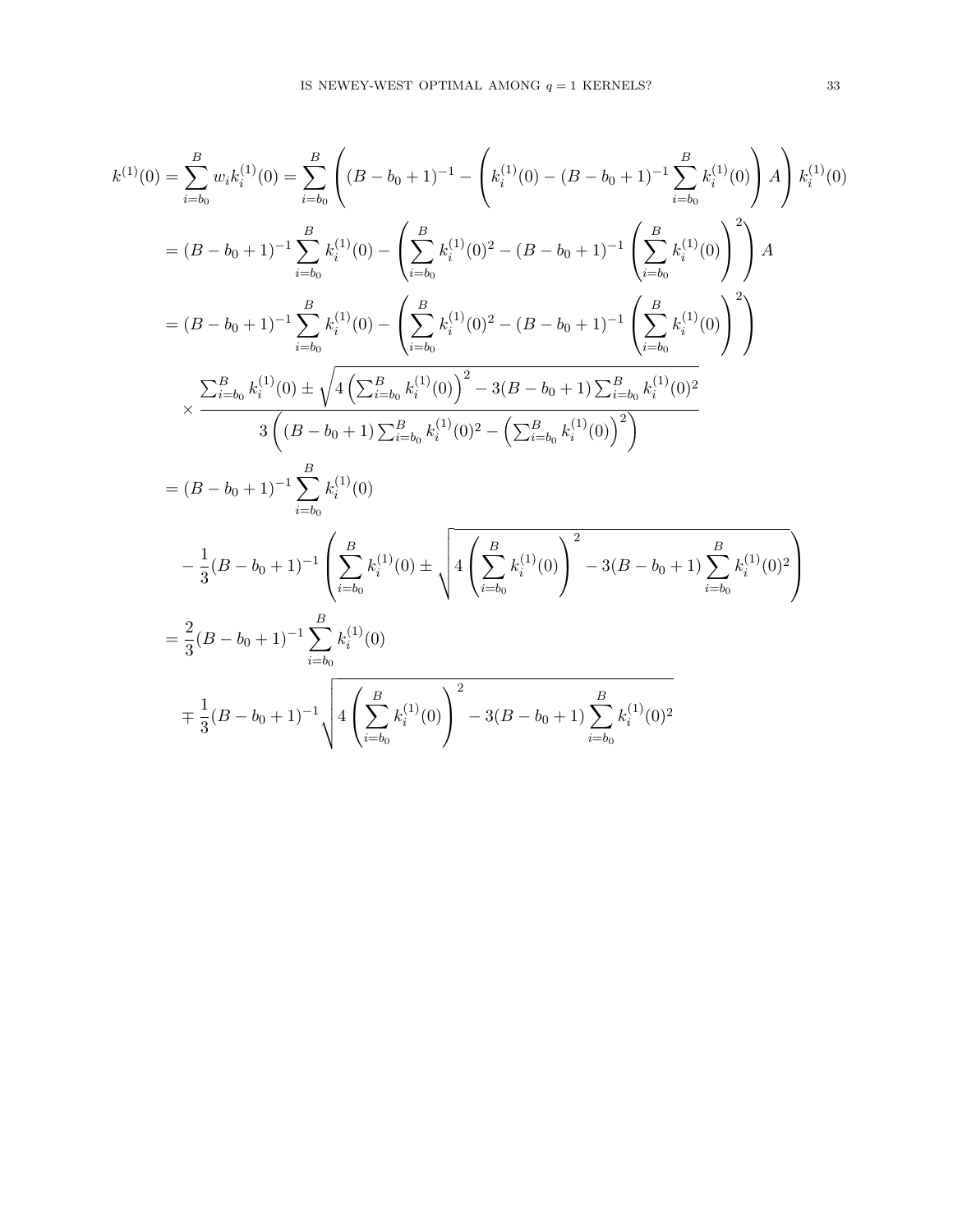$$
\sum_{i=b_0}^{B} w_i^2 = \sum_{i=b_0}^{B} \left( (B - b_0 + 1)^{-1} - \left( k_i^{(1)}(0) - (B - b_0 + 1)^{-1} \sum_{i=b_0}^{B} k_i^{(1)}(0) \right) A \right)^2
$$
\n
$$
= \sum_{i=b_0}^{B} \left( (B - b_0 + 1)^{-2} - 2(B - b_0 + 1)^{-1} \left( k_i^{(1)}(0) - (B - b_0 + 1)^{-1} \sum_{i=b_0}^{B} k_i^{(1)}(0) \right) A + \left( k_i^{(1)}(0) - (B - b_0 + 1)^{-1} \sum_{i=b_0}^{B} k_i^{(1)}(0) \right)^2 A^2 \right)
$$
\n
$$
= (B - b_0 + 1)^{-1} - 2(B - b_0 + 1)^{-1} \left( \sum_{i=b_0}^{B} k_i^{(1)}(0) - \sum_{i=b_0}^{B} k_i^{(1)}(0) \right) A
$$
\n
$$
+ \sum_{i=b_0}^{B} \left( k_i^{(1)}(0)^2 - 2(B - b_0 + 1)^{-1} \sum_{i=b_0}^{B} k_i^{(1)}(0) \cdot k_i^{(1)}(0) + (B - b_0 + 1)^{-2} \left( \sum_{i=b_0}^{B} k_i^{(1)}(0) \right)^2 \right) A^2
$$
\n
$$
= (B - b_0 + 1)^{-1} - 2 \cdot 0 \cdot A
$$
\n
$$
+ \left( \sum_{i=b_0}^{B} k_i^{(1)}(0)^2 - 2(B - b_0 + 1)^{-1} \left( \sum_{i=b_0}^{B} k_i^{(1)}(0) \right)^2 + (B - b_0 + 1)^{-1} \left( \sum_{i=b_0}^{B} k_i^{(1)}(0) \right)^2 \right) A^2
$$
\n
$$
= (B - b_0 + 1)^{-1} + \left( \sum_{i=b_0}^{B} k_i^{(1)}(0)^2 - (B - b_0 + 1)^{-1} \left( \sum_{i=b_0}^{B} k_i^{(1)}(0) \right)^2 \right) A^2
$$
\n
$$
\times \left( \frac{\sum_{i=b_0}^{B} k_i^{(1)}(
$$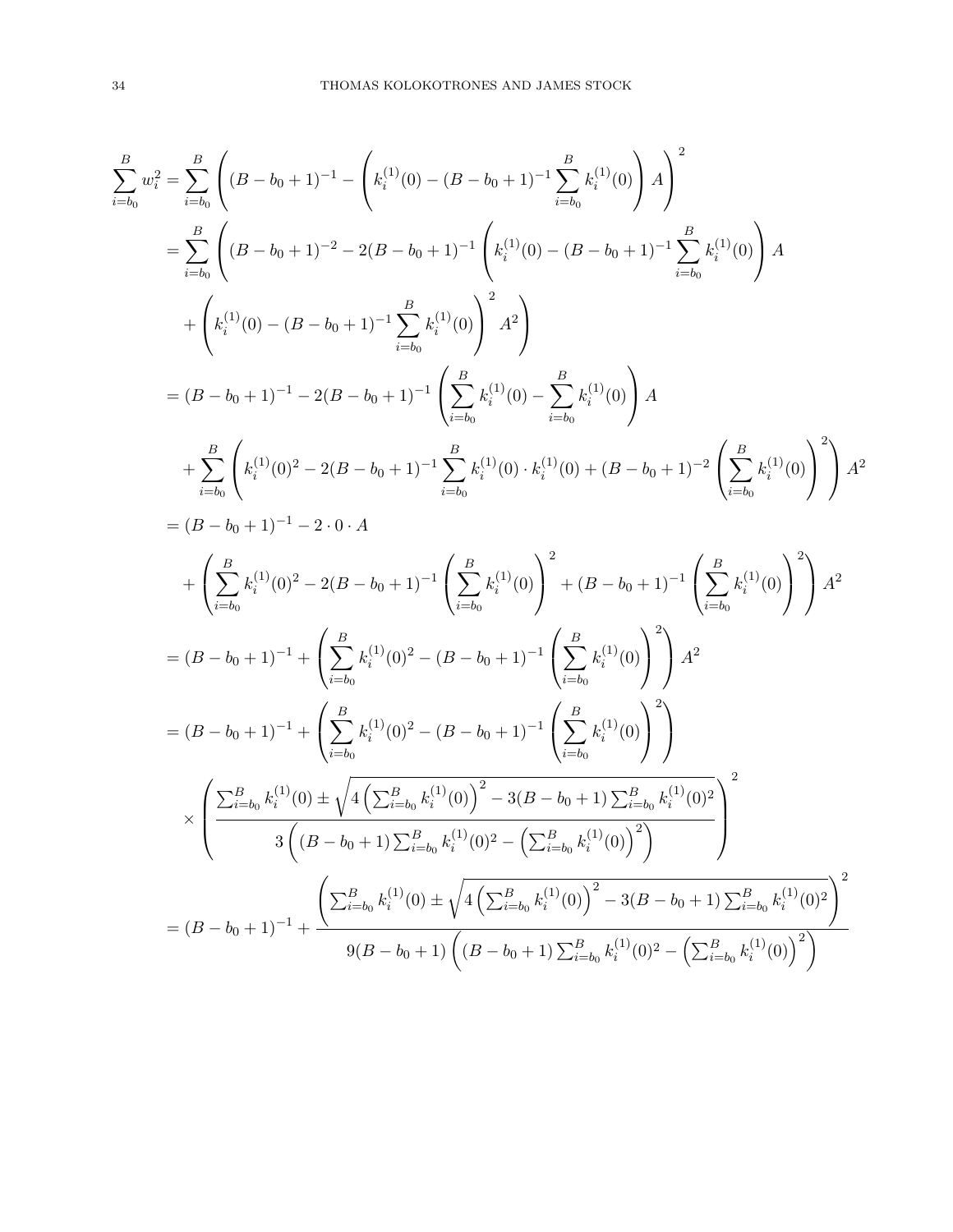$$
k^{(1)}(0) \sum_{i=b_0}^{B} w_i^2 = \left(\frac{2}{3}(B - b_0 + 1)^{-1} \sum_{i=b_0}^{B} k_i^{(1)}(0) + \frac{1}{3}(B - b_0 + 1)^{-1} \sqrt{4\left(\sum_{i=b_0}^{B} k_i^{(1)}(0)\right)^2 - 3(B - b_0 + 1) \sum_{i=b_0}^{B} k_i^{(1)}(0)^2}\right)}
$$
  

$$
\times \left((B - b_0 + 1)^{-1} + \frac{\left(\sum_{i=b_0}^{B} k_i^{(1)}(0) \pm \sqrt{4\left(\sum_{i=b_0}^{B} k_i^{(1)}(0)\right)^2 - 3(B - b_0 + 1) \sum_{i=b_0}^{B} k_i^{(1)}(0)^2}\right)^2}{9(B - b_0 + 1)\left((B - b_0 + 1) \sum_{i=b_0}^{B} k_i^{(1)}(0)^2 - \left(\sum_{i=b_0}^{B} k_i^{(1)}(0)\right)^2\right)}\right)
$$

8.3. Legendre Polynomials. The Legendre Polynomials,  $\{P_i\}$ , are a set of orthogonal polynomials, typically defined on  $[-1, 1]$  that satisfy,  $P_i(0) = (-1)^i$ ,  $P_i(1) = 1$  and are normalized to have square norm  $2(2i+1)^{-\frac{1}{2}}$ , for the  $i^{th}$  Legendre polynomial. Remapping their domain to the interval [0, 1] will result in dividing their norms by 2, but will not alter their orthogonality. Therefore, if we define  $\phi_i(x) = (2i+1)^{\frac{1}{2}} P_i \left(\frac{1}{2}\right)$  $(\frac{1}{2}(x+1))$ , then the  $\phi_i$ s will define an orthonormal series on [0, 1]. Using Proposition 7,  $k_i^{(1)}$ 

 $i_i^{(1)}(0) = \frac{1}{2}((2i+1) + (2i+1)) = 2i+1$ . Then,

$$
\sum_{i=b_0}^{B} k_i^{(1)}(0) = \sum_{i=1}^{B} 2i + 1 = 2 \cdot \frac{1}{2} B(B+1) + B = B(B+1) + B = B(B+2)
$$

$$
\sum_{i=1}^{B} k_i^{(1)}(0)^2 = \sum_{i=1}^{B} (2i+1)^2 = \sum_{i=1}^{B} 4i^2 + 4i + 1 = 4 \cdot \frac{1}{6}B(B+1)(2B+1) + 4 \cdot \frac{1}{2}B(B+1) + B
$$

$$
= \frac{2}{3}B(B+1)(2B+1) + 2B(B+1) + B = \frac{1}{3}(4B^3 + 12B^2 + 11B)
$$

Using the formula for optimal weights (with  $b_0 = 1$ ) gives,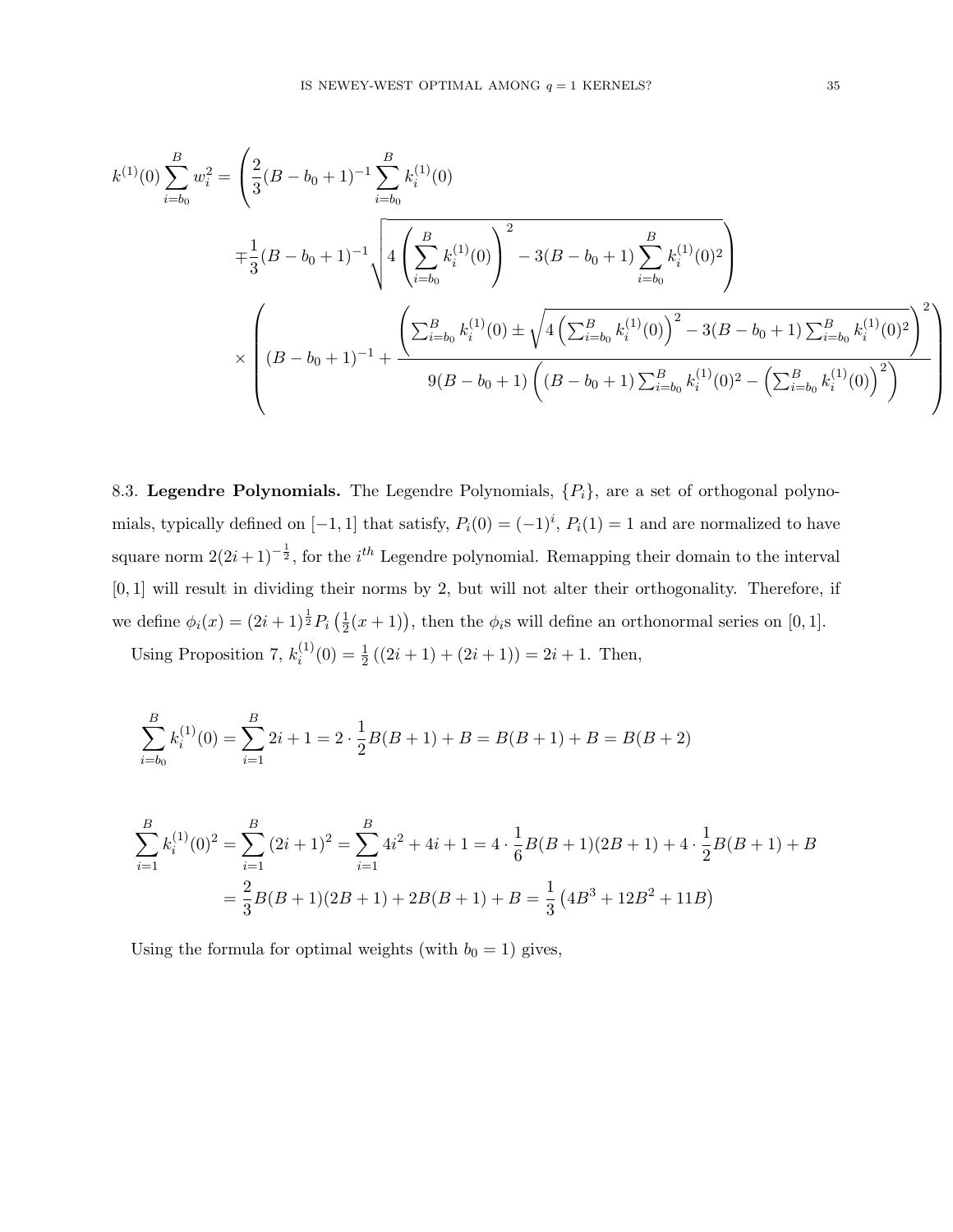$$
w_i = (B - b_0 + 1)^{-1} - \left(k_i^{(1)}(0) - (B - b_0 + 1)^{-1} \sum_{i=b_0}^{B} k_i^{(1)}(0)\right)
$$
  

$$
\times \frac{\sum_{i=b_0}^{B} k_i^{(1)}(0) \pm \sqrt{4\left(\sum_{i=b_0}^{B} k_i^{(1)}(0)\right)^2 - 3B \sum_{i=b_0}^{B} k_i^{(1)}(0)^2}}{3\left(B \sum_{i=b_0}^{B} k_i^{(1)}(0)^2 - \left(\sum_{i=b_0}^{B} k_i^{(1)}(0)\right)^2\right)}
$$
  

$$
= B^{-1} - \left(k_i^{(1)}(0) - B^{-1}B(B + 2)\right)
$$
  

$$
\times \frac{B(B + 2) \pm \sqrt{4(B(B + 2))^2 - 3B \cdot \frac{1}{3}(4B^3 + 12B^2 + 11B)}}{3\left(B \cdot \frac{1}{3}(4B^3 + 12B^2 + 11B) - (B(B + 2))^2\right)}
$$
  

$$
= B^{-1} - \left(k_i^{(1)}(0) - B - 2\right) \frac{B(B + 2) \pm \sqrt{4B^3 + 5B^2}}{3 \cdot \frac{1}{3}(B^4 - B^2)}
$$
  

$$
= B^{-1} - \left(k_i^{(1)}(0) - B - 2\right) \frac{B + 2 \pm \sqrt{4B + 5}}{B(B^2 - B)}
$$

$$
k^{(1)}(0) = \frac{2}{3}(B - b_0 + 1)^{-1} \sum_{i=b_0}^{B} k_i^{(1)}(0)
$$
  

$$
= \frac{1}{3}(B - b_0 + 1)^{-1} \sqrt{4\left(\sum_{i=b_0}^{B} k_i^{(1)}(0)\right)^2 - 3(B - b_0 + 1) \sum_{i=b_0}^{B} k_i^{(1)}(0)^2}
$$
  

$$
= \frac{2}{3}B^{-1} \cdot B(B + 2) \pm \frac{1}{3}B^{-1} \sqrt{4B^3 + 5B^2}
$$
  

$$
= \frac{2}{3}(B + 2) \pm \frac{1}{3}\sqrt{4B + 5}
$$

$$
\lim_{B \to \infty} B^{-1} k^{(1)}(0) = \frac{2}{3} \lim_{B \to \infty} B^{-1}(B+2) \mp \frac{1}{3} \lim_{B \to \infty} B^{-1} \sqrt{4B+5}
$$

$$
= \frac{2}{3}
$$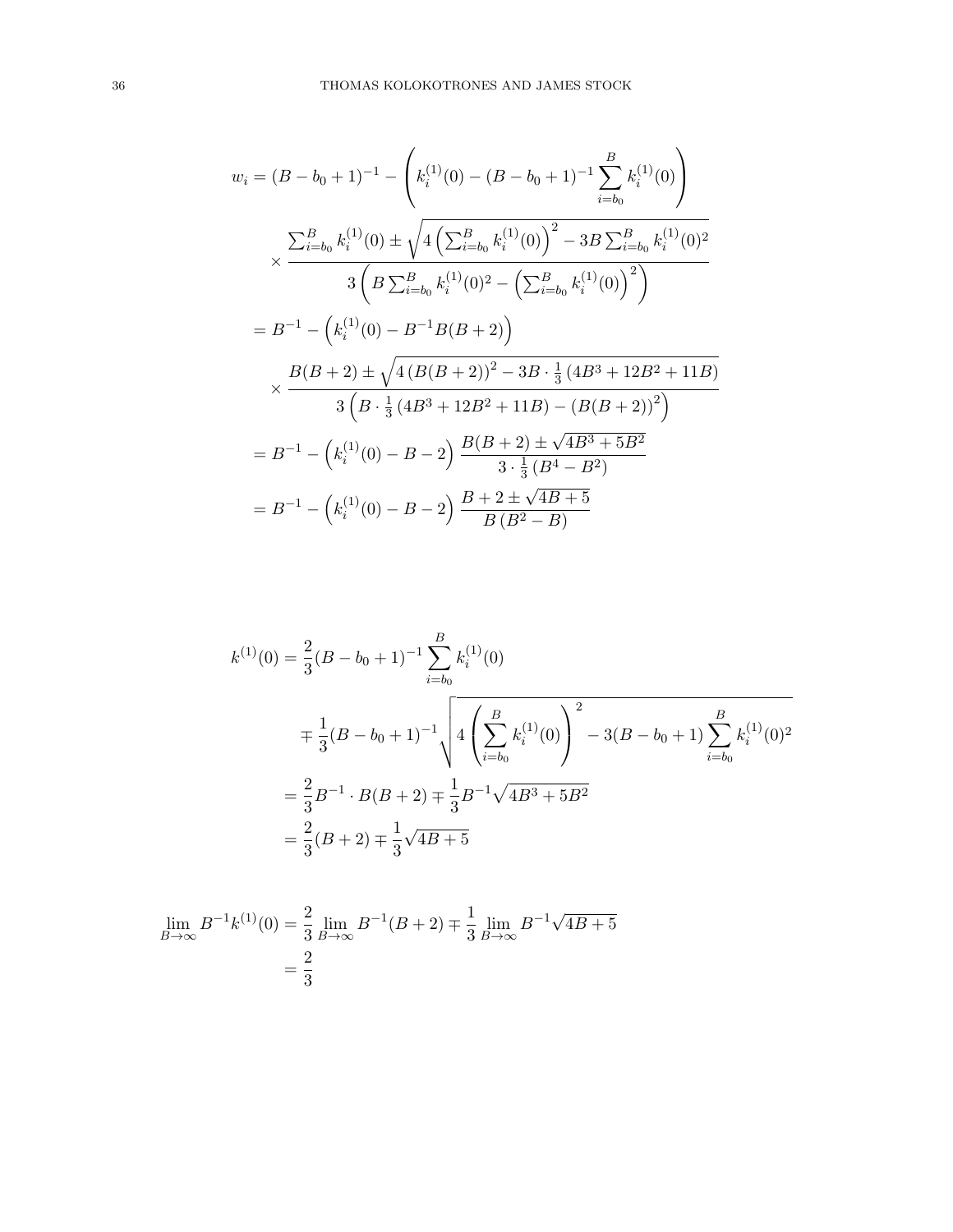$$
\sum_{i=1}^{B} w_i^2 = B^{-1} + \frac{\left(B(B+2) \pm \sqrt{4B^3 + 5B^2}\right)^2}{9B \cdot \frac{1}{3} (B^4 - B^2)}
$$

$$
= B^{-1} + \frac{\left(B + 2 \pm \sqrt{4B + 5}\right)^2}{3B (B^2 - 1)}
$$

$$
\lim_{B \to \infty} B \sum_{i=1}^{B} w_i^2 = 1 + \lim_{B \to \infty} \frac{\left(B + 2 \pm \sqrt{4B + 5}\right)^2}{3\left(B^2 - 1\right)} = 1 + \frac{1}{3}
$$

$$
= \frac{4}{3}
$$

Then, the asymptotic value of  $I_q[k]$  is  $\lim_{B\to\infty} I_q[k] = \lim_{B\to\infty} k^{(1)}(0) \sum_{i=1}^B w_i^2 = \frac{2}{3}$  $\frac{2}{3} \cdot \frac{4}{3} = \frac{8}{9}$  $\frac{8}{9}$ . If we instead used equal weights, so that  $w_i = B^{-1}$  for  $i \leq B$ , we would get  $k^{(1)}(0) = \sum_{i=1}^{B} B^{-1}(2i+1) =$  $B^{-1} \cdot B(B+2) = B+2$ ,  $\sum_{i=1}^{B} w_i^2 = \sum_{i=1}^{B} B^{-2} = B^{-1}$ , so  $I_q[k] = 1+2B^{-1}$  and  $\lim_{B \to \infty} I_q[k] = 1 > \frac{8}{9}$  $\frac{8}{9}$ .

### 8.4. Haar Wavelets.

We begin by computing the limiting implied kernel for each term in the system. Haar wavelets are defined by the wavelet function  $\psi(x) = I_{[0, \frac{1}{2})}(x) - I_{[\frac{1}{2}, 1)}(x)$ , so that the Haar basis functions are given by 1 and  $\psi_{n,\ell}(x) = 2^{\frac{n}{2}} \psi(2^n x - \ell)$  with  $n, \ell \in \mathbb{Z}_+, 0 \leq \ell < 2^n$ . Then, the limiting implied kernel corresponding to the wavelet  $\psi_{n,\ell}$  is given by,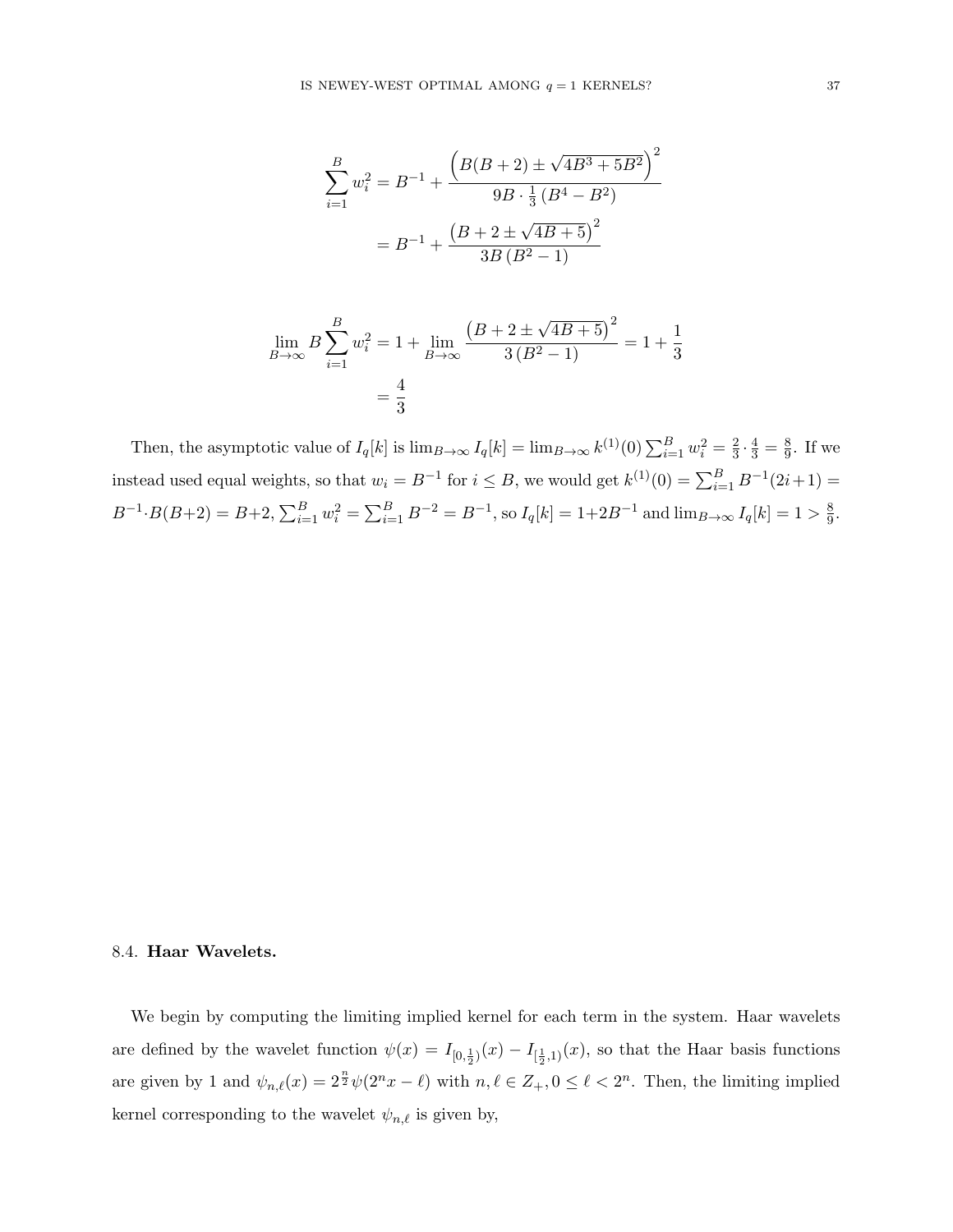$$
k_{n,\ell}(t) = \int_{\max(0,t)}^{\min(1,1+t)} \psi_{n,\ell}(u)\psi_{n,\ell}(u-t)du = \int_{\max(0,t)}^{\min(1,1+t)} 2^{\frac{n}{2}}\psi(2^{n}u-\ell) 2^{\frac{n}{2}}\psi(2^{n}(u-t)-\ell) du
$$
  
\n
$$
= 2^{n} \int_{\max(0,t)}^{\min(1,1+t)} \left[ I_{[0,\frac{1}{2})}(2^{n}u-\ell) - I_{[\frac{1}{2},1)}(2^{n}u-\ell) \right] \left[ I_{[0,\frac{1}{2})}(2^{n}(u-t)-\ell) - I_{[\frac{1}{2},1)}(2^{n}(u-t)-\ell) \right] du
$$
  
\n
$$
= 2^{n} \int_{0}^{1} I_{[0,\frac{1}{2})}(2^{n}u-\ell) I_{[0,\frac{1}{2})}(2^{n}(u-t)-\ell) - I_{[0,\frac{1}{2})}(2^{n}u-\ell) I_{[\frac{1}{2},1)}(2^{n}(u-t)-\ell)
$$
  
\n
$$
-I_{[\frac{1}{2},1)}(2^{n}u-\ell) I_{[0,\frac{1}{2})}(2^{n}(u-t)-\ell) + I_{[\frac{1}{2},1)}(2^{n}u-\ell) + I_{[\frac{1}{2},1)}(2^{n}(u-t)-\ell) du
$$
  
\n
$$
= 2^{n} \int_{0}^{1} I_{[2^{-n}\ell \leq u, u-t < 2^{-n}(\ell+2^{-1})]
$$
  
\n
$$
-I_{[2^{-n}(\ell+2^{-1}) \leq u < 2^{-n}(\ell+1)) \wedge (2^{-n}(\ell+2^{-1}) \leq u-t < 2^{-n}(\ell+1))]
$$
  
\n
$$
-I_{[2^{-n}(\ell+2^{-1}) \leq u, u-t < 2^{-n}(\ell+1)] du
$$
  
\n
$$
= 2^{n} \left[ 2^{-(n+1)} (1 - 2^{n+1}|\ell|) I_{(-2^{-(n+1)},2^{-(n+1)})}(t) - 2^{-(n+1)} (1 - |1 + 2^{n+1}t|) I_{(-2^{-n},0]}(t) \right]
$$
  
\n
$$
-2^{-(n+1)} (1 - |1 - 2^{n+
$$

where the fourth equality is due to the fact that the indicators in the wavelet function automatically enforce that the integrand is 0 unless  $\max(0, t) \le u \le \min(1, 1 + t)$ , as can be seen explicitly when the indicator functions are rewritten in the fifth equality.

Note that this is independent of  $\ell$ , since, within each level of the hierarchy, the basis functions are simply translations of each other, so we will simply write,

$$
k_n(t)=(1-3\cdot2^n|t|)I_{[0,2^{-(n+1)})}(|t|)-(1-2^n|t|)I_{[2^{-(n+1)},2^{-n})}(|t|)
$$

Then, it is clear that  $k_n$  is a  $q = 1$  kernel with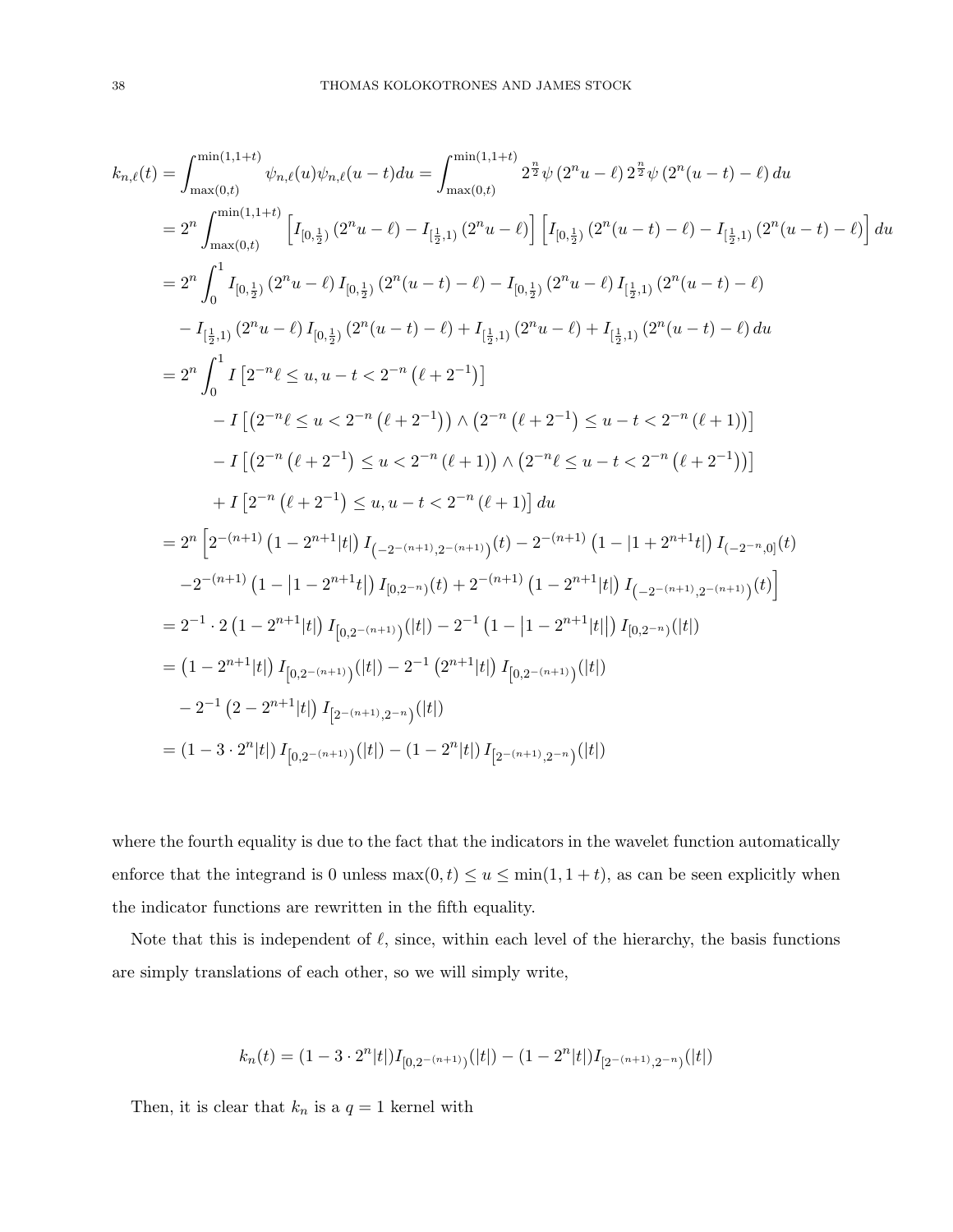$$
k_n^{(1)}(0) = \lim_{t \to 0} |t|^{-1} (1 - (1 - 3 \cdot 2^n |t|)) = 3 \cdot 2^n
$$

$$
\int k_n^2(t)dt = \int (1-3 \cdot 2^n|t|)^2 I_{[0,2-(n+1))}(|t|) + (1-2^n|t|)^2 I_{[2-(n+1),2-n)}(|t|)dt
$$
  
\n
$$
= 2 \int_0^{2^{-(n+1)}} (1-3 \cdot 2^n t)^2 dt + 2 \int_{2^{-(n+1)}}^{2^{-n}} (1-2^n t)^2 dt
$$
  
\n
$$
= 2 \left[ \left[ t - \frac{1}{2} 2 \cdot 3 \cdot 2^n t^2 + \frac{1}{3} 9 \cdot 2^{2n} t^3 \right]_0^{2^{-(n+1)}} + \left[ t - \frac{1}{2} 2 \cdot 2^n t^2 + \frac{1}{3} \cdot 2^{2n} t^3 \right]_{2^{-(n+1)}}^{2^{-n}} \right]
$$
  
\n
$$
= 2 \left[ t - 3 \cdot 2^n t^2 + 3 \cdot 2^{2n} t^3 \right]_0^{2^{-(n+1)}} + \left[ t - 2^n t^2 + \frac{1}{3} \cdot 2^{2n} t^3 \right]_{2^{-(n+1)}}^{2^{-n}} \right]
$$
  
\n
$$
= 2 \left[ 2^{-(n+1)} - 3 \cdot 2^{n} 2^{-2(n+1)} + 3 \cdot 2^{2n} 2^{-3(n+1)} \right]
$$
  
\n
$$
+ 2 \left[ 2^{-n} - 2^{n} 2^{-2n} + \frac{1}{3} \cdot 2^{2n} 2^{-3n} - \left( 2^{-(n+1)} - 2^{n} 2^{-2(n+1)} + \frac{1}{3} \cdot 2^{2n} 2^{-3(n+1)} \right) \right]
$$
  
\n
$$
= 2 \left[ 2^{-n-1} - 3 \cdot 2^{-n-2} + 3 \cdot 2^{-n-3} \right]
$$
  
\n
$$
+ 2 \left[ 2^{-n} - 2^{-n} + \frac{1}{3} 2^{-n} - \left( 2^{-n-1} - 2^{-n-2} + \frac{1}{3} \cdot 2^{-n-3} \right) \right]
$$
  
\n
$$
= 2^{-n} \left[ 1 - 3 \cdot 2^{-1} + 3 \cdot 2^{-2} \right] + 2^{-n} \left[ \frac{2}{3} - \left( 1
$$

It is interesting to note that, for an individual kernel,  $I_q[k_n] = k_n^{(1)}(0) \cdot \int k_n^2(t)dt = 3 \cdot 2^n \cdot \frac{1}{3}$  $\frac{1}{3} \cdot 2^{-n} = 1.$ Let  $n' > n$ , then,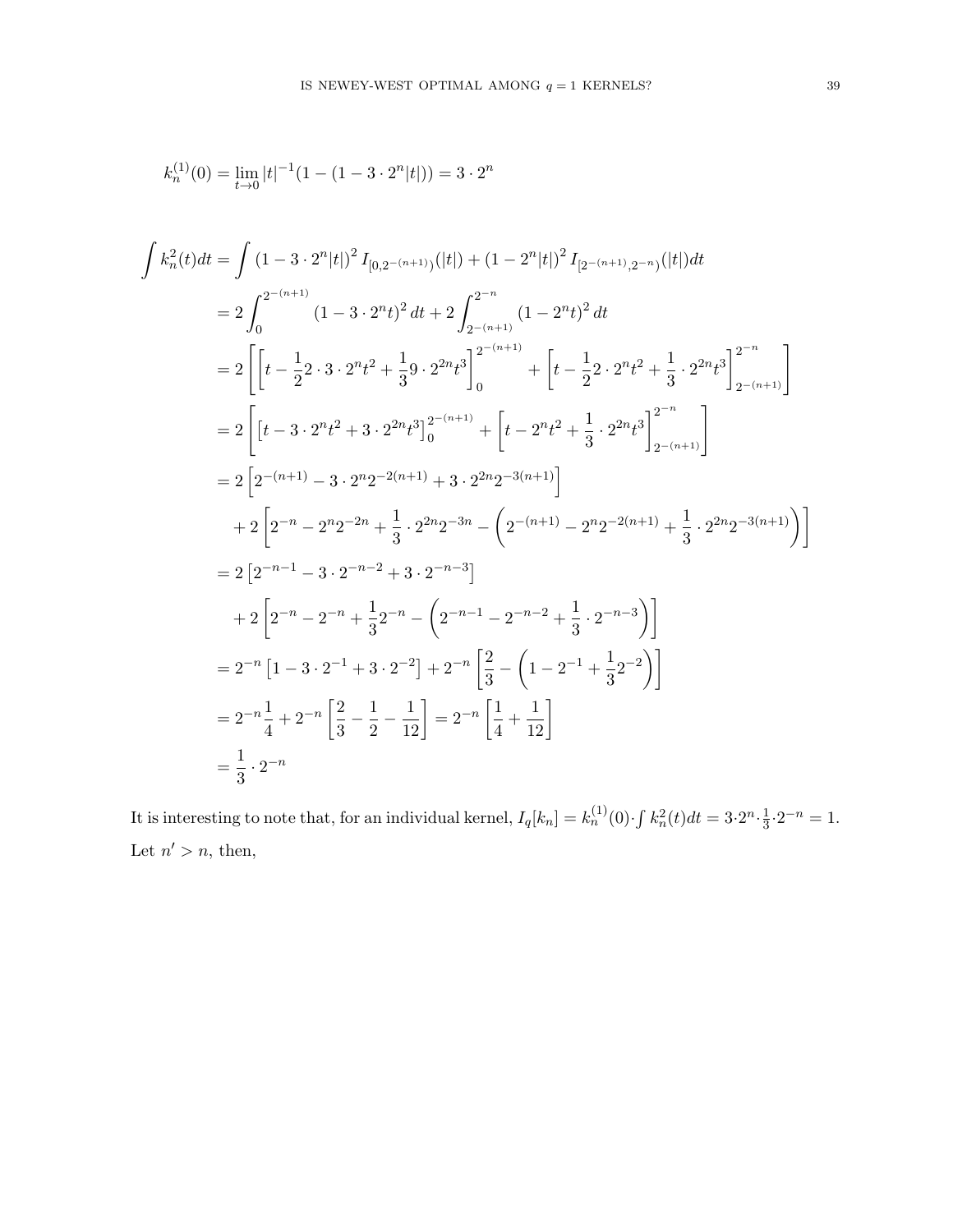$$
\int k_n(t)k_{n'}(t)dt = \int \left( (1-3 \cdot 2^n |t|) I_{[0,2-(n+1))}(|t|) - (1-2^n |t|) I_{[2-(n+1),2-n)}(|t|) \right) \times \left( \left( 1-3 \cdot 2^{n'} |t| \right) I_{[0,2-(n'+1))}(|t|) - \left( 1-2^{n'} |t| \right) I_{[2-(n'+1),2-n')}(|t|) \right) dt
$$
  
\n
$$
= \int \left[ \left( 1-3 \cdot \left( 2^n + 2^{n'} \right) |t| + 9 \cdot 2^{n+n'} t^2 \right) I_{[0,2-(n'+1),2-n')}(|t|) \right] dt
$$
  
\n
$$
- \left( 1- \left( 3 \cdot 2^n + 2^{n'} \right) |t| + 3 \cdot 2^{n+n'} t^2 \right) I_{[2-(n'+1),2-n')}(|t|) dt
$$
  
\n
$$
= 2 \int_0^{2-(n'+1)} 1-3 \cdot \left( 2^n + 2^{n'} \right) t + 9 \cdot 2^{n+n'} t^2 dt
$$
  
\n
$$
- 2 \int_{2-(n'+1)}^{2^{-n'}} 1- \left( 3 \cdot 2^n + 2^{n'} \right) t + 3 \cdot 2^{n+n'} t^2 dt
$$
  
\n
$$
= 2 \left[ t - \frac{3}{2} \cdot \left( 2^n + 2^{n'} \right) t^2 + 3 \cdot 2^{n+n'} t^3 \right]_0^{2-(n'+1)}
$$
  
\n
$$
- 2 \left[ t - \frac{1}{2} \left( 3 \cdot 2^n + 2^{n'} \right) t^2 + 2^{n+n'} t^3 \right]_2^{2^{-n'}}
$$
  
\n
$$
= 2 \left[ 2^{-(n'+1)} - \frac{3}{2} \cdot \left( 2^n + 2^{n'} \right) 2^{-2(n'+1)} + 3 \cdot 2^{n+n'} 2^{-3(n'+1)} \right]
$$
  
\n
$$
- 2 \left[ 2^{-(n'+1)} - \frac{1}{2} \left( 3 \cdot 2^n + 2^{n'} \right) 2^{-2(n'+1)} + 3 \cdot 2^{n+n'} 2^{-3(n'+1)} \right]
$$
  
\n

Summing this over  $n' > n$  gives,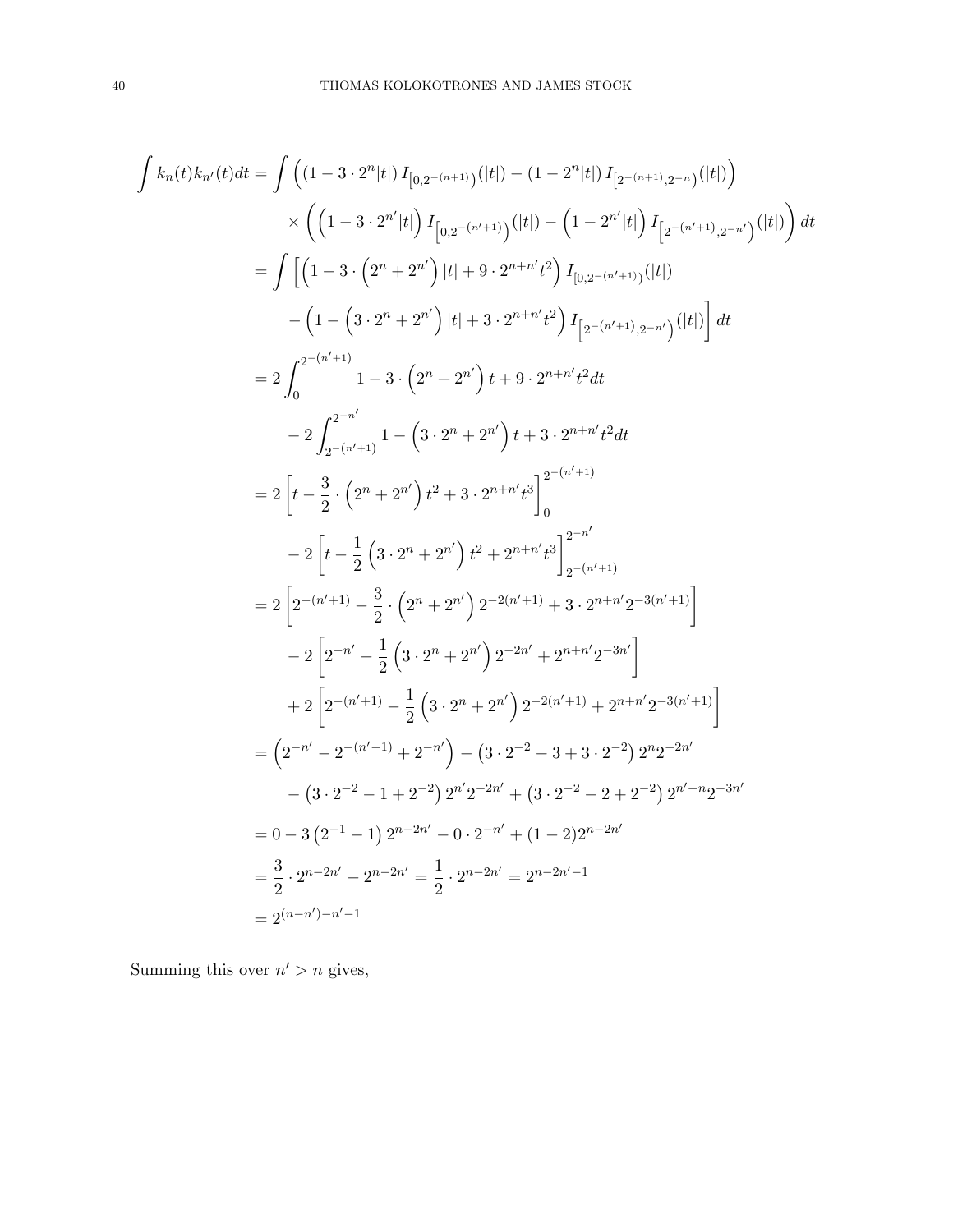$$
\sum_{n'>n} 2^{(n-n')-n'-1} = 2^{-n-3} \sum_{n'>n} 2^{-2(n'-n-1)} = 2^{-n-3} \sum_{i=0}^{\infty} 2^{-2i} = 2^{-n-3} (1 - 2^{-2})^{-1}
$$

$$
= 2^{-n-3} \left(\frac{3}{4}\right)^{-1} = \frac{4}{3} \cdot 2^{-n-3} = \frac{1}{3} \cdot 2^{-(n+1)} = \frac{1}{2} \cdot \frac{1}{3} \cdot 2^{-n}
$$

$$
= \frac{1}{2} \int k_n^2(t) dt
$$

Since  $\sum_{n,n'} \int k_n(t)k_{n'}(t)dt$  contains 2 copies of  $\int k_n(t)k_{n'}(t)dt$  for  $n' \neq n$ , the sum of all terms of the form  $\int k_n(t)k_{n'}(t)dt$  with  $n' > n$  is  $2 \cdot \frac{1}{2}$  $\frac{1}{2} \int k_n^2(t)dt = \int k_n^2(t)dt = \frac{1}{3}$  $\frac{1}{3} \cdot 2^{-n}$ , so the sum of the cross terms is equal to the sum of the diagonal terms  $\int k_n^2(t)dt$ . We can now compute  $k_w^{(1)}(0)$ ,  $\int k_w^2(t)dt$ , and  $I_q[k_w]$ 

$$
k_w^{(1)}(0) = \lim_{t \to 0} |t|^{-1} (1 - k_w(t)) = \lim_{t \to 0} |t|^{-1} \left( 1 - \sum_{n=1}^N w_n k_n(t) \right) = \lim_{t \to 0} |t|^{-1} \sum_{n=1}^N w_n (1 - k_n(t))
$$
  
= 
$$
\sum_{n=1}^N w_n \left( \lim_{t \to 0} |t|^{-1} (1 - k_n(t)) \right) = \sum_{n=1}^N w_n k_n^{(1)}(0) = \sum_{n=1}^N w_n \cdot 3 \cdot 2^n
$$
  
= 
$$
3 \sum_{n=1}^N w_n \cdot 2^n
$$

$$
\int k_w^2(t)dt = \int \left(\sum_{n=1}^N w_n k_n(t)\right)^2 dt = \sum_{n,n'=1}^N \int w_n w_{n'} k_n(t) k_{n'}(t)dt
$$
  
= 
$$
\sum_{n=1}^N \left(w_n^2 \int k_n^2(t)dt + 2w_n \sum_{n' < n} w_{n'} \int k_n(t) k_{n'}(t)dt\right)
$$
  
= 
$$
\sum_{n=1}^N \left(\frac{1}{3} \cdot 2^{-n} \cdot w_n^2 + 2w_n \sum_{n' < n} w_{n'} \cdot 2^{n'-2n-1}\right)
$$
  
= 
$$
\sum_{n=1}^N 2^{-n} \left(\frac{1}{3} \cdot w_n^2 + w_n \cdot 2^{-n} \sum_{n' < n} w_{n'} \cdot 2^{n'}\right)
$$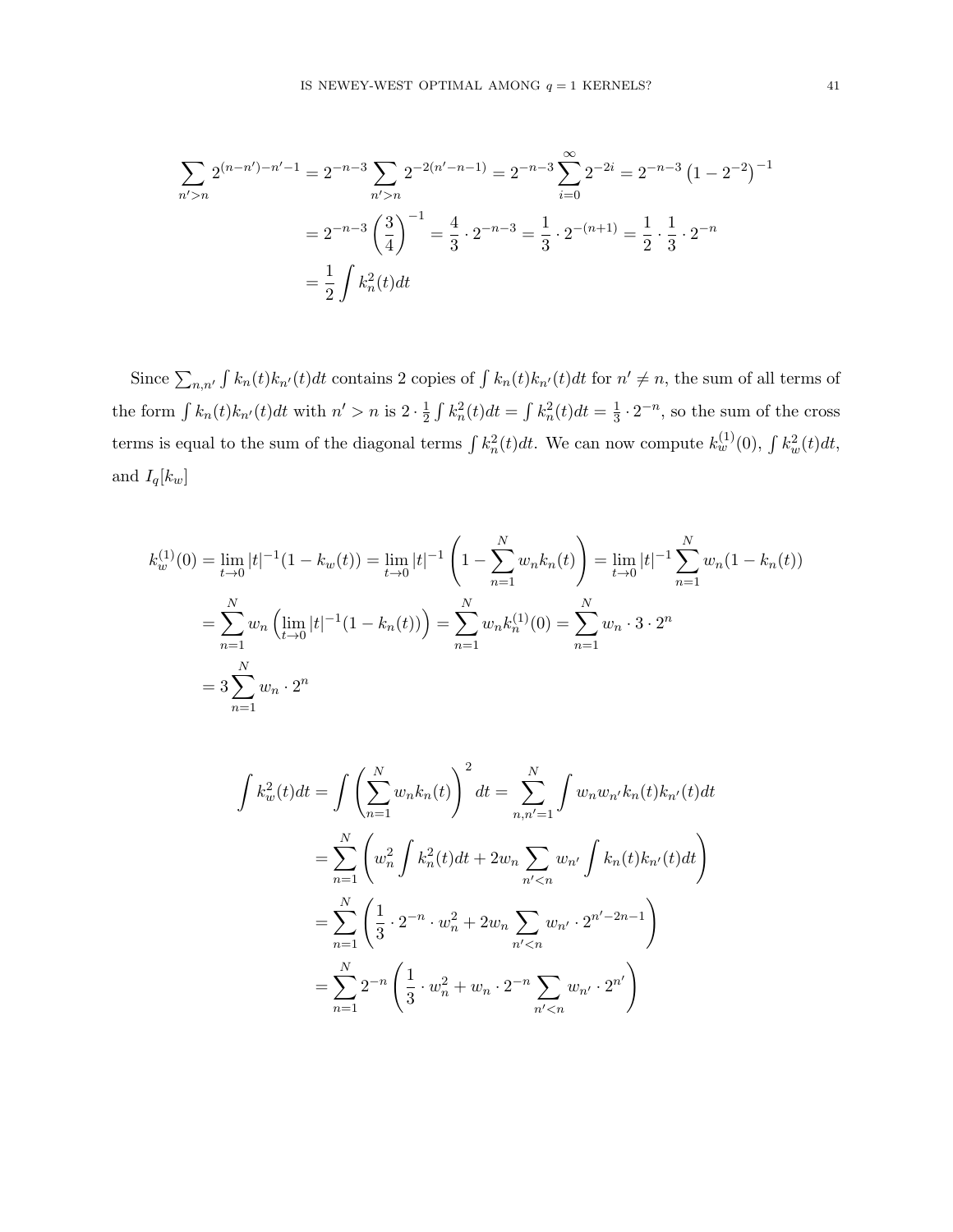$$
I_q[k_w] = k_w^{(1)}(0) \int k_w^{(2)}(t)dt = 3 \sum_n w_n \cdot 2^n \cdot \sum_n 2^{-n} \left( \frac{1}{3} \cdot w_n^2 + w_n \cdot 2^{2n+1} \sum_{n' > n} w_n' \cdot 2^{-(2n'+1)} \right)
$$

Using equal weights for each basis function, and noting that for each level,  $n$ , there are  $2<sup>n</sup>$  basis functions,  $w_n = \left(\sum_{n=1}^N 2^n\right)^{-1} 2^n = \left(2^{N+1} - 1\right)^{-1} 2^n$ . Then we get:

$$
k_w^{(1)}(0) = \sum_{n=0}^{N} w_n k_n^{(1)}(0) = 3 \sum_n w_n \cdot 2^n = 3 \sum_{n=0}^{N} (2^{N+1} - 1)^{-1} 2^n \cdot 2^n = 3 (2^{N+1} - 1)^{-1} \sum_{n=0}^{N} 2^{2n}
$$
  
=  $3 (2^{N+1} - 1)^{-1} \sum_{n=0}^{N} 4^n = 3 (2^{N+1} - 1)^{-1} \frac{4^{N+1} - 1}{4 - 1} = 3 (2^{N+1} - 1)^{-1} \frac{4^{N+1} - 1}{3}$   
=  $\frac{4^{N+1} - 1}{2^{N+1} - 1} = \frac{(2^{N+1})^2 - 1}{2^{N+1} - 1} = 2^{N+1} + 1$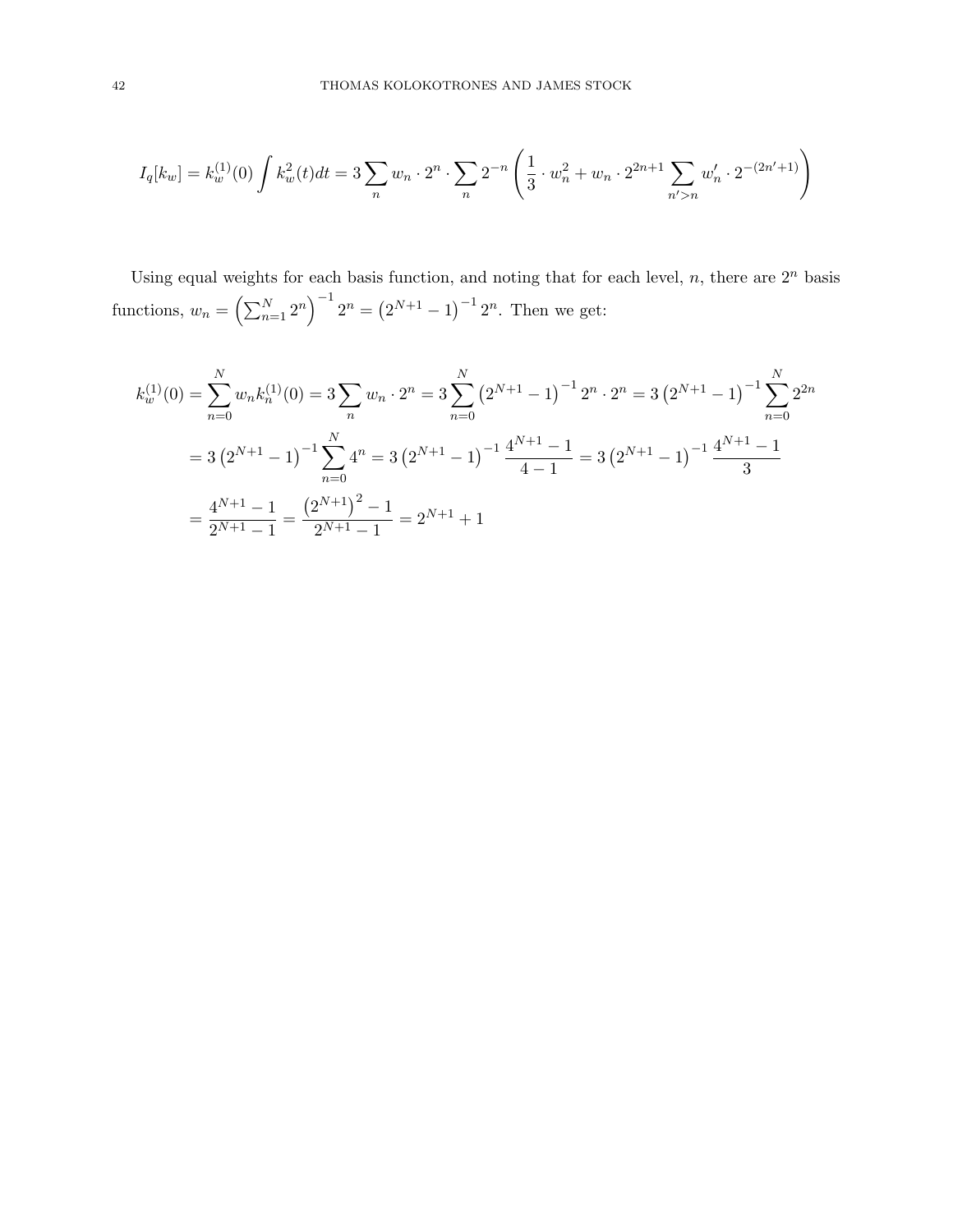$$
\int k_w^2(x)dx = \int \left(\sum_{n=0}^N w_n k_n(x)\right)^2 dx = \sum_{n=0}^N 2^{-n} \left(\frac{1}{3} \cdot w_n^2 + w_n \cdot 2^{-n} \sum_{n' < n} w_{n'} \cdot 2^{-n'}\right)
$$
\n
$$
= \sum_{n=0}^N 2^{-n} \left(\frac{1}{3} \cdot \left(\left(2^{N+1} - 1\right)^{-1} 2^n\right)^2 + \left(2^{N+1} - 1\right)^{-1} 2^n \cdot 2^{-n} \sum_{n'=0}^{n-1} \left(2^{N+1} - 1\right)^{-1} 2^{n'} \cdot 2^{n'}\right)
$$
\n
$$
= \left(2^{N+1} - 1\right)^{-2} \sum_{n=0}^N 2^{-n} \left(\frac{1}{3} \cdot 2^{2n} + 2^{-n} \sum_{n'=0}^{n-1} 2^{2n'}\right)
$$
\n
$$
= \left(2^{N+1} - 1\right)^{-2} \sum_{n=0}^N \left(\frac{1}{3} \cdot 2^n + 2^{-n} \sum_{n'=0}^{n-1} 4^{n'}\right)
$$
\n
$$
= \left(2^{N+1} - 1\right)^{-2} \sum_{n=0}^N \left(\frac{1}{3} \cdot 2^n + 2^{-n} \frac{4^{n-1}}{4-1}\right) = \left(2^{N+1} - 1\right)^{-2} \sum_{n=0}^N \left(\frac{1}{3} \cdot 2^n + \frac{1}{3} \cdot 2^{-n} \cdot 4^{n'} - 1\right)
$$
\n
$$
= \frac{1}{3} \cdot \left(2^{N+1} - 1\right)^{-2} \sum_{n=0}^N \left(2^n + \left(2^n - 2^{-n}\right)\right) = \frac{1}{3} \cdot \left(2^{N+1} - 1\right)^{-2} \sum_{n=0}^N \left(2^{n+1} - 2^{-n}\right)
$$
\n
$$
= \frac{1}{3} \left(2^{N+1} - 1\right)^{-2} \left(2 \cdot \frac{2^{N+1} - 1}{2-1} - \frac{1 - 2^{-(N+1)}}{1 - 2^{-1}}\right)
$$
\n
$$
= \frac{2}{3}
$$

$$
I_q[k_w] = k_2^{(1)}(0) \int k_w^2(x) dx = (2^{N+1} + 1) \cdot \frac{2}{3} \cdot 2^{-(N+1)} = \frac{2}{3} \left( 1 + 2^{-(N+1)} \right)
$$

Finally, we can also compute the sum of squared weights, for the implied kernel,

$$
\sum_{n=0}^{N} w_n^2 = \sum_{n=0}^{N} (2^{N+1} - 1)^{-2} 2^{2n} = (2^{N+1} - 1)^{-2} \sum_{n=0}^{N} 4^n = (2^{N+1} - 1)^{-2} \frac{4^{N+1} - 1}{4 - 1}
$$

$$
= 3^{-1} \frac{2^{N+1} + 1}{2^{N+1} - 1}
$$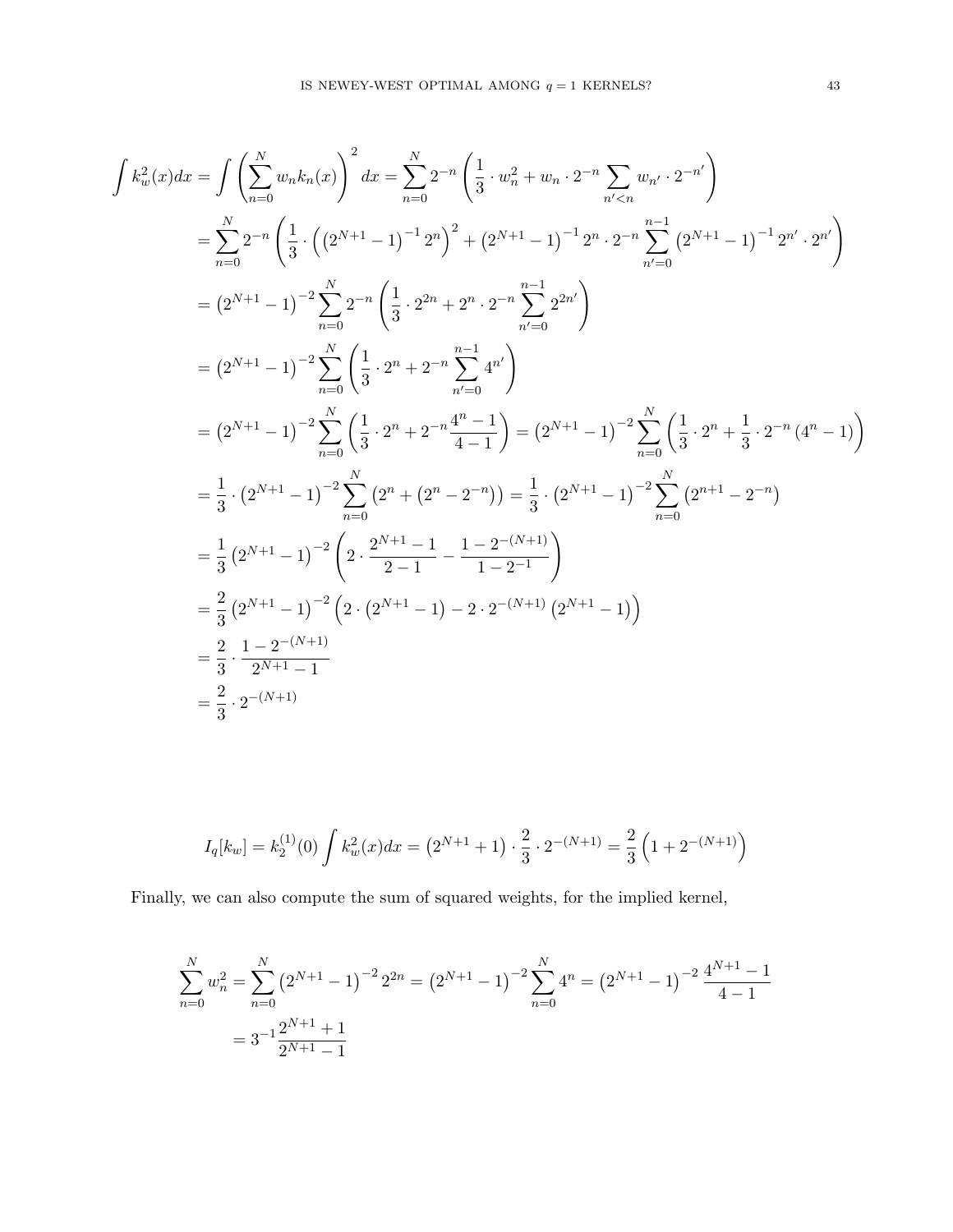Note that this is actually not the value that is used when computing  $I_q[k]$  for the orthogonal series estimator. For that, we count each basis function separately, which gives,

$$
\sum_{n=0}^{N} w_{n,s}^2 = \sum_{n=0}^{N} 2^n (2^{N+1} - 1)^{-2} = (2^{N+1} - 1)^{-2} \sum_{n=0}^{N} 2^n = (2^{N+1} - 1)^{-2} \frac{2^{N+1} - 1}{2 - 1}
$$

$$
= (2^{N+1} - 1)^{-1}
$$

Then, for the equal weighted orthogonal series, we get,

$$
I_q[k_s] = k_w^{(1)}(0) \cdot \sum_{n=0}^{N} w_{n,s}^2 = (2^{N+1} + 1) (2^{N+1} - 1)^{-1}
$$

$$
= \frac{2^{N+1} + 1}{2^{N+1} - 1}
$$

To summarize, for the orthogonal series generated by the Haar system using equal weights for each basis function,

$$
k_w^{(1)}(0) = 2^{N+1} + 1
$$

$$
\int k_w^{2}(t)dt = \frac{2}{3} \cdot 2^{-(N+1)}
$$

$$
I_q[k_w] = \frac{2}{3} \left(1 + 2^{-(N+1)}\right)
$$

$$
\sum_{n=0}^{N} w_n^{2} = 3^{-1} \frac{2^{N+1} + 1}{2^{N+1} - 1}
$$

$$
\sum_{n=0}^{N} w_{n,s}^{2} = \left(2^{N+1} - 1\right)^{-1}
$$

$$
I_q[k_s] = \frac{2^{N+1} + 1}{2^{N+1} - 1}
$$

We can also use this to compute the optimal weights for the Haar orthogonal series. Since each level  $n$ , has  $2^n$  wavelets within it, we need to include this factor in all sums,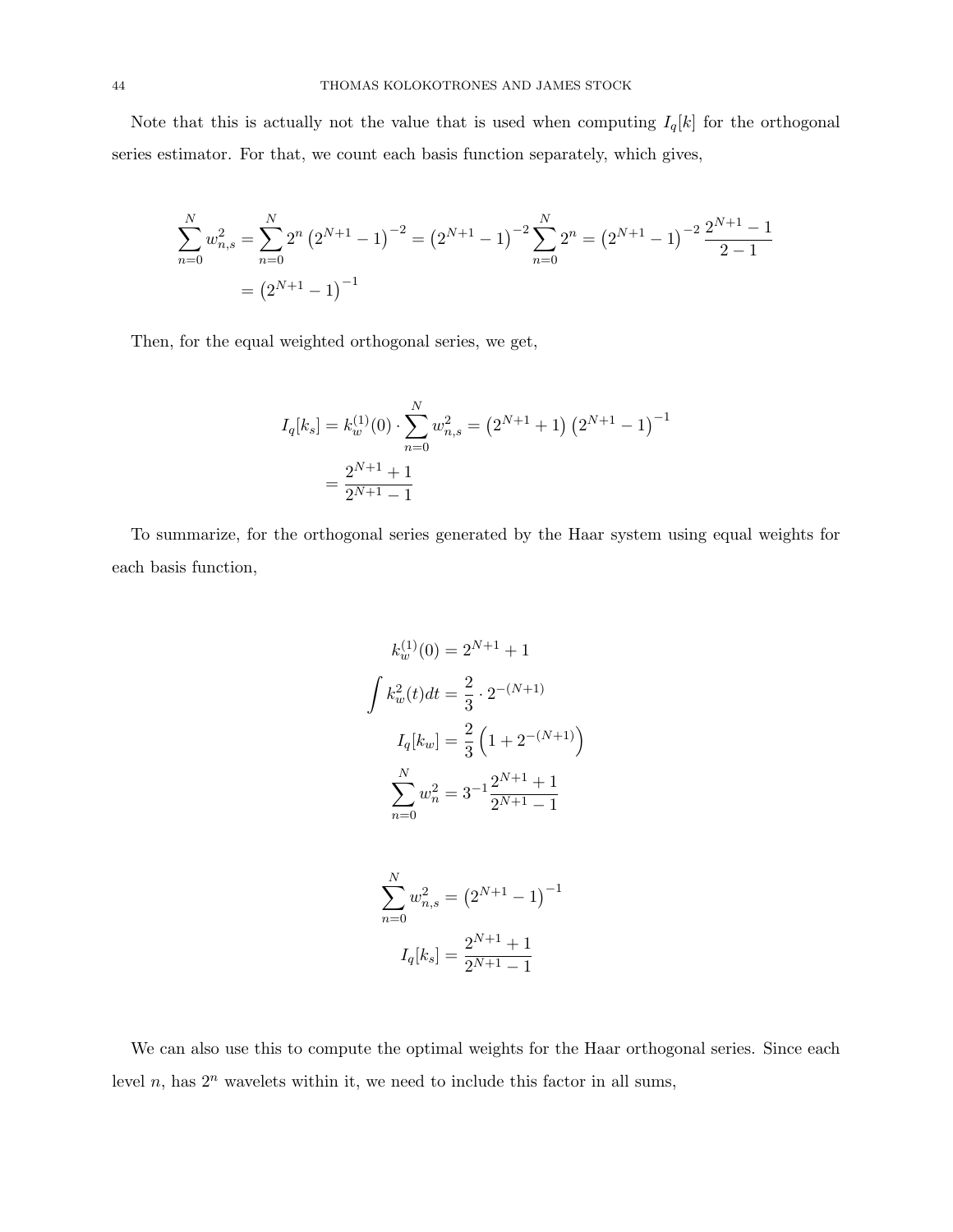$$
\sum_{n=0}^{N} 2^{n} k_{n}^{(1)}(0) = \sum_{n=0}^{N} 2^{n} \cdot 3 \cdot 2^{n} = 3 \sum_{n=0}^{N} 4^{n} = 3 \cdot \frac{4^{N+1} - 1}{4 - 1} = 3 \cdot \frac{1}{3} (4^{N+1} - 1)
$$

$$
= 4^{N+1} - 1
$$

$$
\sum_{n=0}^{N} 2^{n} \left( k_{n}^{(1)}(0) \right)^{2} = \sum_{n=0}^{N} 2^{n} (3 \cdot 2^{n})^{2} = \sum_{n=0}^{N} 2^{n} \cdot 9 \cdot 4^{n} = 9 \sum_{n=0}^{N} 8^{n} = 9 \cdot \frac{8^{N+1} - 1}{8 - 1}
$$

$$
= \frac{9}{7} (8^{N+1} - 1)
$$

We can now compute the weights,

$$
w_n = (B - b_0 + 1)^{-1} - \left(k_i^{(1)}(0) - (B - b_0 + 1)^{-1} \sum_{i=b_0}^{B} k_i^{(1)}(0)\right)
$$
  

$$
\times \frac{\sum_{i=b_0}^{B} k_i^{(1)}(0) \pm \sqrt{4\left(\sum_{i=b_0}^{B} k_i^{(1)}(0)\right)^2 - 3(B - b_0 + 1) \sum_{i=b_0}^{B} k_i^{(1)}(0)^2}
$$
  

$$
= (2^{N+1} - 1)^{-1} - \left(k_n^{(1)}(0) - (2^{N+1} - 1)^{-1} (4^{N+1} - 1)\right)
$$
  

$$
\times \frac{(4^{N+1} - 1) \pm \sqrt{4(4^{N+1} - 1)^2 - 3(2^{N+1} - 1) \frac{9}{7}(8^{N+1} - 1)}}{3\left((2^{N+1} - 1) \frac{9}{7}(8^{N+1} - 1) - (4^{N+1} - 1)^2\right)}
$$
  

$$
= (2^{N+1} - 1)^{-1} - \left(k_n^{(1)}(0) - (2^{N+1} - 1)^{-1} (4^{N+1} - 1)^2\right)
$$
  

$$
\times \frac{(4^{N+1} - 1) \pm \sqrt{4(4^{N+1} - 1)^2 - \frac{27}{7}(2^{N+1} - 1)(8^{N+1} - 1)}}{3\left(\frac{9}{7}(2^{N+1} - 1)(8^{N+1} - 1) - (4^{N+1} - 1)^2\right)}
$$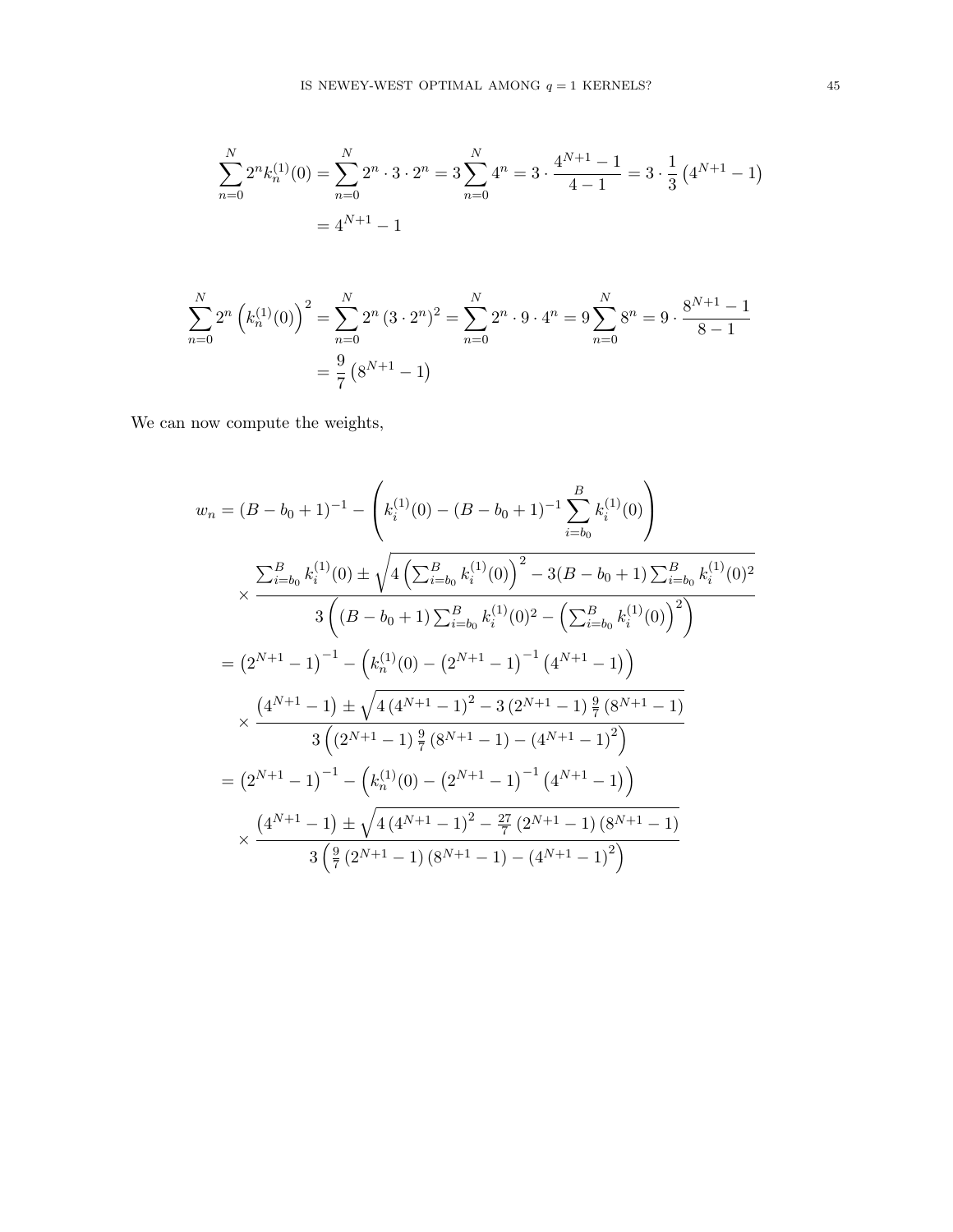$$
k^{(1)}(0) = \sum_{i=b_0}^{B} w_i k_i^{(1)}(0)
$$
  
=  $\frac{2}{3} (B - b_0 + 1)^{-1} \sum_{i=b_0}^{B} k_i^{(1)}(0)$   
=  $\frac{1}{3} (B - b_0 + 1)^{-1} \sqrt{4 \left( \sum_{i=b_0}^{B} k_i^{(1)}(0) \right)^2 - 3(B - b_0 + 1) \sum_{i=b_0}^{B} k_i^{(1)}(0)^2}$   
=  $\frac{2}{3} (2^{N+1} - 1)^{-1} (4^{N+1} - 1)$   
=  $\frac{1}{3} (2^{N+1} - 1)^{-1} \sqrt{4 (4^{N+1} - 1)^2 - 3 (2^{N+1} - 1) \cdot \frac{9}{7} (8^{N+1} - 1)}$   
=  $\frac{2}{3} \frac{(2^{N+1})^2 - 1}{2^{N+1} - 1} \mp \frac{1}{3} \sqrt{4 \left( \frac{4^{N+1} - 1}{2^{N+1} - 1} \right)^2 - \frac{27}{7} \cdot \frac{8^{N+1} - 1}{2^{N+1} - 1}}$   
=  $\frac{2}{3} (2^{N+1} + 1) \mp \frac{1}{3} \sqrt{4 (2^{N+1} + 1)^2 - \frac{27}{7} \cdot \frac{8^{N+1} - 1}{2^{N+1} - 1}}$ 

$$
\lim_{n \to \infty} (2^{N+1} - 1)^{-1} k^{(1)}(0) = \lim_{n \to \infty} \left[ \frac{2}{3} \mp \frac{1}{3} \sqrt{4 \left( \frac{2^{N+1} + 1}{2^{N+1} - 1} \right)^2 - \frac{27}{7} \cdot \frac{8^{N+1} - 1}{(2^{N+1} - 1)^3}} \right]
$$
\n
$$
= \frac{2}{3} \mp \frac{1}{3} \sqrt{4 \cdot 1^2 - \frac{27}{7} \cdot 1}
$$
\n
$$
= \frac{2}{3} \mp \frac{1}{3} \sqrt{7^{-1}}
$$
\n
$$
= \frac{2 \mp 7^{-\frac{1}{2}}}{3}
$$